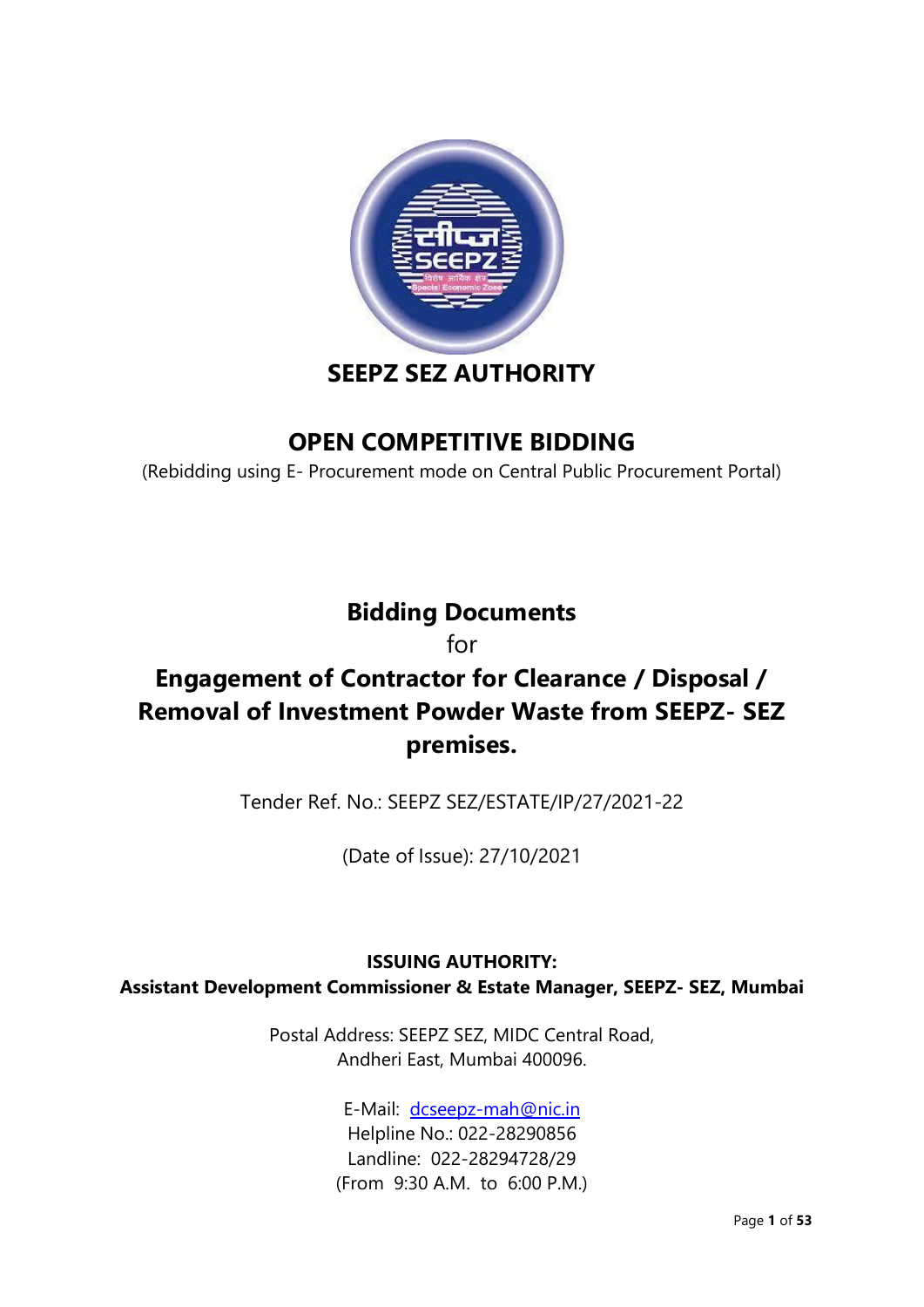# **Key information at a glance**

| <b>SN</b>      | <b>Item</b>                                                                                              | <b>Description</b>                                                                                                                                                                                               |
|----------------|----------------------------------------------------------------------------------------------------------|------------------------------------------------------------------------------------------------------------------------------------------------------------------------------------------------------------------|
| $\mathbf{1}$   | Tender Ref. No.                                                                                          | SEEPZ SEZ/ESTATE/IP/27/2021-22                                                                                                                                                                                   |
| $\overline{2}$ | <b>Tender Title</b>                                                                                      | Engagement of Contractor for Clearance /<br>Disposal / Removal of Investment Powder<br>Waste from SEEPZ- SEZ premises.                                                                                           |
| 3              | <b>Cost of Bidding Documents</b>                                                                         | Bidding documents can be downloaded free<br>of cost from the following websites:<br>https://eprocure.gov.in/epublish/app<br>http://seepz.gov.in/tender.aspx                                                      |
| 4              | Date of Tender Publishing                                                                                | 27 <sup>th</sup> October 2021; 3 PM                                                                                                                                                                              |
| 5              | Date and time till which physical<br>visits prospective bidders to SEEPZ<br>SEZ premises are permissible | 10 <sup>th</sup> November 2021 till 1700 Hrs                                                                                                                                                                     |
| 6              | Date and time of Prebid Meeting                                                                          | 1130 Hrs on 12 <sup>th</sup> November 2021                                                                                                                                                                       |
| $\overline{7}$ | Tentative date for publishing<br>Responses to Pre-bid Queries and<br>Corrigendum, if any                 | 1700 Hrs on 15 <sup>th</sup> November 2021                                                                                                                                                                       |
| 8              | Last date and time for Submission<br>of Bids (Technical + Financial Bids)                                | 1500 Hrs on 6 <sup>th</sup> December 2021                                                                                                                                                                        |
| 9              | Date and time of opening of<br><b>Technical Bids</b>                                                     | 1530 Hrs on 7 <sup>th</sup> December 2021                                                                                                                                                                        |
| 10             | Tentative date for publication of<br>technical evaluation results                                        | 1700 Hrs on 10 <sup>th</sup> December 2021                                                                                                                                                                       |
| 11             | Tentative date for opening of<br>financial bids                                                          | 1500 Hrs on 14 <sup>th</sup> December 2021                                                                                                                                                                       |
| 12             | Expected date of Award of<br>Contract                                                                    | 22 <sup>nd</sup> December 2021                                                                                                                                                                                   |
| 13             | Help Desk No. (For E-Procurement)                                                                        | Name: -<br>Smt. Bridget Joe<br>Designation: - EA to DC, SEEPZ-SEZ<br>Email: -<br>dcseepz-mah@nic.in<br>Landline:-<br>$022 - 28294728/29$<br>Cell No.:-<br>9819390963 (Mayur Gadage)<br>8286587409 (Vikram Satre) |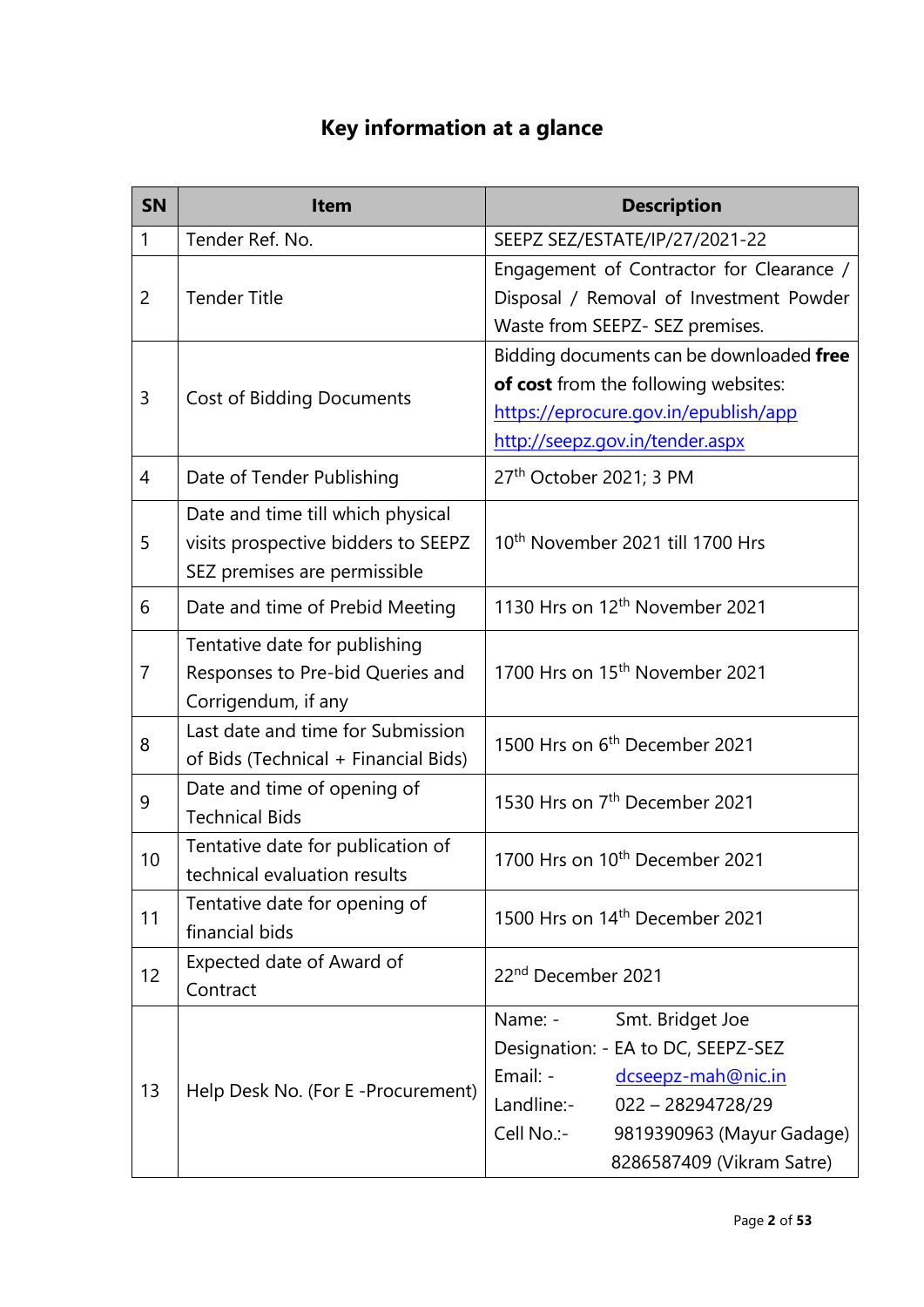|    |                                      |               | eProcurement Helpdesk no.s (New Delhi)<br>0120-4200462,<br>0120-4001002, |
|----|--------------------------------------|---------------|--------------------------------------------------------------------------|
|    |                                      |               | 0120-4001005                                                             |
|    | Link for accessing training schedule |               |                                                                          |
| 14 | regarding use of e-procurement       |               | https://eprocure.gov.in/cppp/trainingdisp                                |
|    | portal by bidders may be found at:   |               |                                                                          |
|    |                                      | Name:-        | Shri. Anurag Agarwal                                                     |
|    | Authority to be contacted in case    | Designation:- | Deputy Development                                                       |
| 15 | of any clarification / request for   |               | Commissioner                                                             |
|    | entry permission for physical visit  | $Email:-$     | dcseepz-mah@nic.in                                                       |
|    |                                      | Landline:-    | $022 - 28294728/29$                                                      |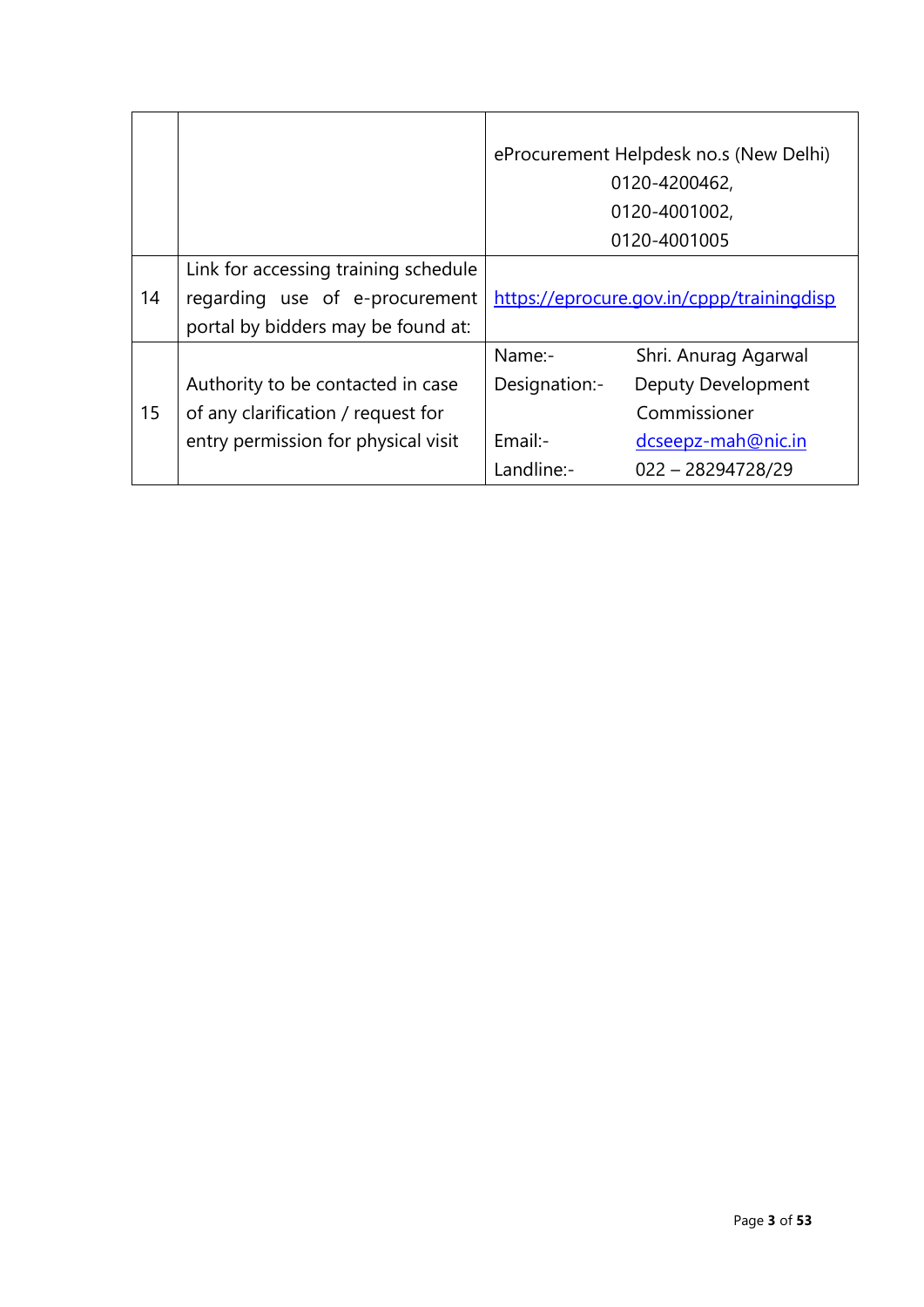## **Table of Contents**

| А.  |  |  |  |
|-----|--|--|--|
| 1.  |  |  |  |
| 2.  |  |  |  |
| 3.  |  |  |  |
| 4.  |  |  |  |
| 5.  |  |  |  |
| В.  |  |  |  |
| 7.  |  |  |  |
| 8.  |  |  |  |
| 9.  |  |  |  |
| 10. |  |  |  |
| C.  |  |  |  |
| 11. |  |  |  |
| 12. |  |  |  |
| 13. |  |  |  |
| 14. |  |  |  |
| 15. |  |  |  |
| D.  |  |  |  |
| 16. |  |  |  |
| 17. |  |  |  |
| 18. |  |  |  |
| 19. |  |  |  |
| Ε.  |  |  |  |
| 20. |  |  |  |
| 21. |  |  |  |
| 22. |  |  |  |
| 23. |  |  |  |
| 24. |  |  |  |
| 25. |  |  |  |
| 26. |  |  |  |
| F.  |  |  |  |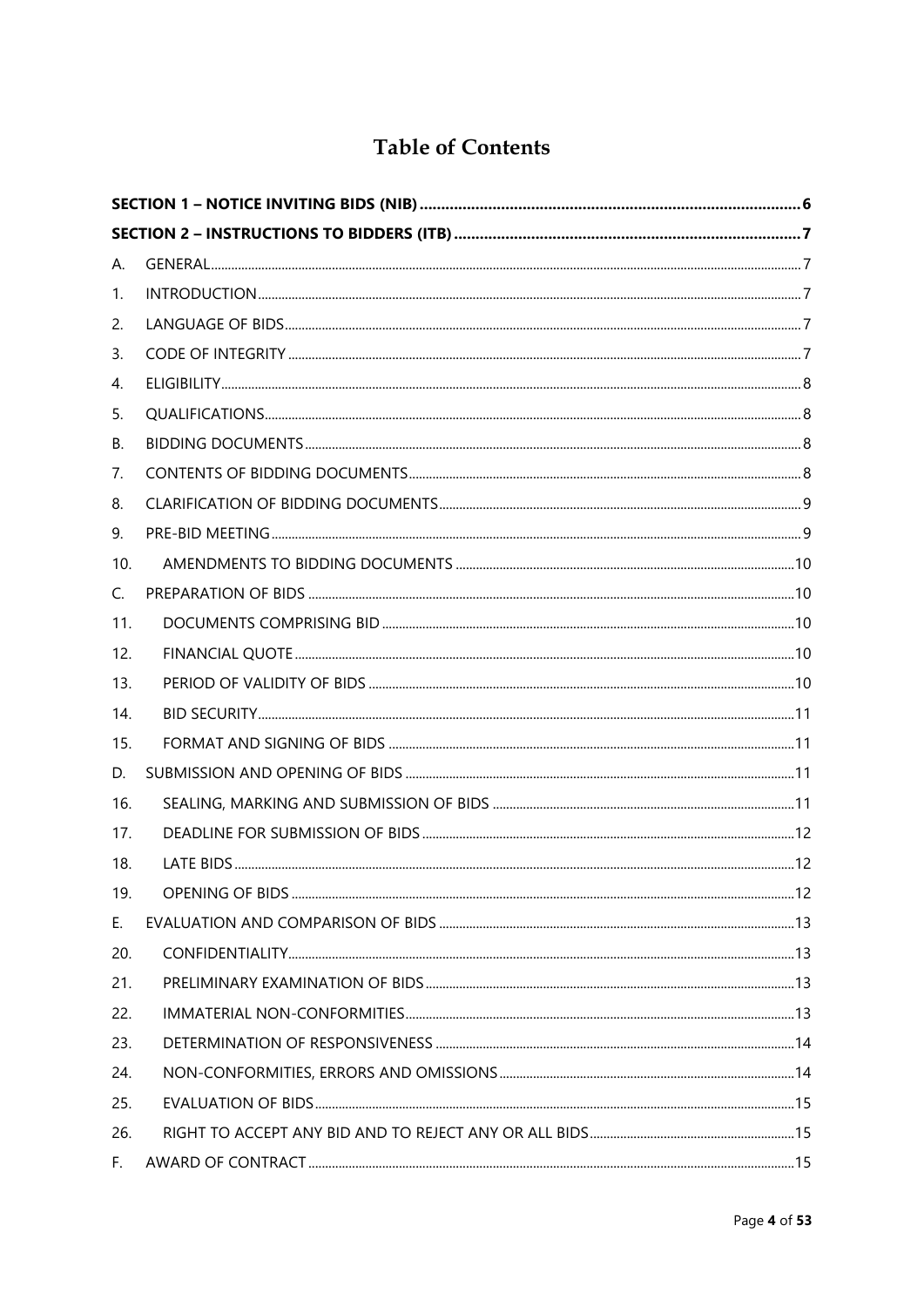| 27. |                                                                        |  |
|-----|------------------------------------------------------------------------|--|
| 28. |                                                                        |  |
| 29. |                                                                        |  |
| 30. |                                                                        |  |
| 31. |                                                                        |  |
|     |                                                                        |  |
|     |                                                                        |  |
|     |                                                                        |  |
|     |                                                                        |  |
|     |                                                                        |  |
| 1.  | PRELIMINARY EXAMINATION OF BIDS AND DETERMINATION OF RESPONSIVENESS 24 |  |
| 2.  |                                                                        |  |
|     |                                                                        |  |
|     |                                                                        |  |
|     |                                                                        |  |
|     |                                                                        |  |
|     |                                                                        |  |
|     |                                                                        |  |
|     |                                                                        |  |
| 1.  |                                                                        |  |
| 2.  |                                                                        |  |
| 3.  |                                                                        |  |
| 4.  |                                                                        |  |
|     |                                                                        |  |
|     |                                                                        |  |
|     |                                                                        |  |
|     |                                                                        |  |
|     |                                                                        |  |
|     |                                                                        |  |
|     |                                                                        |  |
| 1.  |                                                                        |  |
| 2.  |                                                                        |  |
| 3.  |                                                                        |  |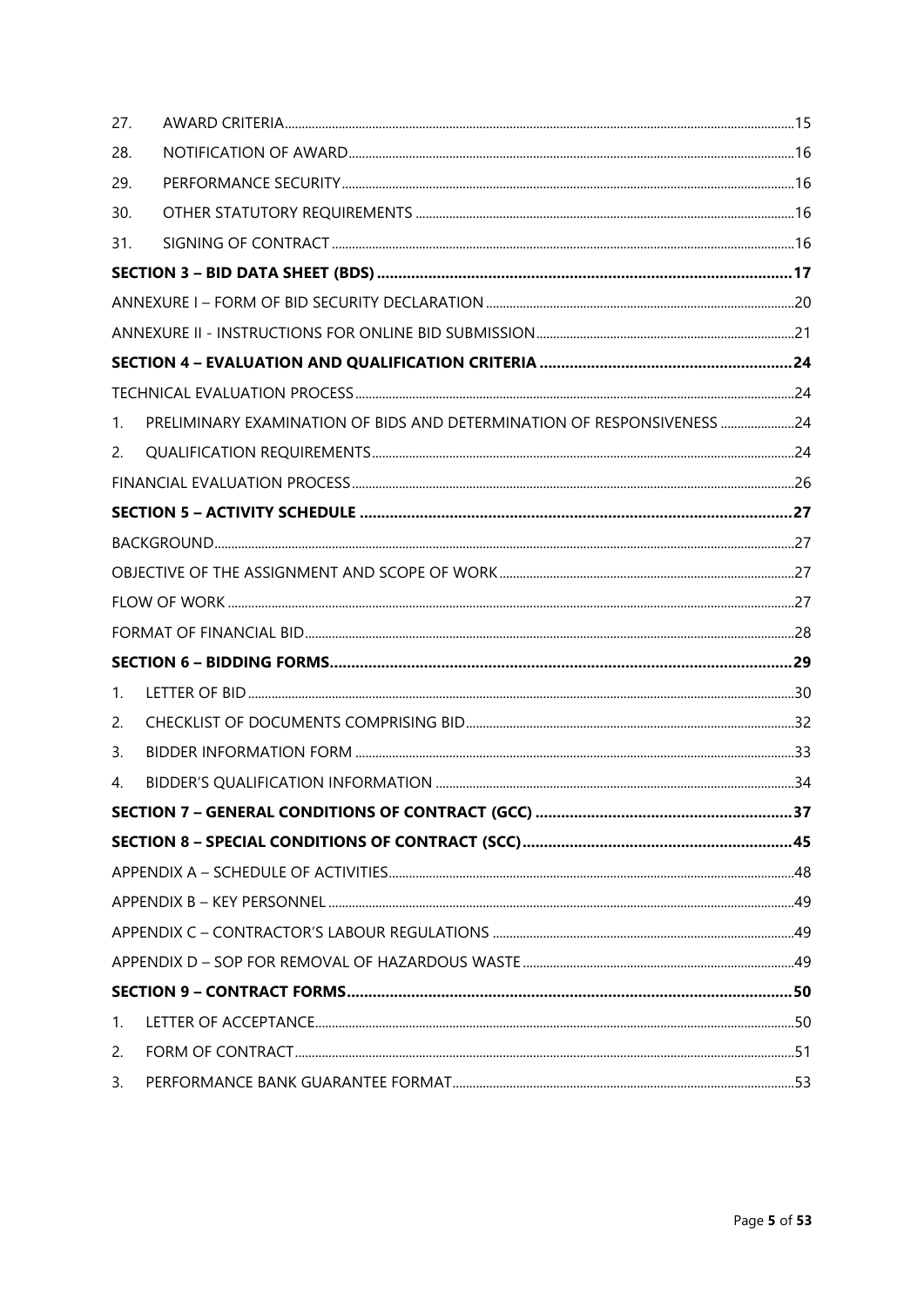## **Section 1 - Notice Inviting Bids (NIB)**

#### **Bid Reference No.:**

#### Date: 27/10/2021

Tender Title: Engagement of Contractor for Clearance / Disposal / Removal of Investment Powder Waste from SEEPZ- SEZ premises.

- 1. The SEEPZ- SEZ authority invites sealed bids from eligible bidders for clearance / disposal / removal of investment powder waste as per environmental standards on "asis, where-is" basis as well as monthly clearance of investment powder waste subsequently.
- 2. The total estimated quantity of investment powder waste currently accumulated at the SEEPZ SEZ premises is approximately 300 MT.
- 3. More details pertaining to the scope of work and procedure to be followed may be seen under the Activity Schedule (Section V).
- 4. The process of Open Competitive Bidding shall be followed for selection of suitable contractor. The bidding process shall be conducted in an online mode on the Central Public Procurement Portal (CPPP) which is publicly accessible using the following web address: https://eprocure.gov.in/epublish/app. Bidders can download the bidding documents free of cost from this portal.
- 5. Interested bidders must register on the e-procurement portal and upload their technical and financial bids separately within the stipulated time and date i.e. 1500 Hours on 6<sup>th</sup> December 2021. All Bids must be accompanied by a valid Bid Security Declaration as per the format given under Annexure I.
- 6. Detailed instructions regarding online submission of bids may be seen under Annexure II. In case of any issues or queries related to the e-procurement portal, kindly send an email request to dcseepz-mah@nic.in or contact on 022-28294790 / 9819390963 (Shri. Mayur Gadage). Bidders are requested to check the system requirements for using the e-procurement portal and uploading bids adequately in advance to avoid issues from cropping up at the last minute.
- 7. The bidder is solely responsible for timely uploading of bids on the e-procurement portal. SEEPZ SEZ Authority shall not be liable for resolving any queries / issues raised on the day of bid submission.
- 8. Technical bids shall be opened online at 1530 hours on 7<sup>th</sup> December 2021. Bidders can see the tender opening status by logging on to the e-procurement portal using their registered IDs.
- 9. Financial bids of only technically qualified bidders shall be opened at a date which shall be pre-disclosed on the e-procurement portal.
- 10. SEEPZ SEZ Authority reserves the right to accept or reject any or all of the bids at any time during the bidding process.

Deputy Development Commissioner **SEEPZ SEZ Authority**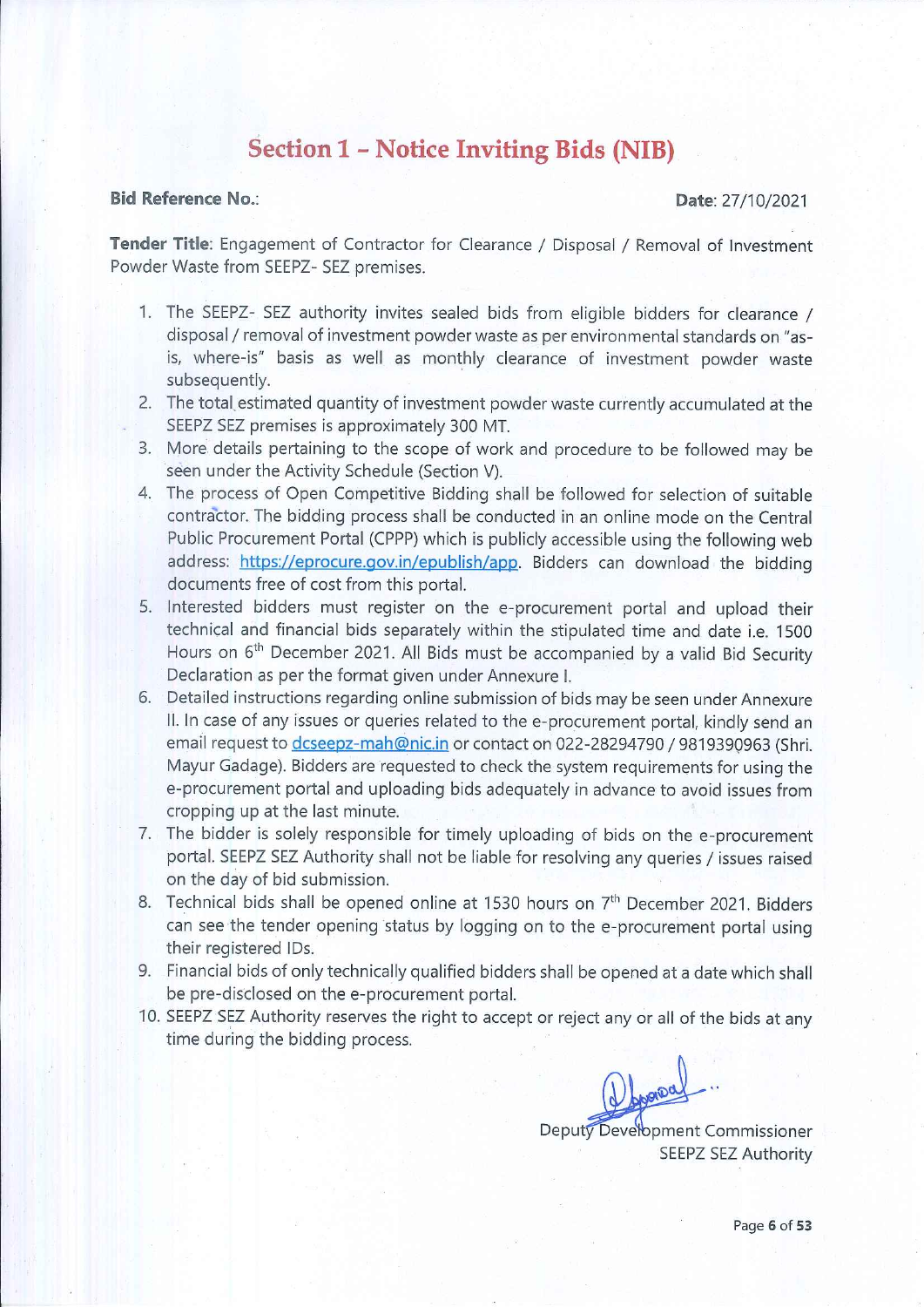# **Section 2 – Instructions to Bidders (ITB)**

### A. General

### **1. Introduction**

- a) This Section provides the relevant information as well as instructions to assist prospective Bidders in preparation and submission of bids. It also includes the mode and procedure to be adopted by the Procuring Entity, being SEEPZ, SEZ Authority for receipt and opening as well as scrutiny and evaluation of bids and subsequent placement of award of contract.
- b) Before preparing the bid and submitting the same to the Procuring Entity, being SEEPZ, SEZ authority, the Bidder should read and examine all the terms & conditions, instructions etc. contained in the Bidding Documents. Failure to provide required information or to comply with the instructions incorporated in this Bidding Documents may result in rejection of bids submitted by Bidders.
- c) The successful Bidder will be expected to complete the performance of Services by the Intended Completion Date for one time removal and thereafter on regular monthly basis as provided in the BDS and communicated in the services contract.

### **2. Language of Bids**

Bid submitted by the Bidder and all subsequent correspondences and documents relating to the bid exchanged between the Bidder and the Procuring Entity, shall be written in English language. However, the language of any printed literature furnished by the Bidder in connection with its bid may be written in any other language, provided the same is accompanied by a self-certified English translation and, for purposes of interpretation of the bid, the English translation shall prevail.

### **3. Code of Integrity**

- a) The Procuring Entity and all officers or employees of the Procuring Entity being SEEPZ, SEZ authority, whether involved in the procurement process or otherwise, or Bidders and their representatives or Consultants or Service Providers participating in a procurement process or other persons involved, directly or indirectly in any way in a procurement process shall maintain an unimpeachable standard of integrity in accordance with the code of integrity prescribed under GFR 175.
- b) In case of breach of the code of integrity by a Bidder or a prospective Bidder, the SEEPZ Authority, after giving a reasonable opportunity of being heard, may take appropriate measures including –
	- i. exclusion of the Bidder from the procurement process;
	- ii. calling off of pre-contract negotiations and forfeiture or encashment of bid security;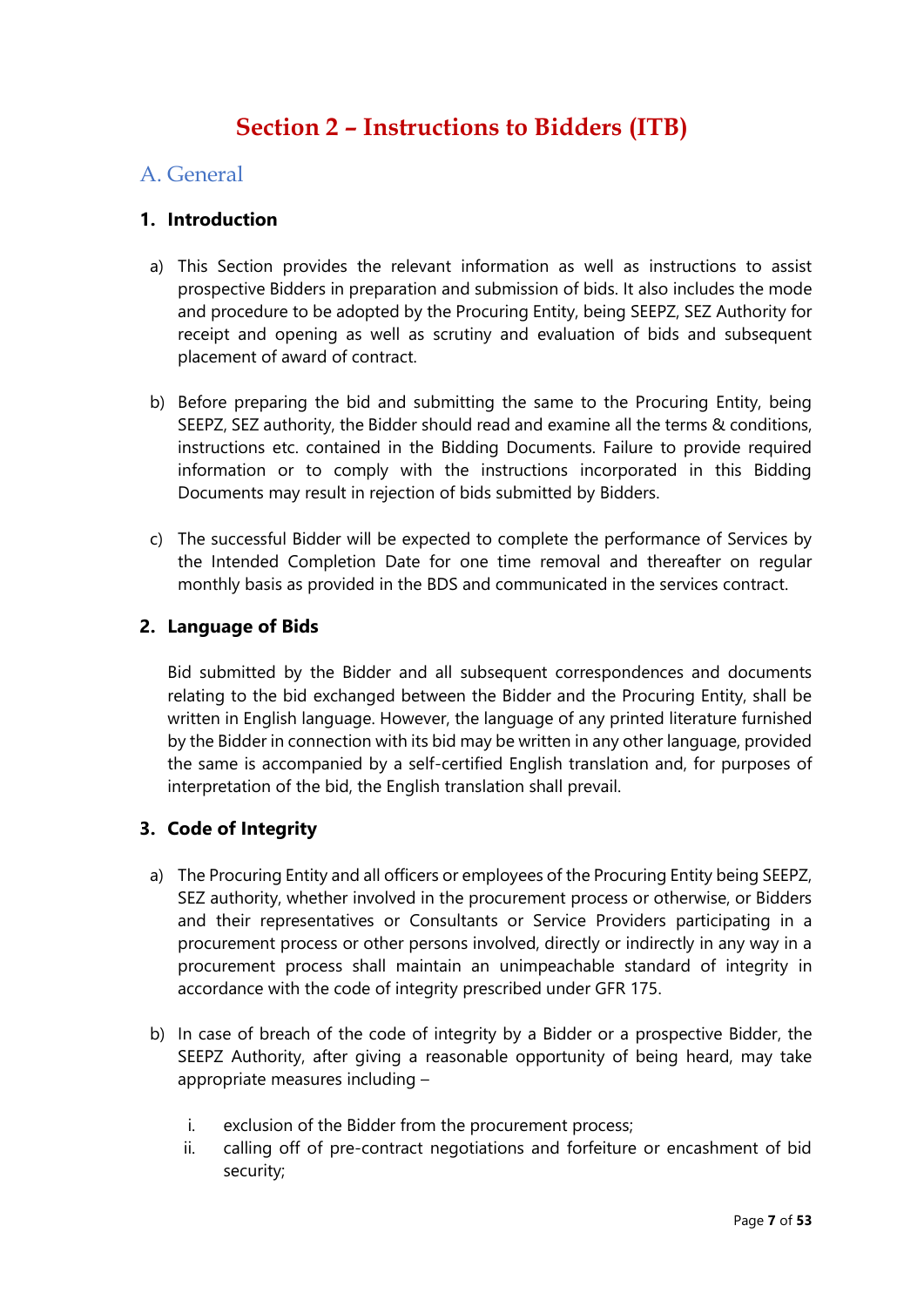- iii. forfeiture or encashment of any other security or bond relating to procurement;
- iv. recovery of payments made by the Procuring Entity along with interest thereon at bank rate;
- v. cancellation of the relevant contract and recovery of compensation for loss incurred by the Procuring Entity;
- vi. debarment of the Bidder from participation in any future procurements of any Procuring Entity for a period of up to three years.

### **4. Eligibility**

- a) This invitation to tender is open to all bidders eligible as described in the instructions to bidders. SEEPZ employees, Committee members, Board members and their relatives (Spouse or Children) are not eligible to participate in the tender. Bidders involved in corrupt and fraudulent practices or debarred from participating in Public Procurement by any state government or any procuring entity of the central government shall not be eligible.
- b) The specific eligibility conditions shall be as prescribed under the Bid Data Sheet.
- c) Bidders shall submit a declaration regarding its eligibility vis-à-vis all the criteria mentioned under the instructions to bidders and the bid data sheet.

### **5. Qualifications**

Bidders should substantially meet the qualification criteria as stipulated in the 'Section 4 - Evaluation and Qualification Criteria'. Bidders should fill and submit the Forms provided in 'Section 6 - Bidding Forms' to provide relevant information and documents in support of fulfillment of Bidder's qualification as part of its technical bid.

### **6. E-Tendering Online Bid Submission Process**

The e-tender is available on CPPP portal, https://eprocure.gov.in/eprocure/app as mentioned in the tender. The tenders duly filled in should be uploaded and submitted online on or before the end date of submission. More details regarding the online bid submission process may be found under Annexure-II attached to this bidding document.

### B. Bidding Documents

#### **7. Contents of Bidding Documents**

- a) The Bidding Documents include the following Sections, which should be read in conjunction with any amendment issued in accordance with ITB.
	- ➢ Section 1 Notice Inviting Bids (NIB)
	- ➢ Section 2 Instructions to Bidders (ITB)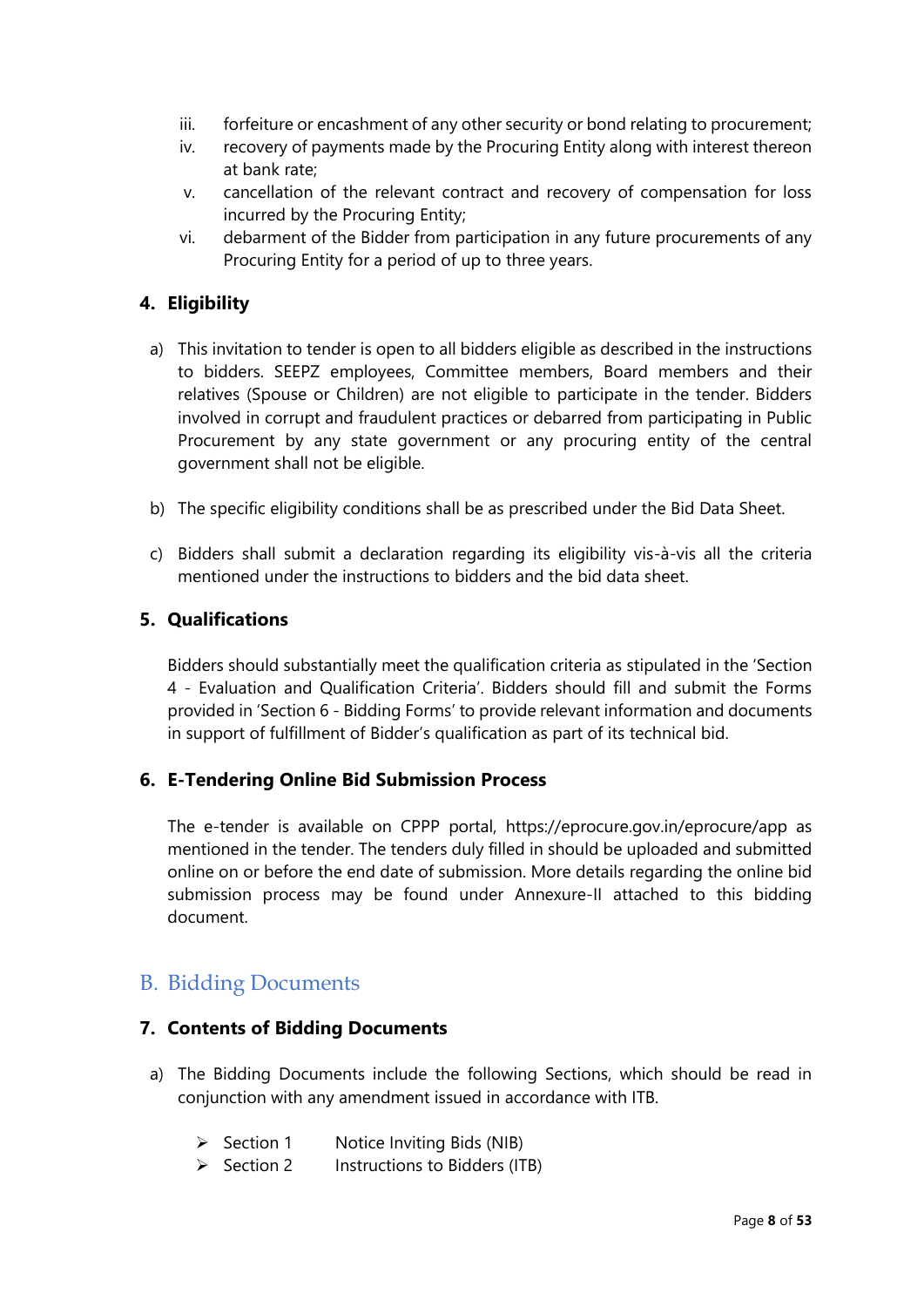- ➢ Section 3 Bid Data Sheet
- $\triangleright$  Section 4 Evaluation and Qualification Criteria
- ➢ Section 5 Activity Schedule
- ➢ Section 6 Bidding Forms
- ➢ Section 7 General Conditions of Contract (GCC)
- ➢ Section 8 Special Conditions of Contract (SCC)
- ➢ Section 9 Contract Forms
- ➢ Financial Bid Template in MS Excel format
- b) Unless downloaded directly from the SEEPZ website (http.//seepz.gov.in) or the eprocurement portal (https://eprocure.gov.in/epublish/app) as specified in the BDS, Procuring Entity shall not be responsible for the correctness of the Bidding Documents, responses to requests for clarification, the Minutes of the Pre-bid meeting, if any, or Amendment(s) to the Bidding Documents in accordance with ITB.
- c) Bidders are expected to examine all instructions, forms, terms, and specifications in the Bidding Documents and to furnish with its Bid all information or documentation as is required by the Bidding Documents.

### **8. Clarification of Bidding Documents**

- a) A Bidder requiring any clarification of the Bidding Documents shall contact the SEEPZ, SEZ authority in writing / email at the Procuring Entity's address specified in the BDS.
- b) The Procuring Entity will respond in writing / email / through the e-procurement portal to any request for clarification, provided that such request is received prior to the deadline for submission of bids within a period specified in the BDS. The Procuring Entity shall also promptly publish brief description of the enquiry but without identifying its source and its response at its website or on the e-procurement portal.
- c) Should the clarification result in changes to the essential elements of the Bidding Documents, the Procuring Entity shall amend the Bidding Documents following the procedure given under ITB.

### **9. Pre-bid Meeting**

- a) In order to provide response to any doubt regarding Bidding Documents, or to clarify issues, a pre-bid meeting may be scheduled, as specified in the BDS.
- b) During the pre-bid meeting, the clarification sought by representative of prospective Bidders shall be responded appropriately. However, they shall be asked to submit their written request by close of office next day or by e-mail for electronic record thereof. The Procuring Entity shall publish written response to such requests for clarifications, without identifying its source. In case required, amendment(s), in terms of ITB below shall be issued, which shall be binding on all prospective Bidders.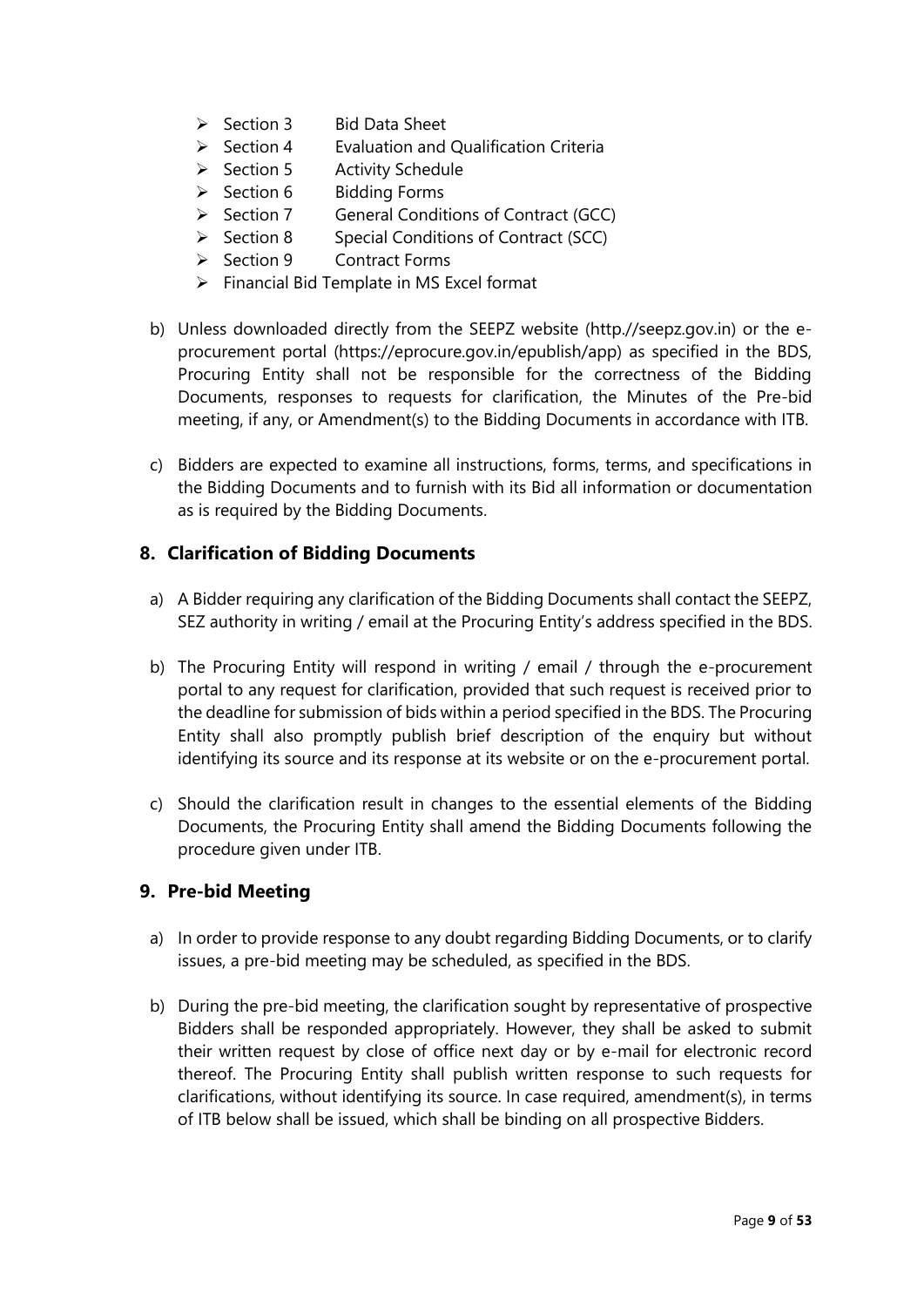### **10.Amendments to Bidding Documents**

- a) At any time prior to the deadline for submission of bids, the SEEPZ SEZ authority may, for any reason deemed fit by it, amend or modify the Bidding Documents by issuing Amendment(s)/corrigendum.
- b) Such Amendment(s)/corrigendum will be published on SEEPZ SEZ authority's website or on the e-procurement portal and the same shall be binding on all prospective Bidders.
- c) In order to give reasonable time to prospective Bidders to take necessary action in preparing their bids, the Procuring Entity may, at its discretion, extend the deadline for the submission of bids and other allied time frames which may be linked with that deadline.
- d) Any Bidder who has downloaded the Bidding Documents should check the Amendment(s), if any, issued on the SEEPZ SEZ authority website and on the eprocurement portal.

### C. Preparation of Bids

### **11.Documents Comprising Bid**

- a) Bidder's technical bid shall comprise the following:
	- $\triangleright$  Letter of Bid as per the form provided in Section 6 Bidding Forms;
	- ➢ Bid Security declaration furnished in accordance with Annexure I;
	- ➢ Bidder Information Form as per Form provided in Section 6: Bidding Forms;
	- ➢ Documents establishing Bidders' eligibility and qualification in accordance with Forms given in Section 6: Bidding Forms;
	- $\triangleright$  Any other document as required in the ITB or BDS
	- $\triangleright$  An Undertaking duly signed on the letter head from the Bidders to the effect that they agree and abide by the clauses / conditions of Bidding Documents issued by the Procuring Entity and any amendment made thereafter.
- b) Bidder's financial bid shall comprise the financial quote submitted in the excel template published along with these bidding documents.

### **12.Financial Quote**

The Bidder shall make its financial offer in INR only net of GST and all other taxes and duties payable on the services if the contract is awarded, as specified in the BDS.

#### **13.Period of Validity of Bids**

a) Bids shall remain valid for a period of 180 days from the deadline of submission of bids unless otherwise specified in the Bid Data Sheet.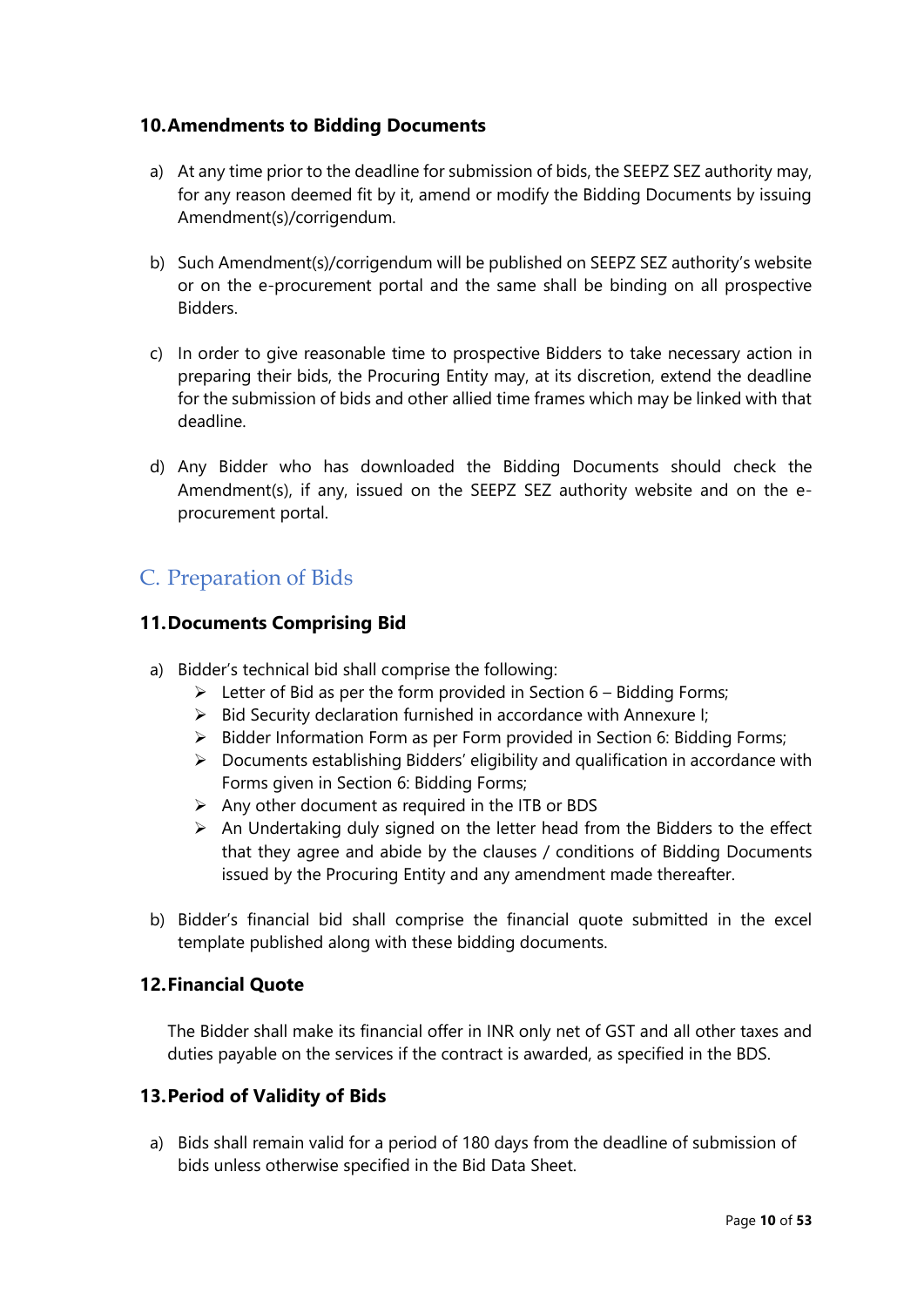- b) In exceptional circumstances, prior to the expiration of the bid validity period, the Procuring Entity may request Bidders to extend the period of validity of their bids. The request and the responses shall be made in writing. A Bidder may refuse the request without forfeiting its Bid Security. A Bidder granting the request shall not be required or permitted to modify its bid.
- c) The Bidder who agrees to the extension of the period of validity of bids so requested by the Procuring Entity shall also extend the period of validity of bid securities submitted by them or submit new bid security to cover the extended period of validity of their bids. A Bidder whose bid security is not extended or new bid securities not submitted shall be considered to have refused the request to extend the period of validity of its bids and rejected as non-responsive. The decision of Procuring Entity will be final and binding in this regard.

### **14.Bid Security**

The Bidder shall furnish as part of its bid, a bid security declaration duly signed on the letterhead as specified in the BDS. Any bid not accompanied by a Bid Security declaration in the required format shall be rejected by the Procuring Entity as nonresponsive.

### **15.Format and Signing of Bids**

- a) The technical bids comprising all documents specified under ITB Clause 11 a) may be compiled into a single PDF document. All pages in the document should be serially numbered and an index specifying contents of the bid should be populated at the beginning of the document.
- b) Authorized signatory of the bidder shall sign, either physically or digitally, on each page of the bid. This signature should be accompanied by bidder's official seal.
- c) The financial bid must be submitted in the MS excel template provided with the bidding documents.

### D. Submission and Opening of Bids

### **16.Sealing, Marking and Submission of Bids**

- a) Bidders shall submit their bids online and also by post or by hand or drop in the box earmarked by the SEEPZ SEZ authority in its office. The technical and financial bids must be sealed in separate envelopes and then enclosed together in a larger envelope. Each envelope shall bear the following details:
	- $\triangleright$  Tender ID / Bid Ref. No. and Tender Title (subject matter of procurement);
	- ➢ Complete postal address of the Procuring Entity (SEEPZ SEZ Authority);
	- $\triangleright$  Name and complete address along with the mobile, telephone number and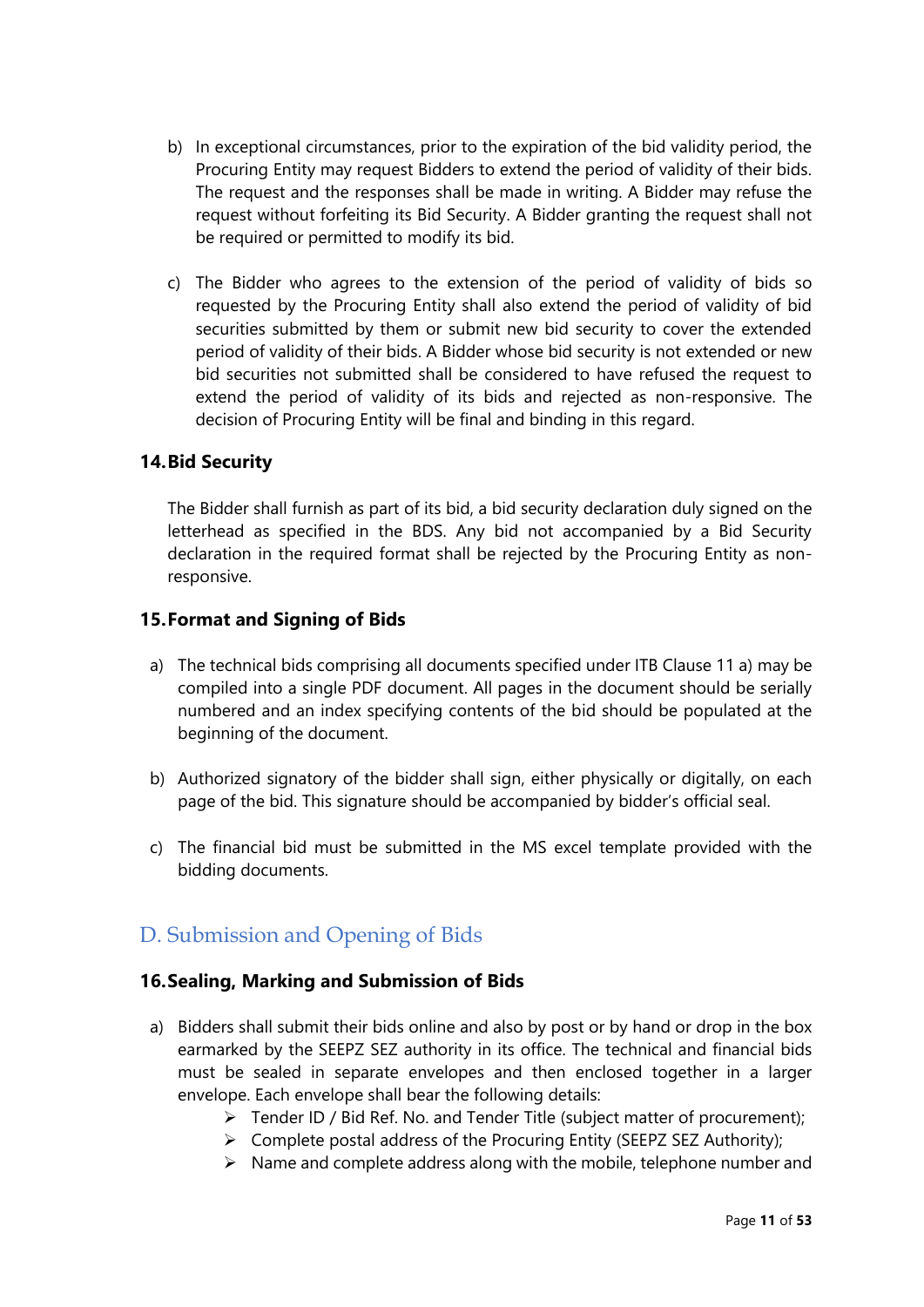email address of the Bidder;

- $\triangleright$  A warning 'not to open before the time and date for bid opening' as indicated in the Bidding Documents
- b) If all envelopes are not sealed and marked as required, the SEEPZ SEZ authority will assume no responsibility about its consequences viz. misplacement or premature opening of the bid.
- c) Online submission of bids shall be carried out in accordance with the instructions given under Annexure II.

### **17.Deadline for Submission of Bids**

- a) Bids must be received by the Procuring Entity online on the e-procurement portal and at the address specified in the BDS no later than the date and time specified in the BDS.
- b) The date of submission and opening of bids shall not be extended except when:
	- $\triangleright$  sufficient number of bids have not been received within the given time and the Procuring Entity is of the opinion that further bids are likely to be submitted if time is extended; or
	- $\triangleright$  the Bidding Documents are required to be substantially modified as a result of discussions in pre-bid meeting or otherwise and the time for preparations of bids by the prospective Bidders appears to be insufficient for which such extension is required.
- c) In cases where the time and date of submission of bids is extended, an amendment to the Bidding Documents shall be issued in accordance with ITB 10.

### **18.Late Bids**

The e-procurement portal does not permit late submission of bids. With regards to the physical submission of bids, the SEEPZ SEZ authority's officer authorized to receive the bids shall not receive any bid that is submitted personally by hand or by courier after the time and date fixed for submission of bids under any circumstances.

### **19.Opening of Bids**

- a) The technical bids shall be opened online on the date and time stipulated in the BDS.
- b) In exceptional circumstances, if the procuring entity is faced with any technical issues while opening the bids online, with due certification of the Bid Evaluation Committee on the nature of such technical exception, the physical bids in hard copy shall be proceeded to be evaluated with after due approval of Competent Authority. In such an event, the date of bid opening shall be the same as the one stipulated for online bid opening unless separately publicly notified by the competent authority.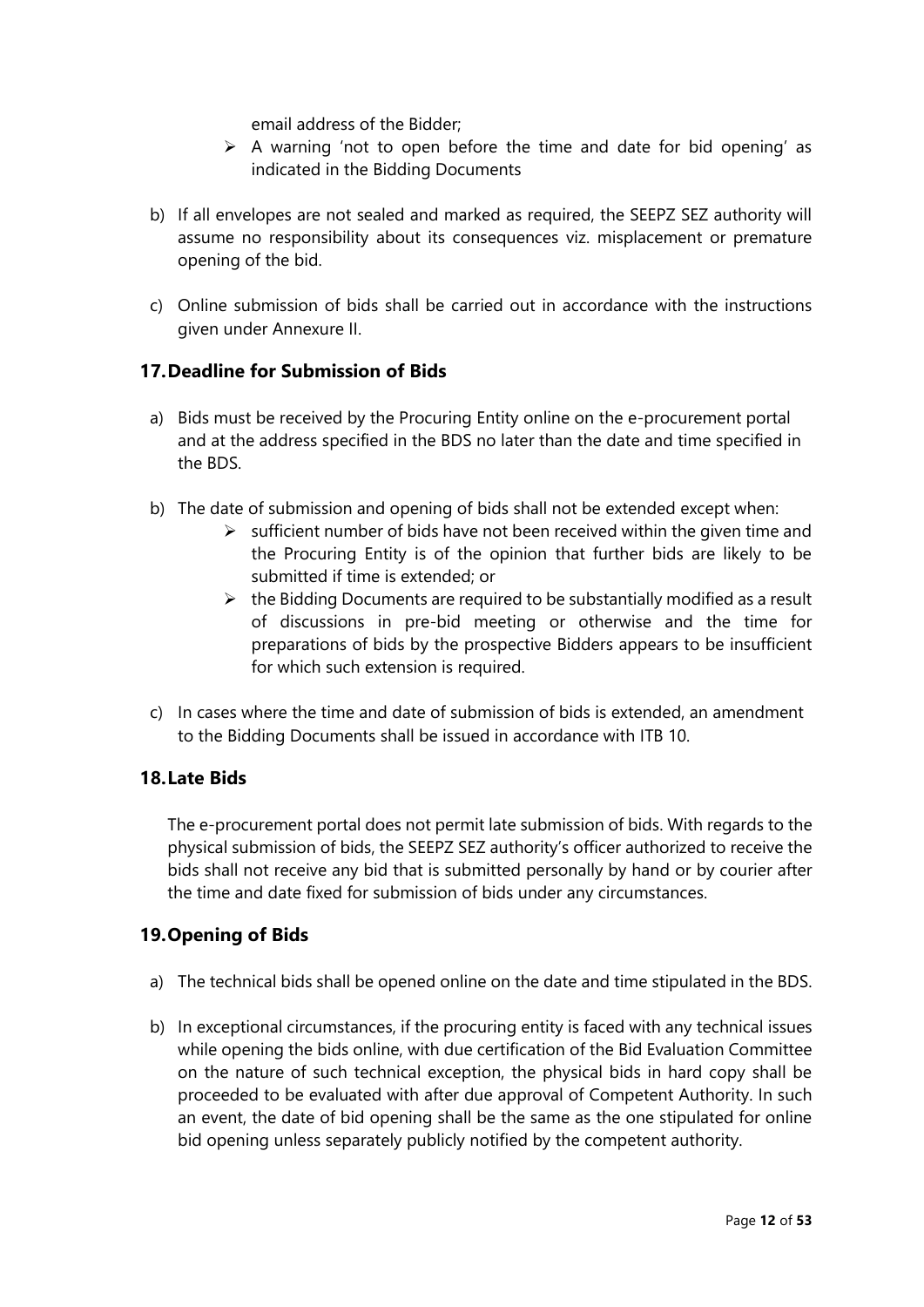- c) After due evaluation of the technical bids, the procuring entity shall notify the technically qualified bidders regarding the date of financial bid opening by giving at least 3 days' advance notice on the e-procurement portal.
- d) The financial bids of only technically qualified bidders shall be opened.

### E. Evaluation and Comparison of Bids

### **20.Confidentiality**

- a) Information relating to the evaluation of bids and recommendation of contract award, shall not be disclosed to Bidders or any other persons not officially concerned with the bidding process until the same is published officially on the e-procurement portal for information of all Bidders.
- b) Any effort by a Bidder to influence the Procuring Entity in the evaluation or contract award decisions may result in the rejection of its Bid.

### **21.Preliminary Examination of Bids**

- a) The Bid Evaluation Committee constituted by the Procuring Entity shall conduct a preliminary scrutiny of the opened bids at the beginning to assess the prima-facie responsiveness and record its findings thereof particularly in respect of the following:
	- $\triangleright$  that the bid is complete and duly signed by authorized signatory;
	- $\triangleright$  that the bid is valid for the period, specified in the Bidding Documents;
	- $\triangleright$  that the bid is accompanied by Bid Security declaration;
	- $\triangleright$  that the bid is unconditional and that the Bidder has agreed to give the required performance security; and
	- $\triangleright$  any other specific requirements put forth in the bidding documents.
- b) Bids failing to meet these preliminary requirements shall be treated as non-responsive and shall not be considered further for evaluation.

### **22.Immaterial Non-conformities**

- a) The Bid Evaluation Committee may waive non-conformities in the bid that do not constitute a material deviation, reservation or omission and deem the bid to be responsive;
- b) The Bid Evaluation Committee may request the Bidder to submit necessary information or documents which are historical in nature like audited statements of accounts, tax clearance certificate, PAN, etc. within a reasonable period of time. Failure of the Bidder to comply with the request within the given time shall result in the rejection of its bid;
- c) The Bid Evaluation Committee may rectify immaterial non-conformities or omissions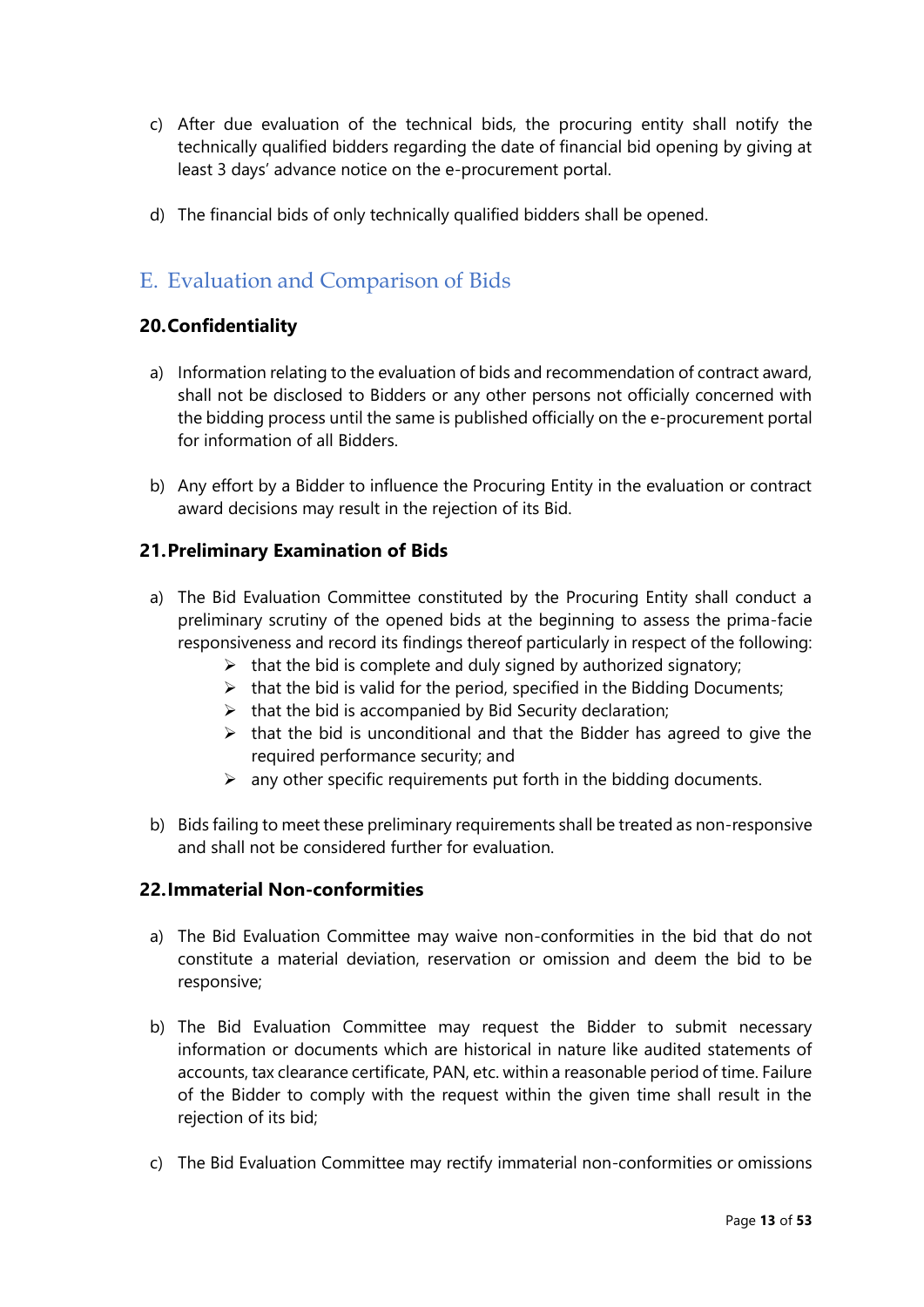on the basis of the additional information or documentation received from the Bidder.

#### **23.Determination of Responsiveness**

- a) The Bid Evaluation Committee constituted by the Procuring Entity shall determine the responsiveness of a bid to the Bidding Documents based on the contents of the bid submitted by the Bidder;
- b) A bid shall be deemed to be substantially responsive if it meets the requirements of the Bidding Documents without any material deviation, reservation, or omission where:
	- i. "deviation" is a departure from the requirements specified in the Bidding Documents;
	- ii. "reservation" is the setting of limiting conditions or withholding from complete acceptance of the requirements specified in the Bidding Documents; and
	- iii. "omission" is the failure to submit part or all of the information or documentation required in the bidding documents.
- c) A "material deviation, reservation, or omission" is one that, if accepted, shall:
	- i. Effect in any substantial way the scope, quality, or performance of the subject matter of procurement specified in the Bidding Documents; or
	- ii. Limit in any substantial way, inconsistent with the Bidding Documents, the rights of the Employer or the obligation of the Bidder under the proposed contract; or
	- iii. If rectified shall unfairly affect the competitive position of other Bidders presenting responsive bids;
- d) The Bid Evaluation Committee shall examine the technical aspects of the bid in particular to confirm that all requirements of Bidding Documents have been met without any material deviation, reservation or omission;
- e) The Bid Evaluation Committee shall regard a bid as responsive if it conforms to all requirements set out in the Bidding Documents, or contains minor deviations that do not materially alter or depart from the characteristics, terms, conditions and other requirements set out in the Bidding Documents, that is, there is no material deviation, or if it contains errors or oversights that can be corrected without any change in the substance of the bid;
- f) Bids that are not responsive or contain any material deviation shall be rejected. Bids declared as non-responsive shall be excluded from any further evaluation.

### **24.Non-conformities, Errors and Omissions**

a) Provided that a Bid is substantially responsive, the Bid Evaluation Committee may waive any nonconformity in the Bid.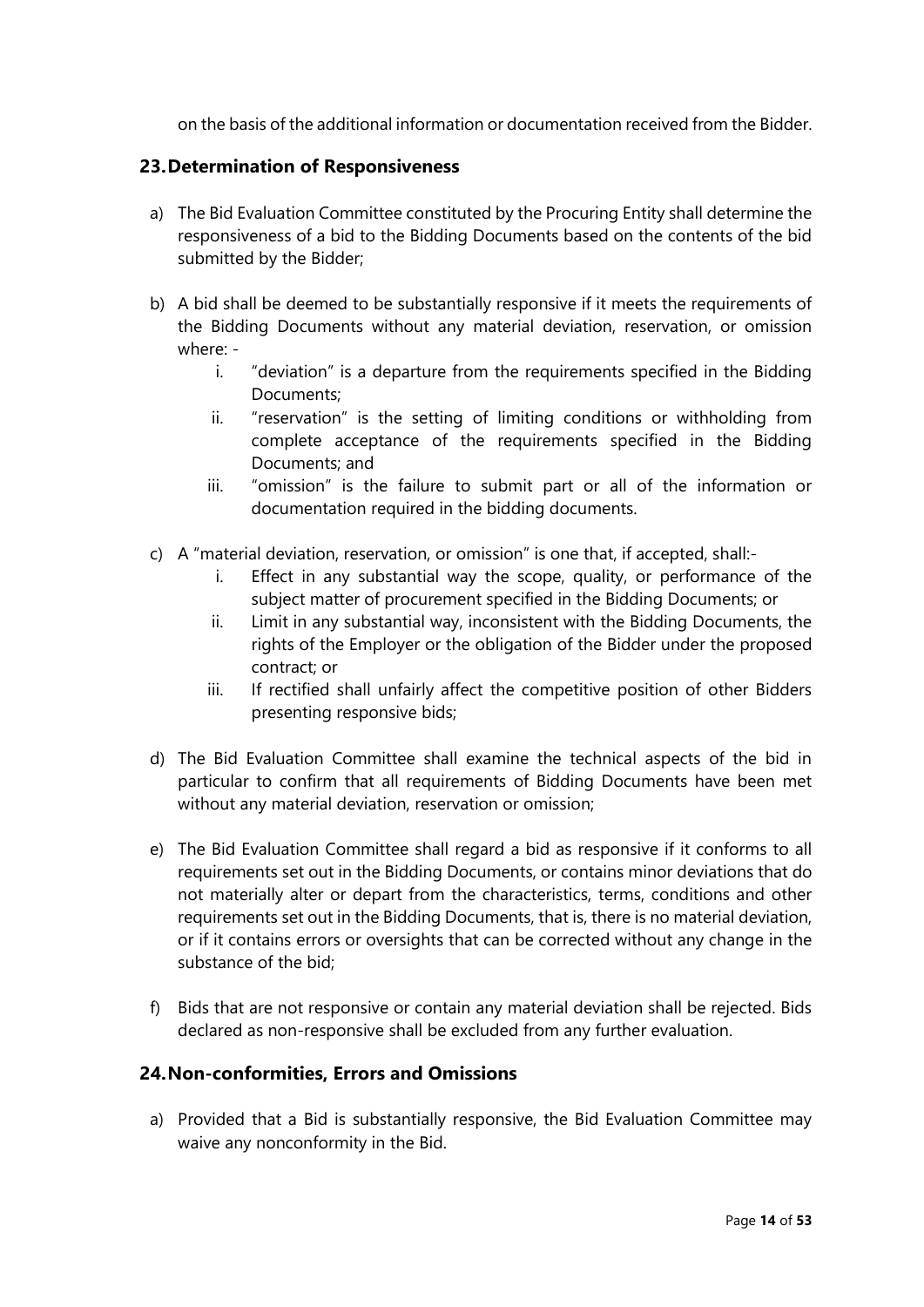- b) Provided that a bid is substantially responsive, the Procuring Entity, being SEEPZ, SEZ authority or authorized representative may request that the Bidder submit the necessary information or documentation, within a reasonable period of time, to rectify nonmaterial nonconformities or omissions in the bid related to documentation requirements. Such omission shall not be related to any aspect of the price of the Bid. Failure of the Bidder to comply with the request may result in the rejection of its Bid.
- c) Provided that a bid is substantially responsive, the Bid Evaluation Committee shall rectify quantifiable nonmaterial nonconformities related to the Bid Price. To this effect, the Bid Price shall be adjusted, for comparison purposes only, to reflect the price of a missing or non- conforming item or component.

### **25.Evaluation of Bids**

- a) Technical evaluation of bids shall be carried out based on the criteria stipulated under 'Section 4 – Evaluation and Qualification Criteria'. The evaluation committee shall not adopt any other criteria other than the ones already stipulated in the bidding documents.
- b) The evaluation of financial bid will include and take into account all taxes and duties / GST payable on the services if the contract is awarded to the Bidder. The bidder to include all applicable taxes to the concerned government authority. SEEPZ SEZ Authority will not be liable to pay any amount in addition to the quoted amount towards taxes.
- c) The Procuring Entity's evaluation of a bid may require the consideration of other factors, in addition to the bidder's financial offer. These factors may be related to the characteristics, performance, and terms and conditions of purchase of Non-Consultancy Services. The effect of the factors selected, if any, shall be expressed in monetary terms to facilitate comparison of bids, shall be specified in Section IV - Qualification and Evaluation Criteria.

### **26.Right to Accept Any Bid and to Reject Any or All Bids**

The Procuring Entity reserves the right to accept or reject any bid, and to cancel / annul the bidding process and reject all bids at any time prior to contract award, without thereby incurring any liability to the Bidders for which the Procuring Entity shall keep record of clear and logical reasons properly for any such action / recall of bidding process. In case of cancellation / annulment, all bids submitted and specifically, bid securities, shall be promptly returned to the Bidders

### F. Award of Contract

### **27.Award Criteria**

Subject to its bid being technically qualified, unconditional and complete, the bidder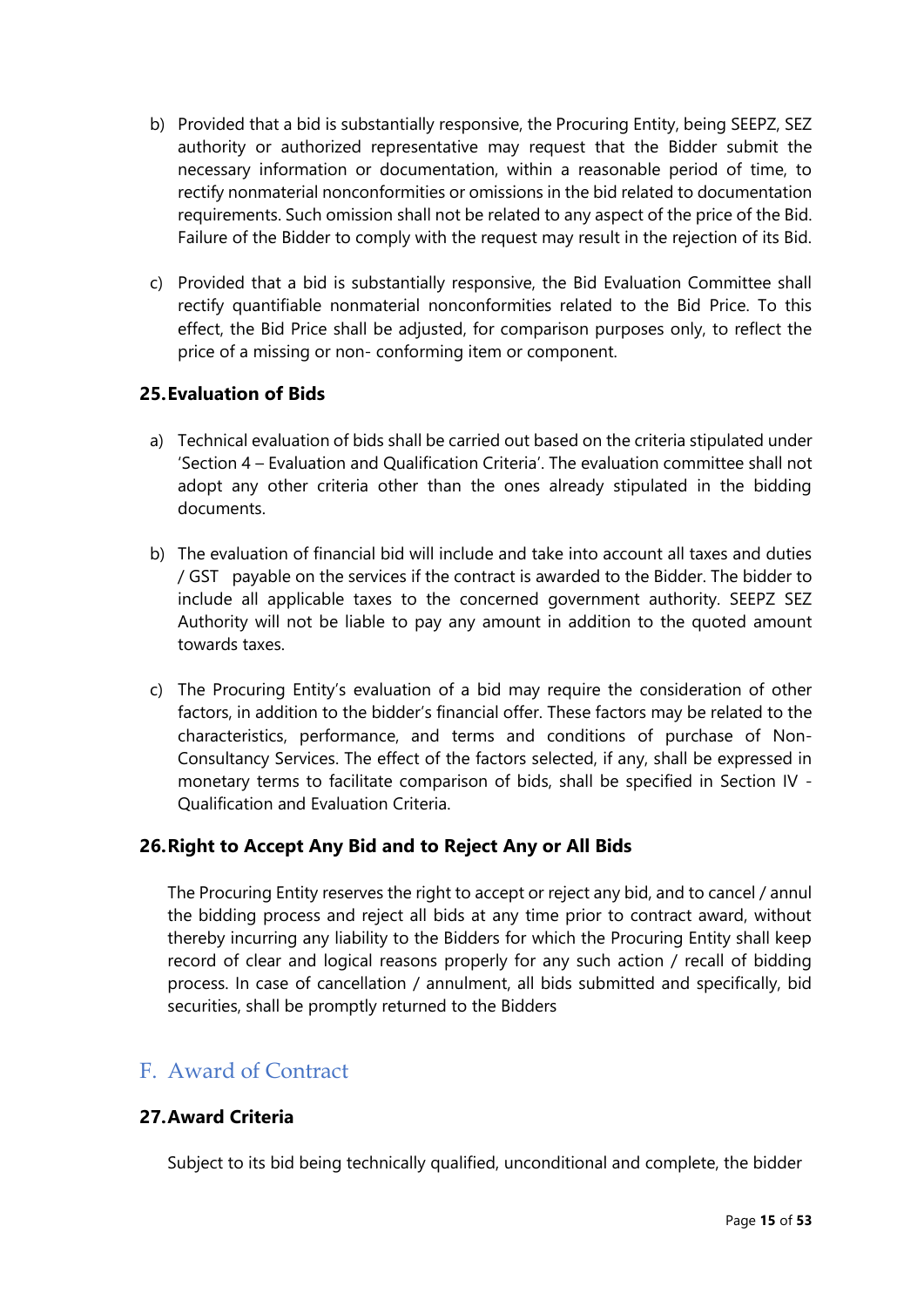offering the highest rate shall be considered for award of contract.

### **28.Notification of Award**

- a) Prior to the expiration of the period of bid validity, the Procuring Entity shall notify the successful Bidder, in writing, that its Bid has been accepted. The notification letter (hereinafter and in the Conditions of Contract and Contract Forms called the "Letter of Acceptance") shall specify the accepted financial offer (Rate per Kg). The expected date of award of contract is as stipulated under BDS.
- b) Until a formal Contract is prepared and executed, the Letter of Acceptance shall constitute a binding Contract.

### **29.Performance Security**

- a) Within twenty-eight (28) days of the receipt of Letter of Acceptance from the Procuring Entity, the successful Bidder shall furnish the Performance Security in the form of an advance deposit in the name of SEEPZ SEZ Authority of the amount specified in the BDS.
- b) Failure of the successful Bidder to submit the above-mentioned Performance Security or sign the Contract shall constitute sufficient grounds for the annulment of the award and forfeiture of the Bid Security/debarment as per bid security declaration. In that event the Procuring Entity may award the Contract to the next highest evaluated Bidder, whose bid is substantially responsive and is determined by the Procuring Entity to be qualified to perform the Contract satisfactorily.
- c) The validity of the performance security shall be for a period of 45 days beyond the date of completion of all contractual obligations.

### **30.Other Statutory Requirements**

Successful bidder shall be required to fulfill insurance and other statutory requirements including submission of signed undertakings assuring compliance with the various standards stipulated in the conditions of contract, failing which the course of action stipulated under ITB clause 29 b) shall be applicable.

### **31.Signing of Contract**

Promptly after notification of Award, the Procuring Entity shall send the successful Bidder the Contract Agreement. Within twenty-eight days of receipt of the Contract Agreement, the successful Bidder shall sign, date, and return it to the Procuring Entity.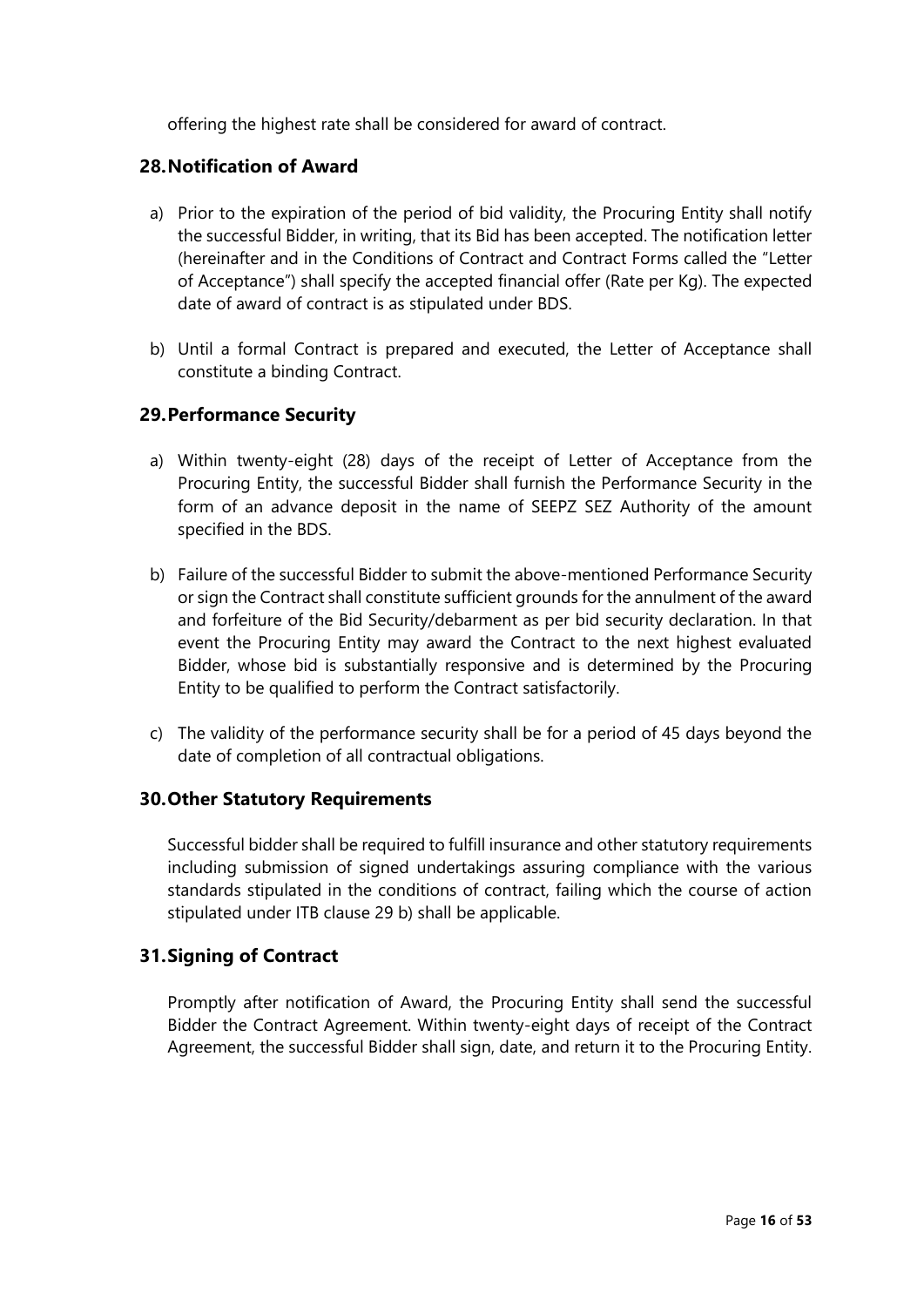# **Section 3 – Bid Data Sheet (BDS)**

The following specific data for the Non-Consultancy Services to be procured shall complement, supplement, or amend the provisions in the Instructions to Bidders (ITB). Whenever there is a conflict, the provisions herein shall prevail over those in ITB

| <b>ITB Para</b><br><b>Referenc</b><br>е | <b>Particulars</b>                                                                                                                                                                                                                                                                                                                                                                                                                                                                                                                                                                                                                                                                                                                                                                                                                                                                                                                                                                                                                                                                                                                                                                                                                                                                                                                                                                                               |  |
|-----------------------------------------|------------------------------------------------------------------------------------------------------------------------------------------------------------------------------------------------------------------------------------------------------------------------------------------------------------------------------------------------------------------------------------------------------------------------------------------------------------------------------------------------------------------------------------------------------------------------------------------------------------------------------------------------------------------------------------------------------------------------------------------------------------------------------------------------------------------------------------------------------------------------------------------------------------------------------------------------------------------------------------------------------------------------------------------------------------------------------------------------------------------------------------------------------------------------------------------------------------------------------------------------------------------------------------------------------------------------------------------------------------------------------------------------------------------|--|
| ITB 1 c)                                | The intended completion date for one-time removal of the investment powder<br>waste is 45 days from commencement of the contract.<br>Subsequently, the bidder shall remove the waste on a monthly basis generally<br>in the first week of every month from the designated place in the SEEPZ SEZ<br>campus and in no case later than 8 days from issuance of formal intimation by<br>the SEEPZ SEZ Authority.                                                                                                                                                                                                                                                                                                                                                                                                                                                                                                                                                                                                                                                                                                                                                                                                                                                                                                                                                                                                    |  |
| ITB 4 b)                                | Bidder shall be a natural person, private entity, government-owned entity<br>i)<br>or, any combination of these having a formal intent and legal competency<br>to enter into an agreement or contract and are registered under respective<br>Act and Jurisdiction in India;<br>Bidder shall have fulfilled his obligation to pay such of the tax payable to<br>ii)<br>the Central Government or the State Government or any local authority;<br>Bidder shall not be insolvent, in receivership, bankrupt or being wound up,<br>iii)<br>not have its affairs administered by a court or a judicial officer, not have its<br>business activities suspended and must not be the subject of legal<br>proceedings for any of the foregoing reasons;<br>Bidder shall not have, and their directors and officers not have, been<br>iv)<br>convicted of any criminal offence related to their professional conduct or<br>the making of false statements or misrepresentations as to their<br>qualifications to enter into a procurement contract within a period of three<br>years preceding the commencement of the procurement process, or not<br>have been otherwise disqualified pursuant to debarment proceedings;<br>Bidder shall not be presently debarred by any Procuring Entity under the<br>V)<br>State Government, the Central Government, Autonomous body, Authority<br>by whatever name called under them. |  |
| ITB 7 b)                                | The official website of SEEPZ SEZ Authority is: http.//seepz.gov.in<br>The e-procurement portal is: https://eprocure.gov.in/epublish/app                                                                                                                                                                                                                                                                                                                                                                                                                                                                                                                                                                                                                                                                                                                                                                                                                                                                                                                                                                                                                                                                                                                                                                                                                                                                         |  |
| ITB 8 a)                                | The Procuring Entity's address for seeking clarifications is:                                                                                                                                                                                                                                                                                                                                                                                                                                                                                                                                                                                                                                                                                                                                                                                                                                                                                                                                                                                                                                                                                                                                                                                                                                                                                                                                                    |  |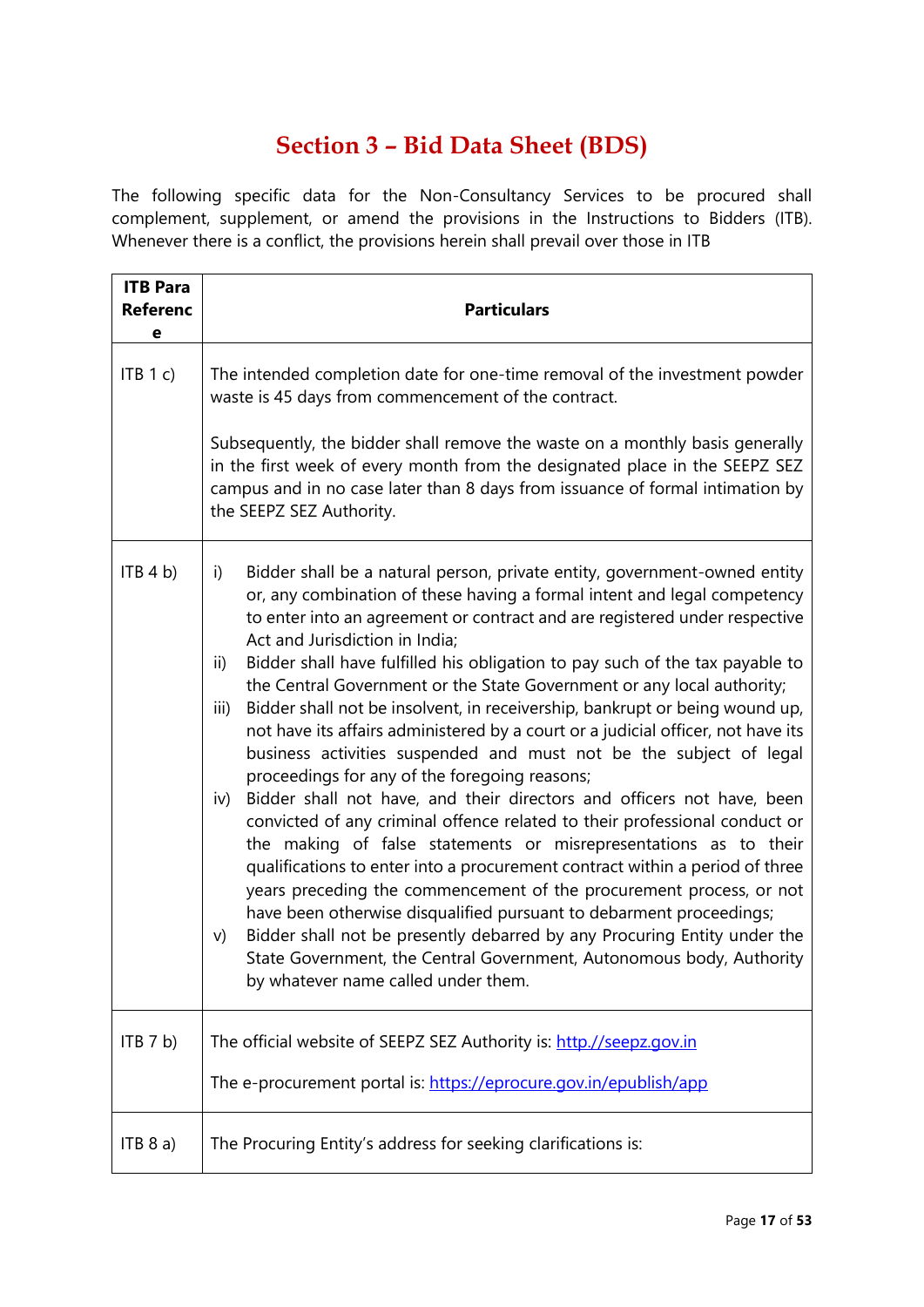|               | Office of the Development Commissioner, SEEPZ SEZ, MIDC Central Road,<br>Andheri East, Mumbai - 400096                                                                                                                                                                                                                                        |
|---------------|-----------------------------------------------------------------------------------------------------------------------------------------------------------------------------------------------------------------------------------------------------------------------------------------------------------------------------------------------|
|               | The email address is: dcseepz-mah@nic.in                                                                                                                                                                                                                                                                                                      |
|               | Queries may also be raised by using the 'seek clarifications' option available on<br>the e-procurement portal.                                                                                                                                                                                                                                |
| ITB 8 b)      | The bidders may submit their requests for clarification no later than 7 days prior<br>to deadline for submission of bids.                                                                                                                                                                                                                     |
| ITB 9 a)      | The pre-bid meeting shall be held electronically at 1130 Hrs (11:30 AM) on 12 <sup>th</sup><br>November 2021.                                                                                                                                                                                                                                 |
|               | The web-link to attend the pre-bid meeting is as follows:                                                                                                                                                                                                                                                                                     |
|               | https://seepz.webex.com/seepz/j.php?MTID=m16bea4b77a63269b644d6d4a1<br>d33006f                                                                                                                                                                                                                                                                |
| ITB 11 a)     | In addition to the documents prescribed in ITB, bidders shall also submit a draft<br>work plan for one-time removal and disposal of the investment powder waste<br>(approx. 300 MT). This plan should include key tasks, corresponding timelines,<br>details regarding environmental safeguards and names of designated persons<br>in-charge. |
| <b>ITB 12</b> | The financial offer shall be a single rate per kg for removal and disposal of<br>investment powder waste adhering to the specified contractual conditions and<br>other legal obligations payable to the client.                                                                                                                               |
|               | No deductions from the offered rate shall be permissible later on account of<br>any taxes or other charges.                                                                                                                                                                                                                                   |
|               | The same rate shall apply to one-time removal as well as subsequent monthly<br>removal of the investment powder waste.                                                                                                                                                                                                                        |
|               | The financial offer quoted by the bidder shall be fixed during the bidder's<br>performance of the contract and shall not be subject to variation on any<br>account.                                                                                                                                                                           |
| ITB 13 a)     | No change. Bids shall remain valid for a period of 180 days from the deadline<br>of submission of bids.                                                                                                                                                                                                                                       |
| <b>ITB 14</b> | In lieu of Bid Security, Bid Security Declaration shall be submitted duly signed<br>on the letterhead of the bidder, in pursuance of Govt. of India O.M. No.                                                                                                                                                                                  |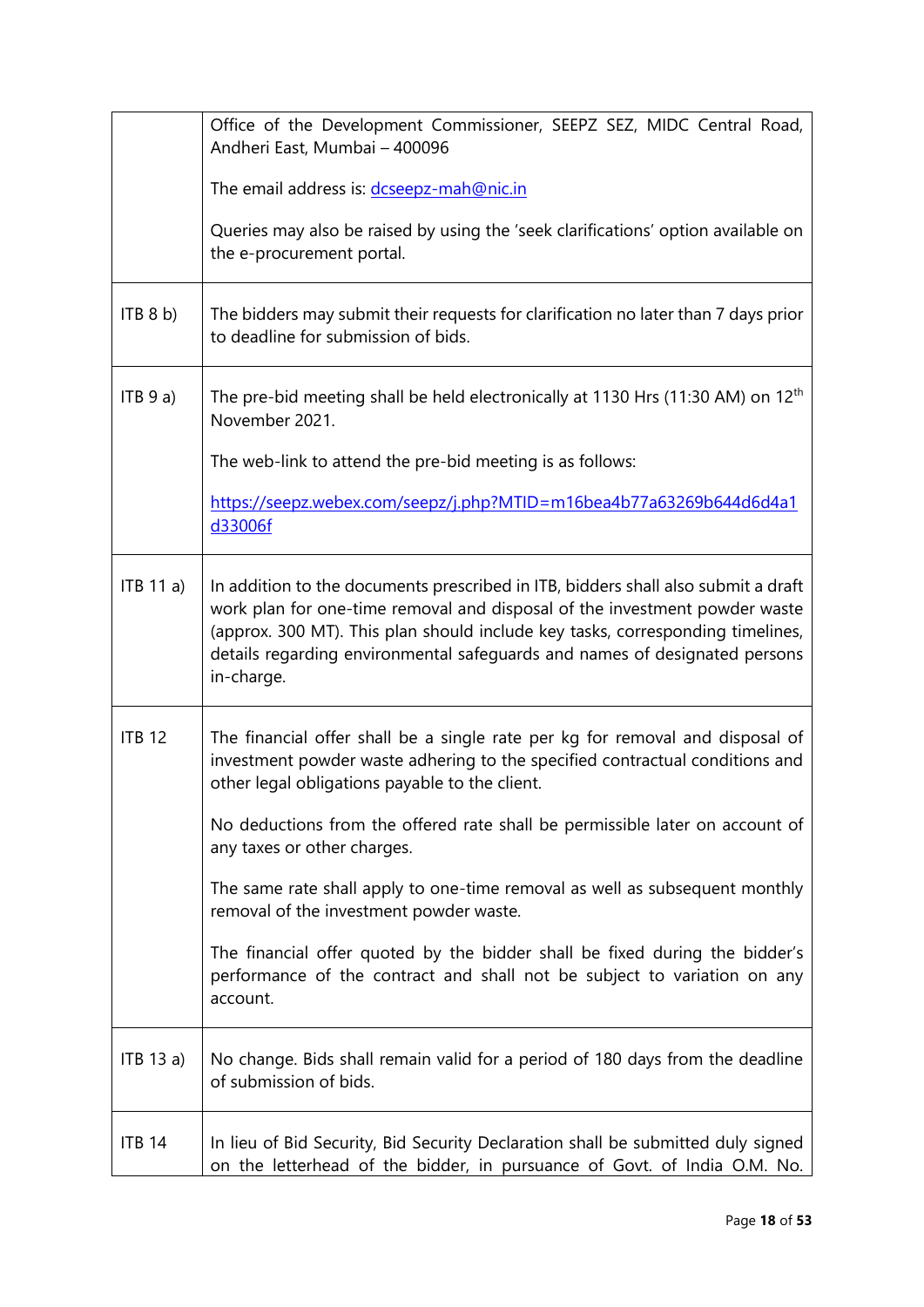|               | F.9/4/2020-PPD dated 12/11/2020, as per the format provided at Annexure I.                                                                                                                                  |
|---------------|-------------------------------------------------------------------------------------------------------------------------------------------------------------------------------------------------------------|
| <b>ITB 17</b> | The deadline for submission of bids is 1500 Hrs (3 PM) on 6 <sup>th</sup> December 2021.                                                                                                                    |
| $ITB$ 19 a)   | The technical bids shall be opened online at 1530 Hrs (3:30 PM) on $7th$ December<br>2021.                                                                                                                  |
| ITB 29a)      | The amount of performance security to be submitted by successful bidder, in<br>the form of a bank guarantee or a fixed deposit in favour of Pay & Accounts<br>Officer, SEEPZ SEZ Authority, is Rs. 10 Lakh. |
|               | This shall be in addition to the advance deposit amounting to Rs. 10 Lakh to be<br>submitted by the successful bidder.                                                                                      |
| ITB 28 a)     | The expected date of award of contract is 22 <sup>nd</sup> December 2021.                                                                                                                                   |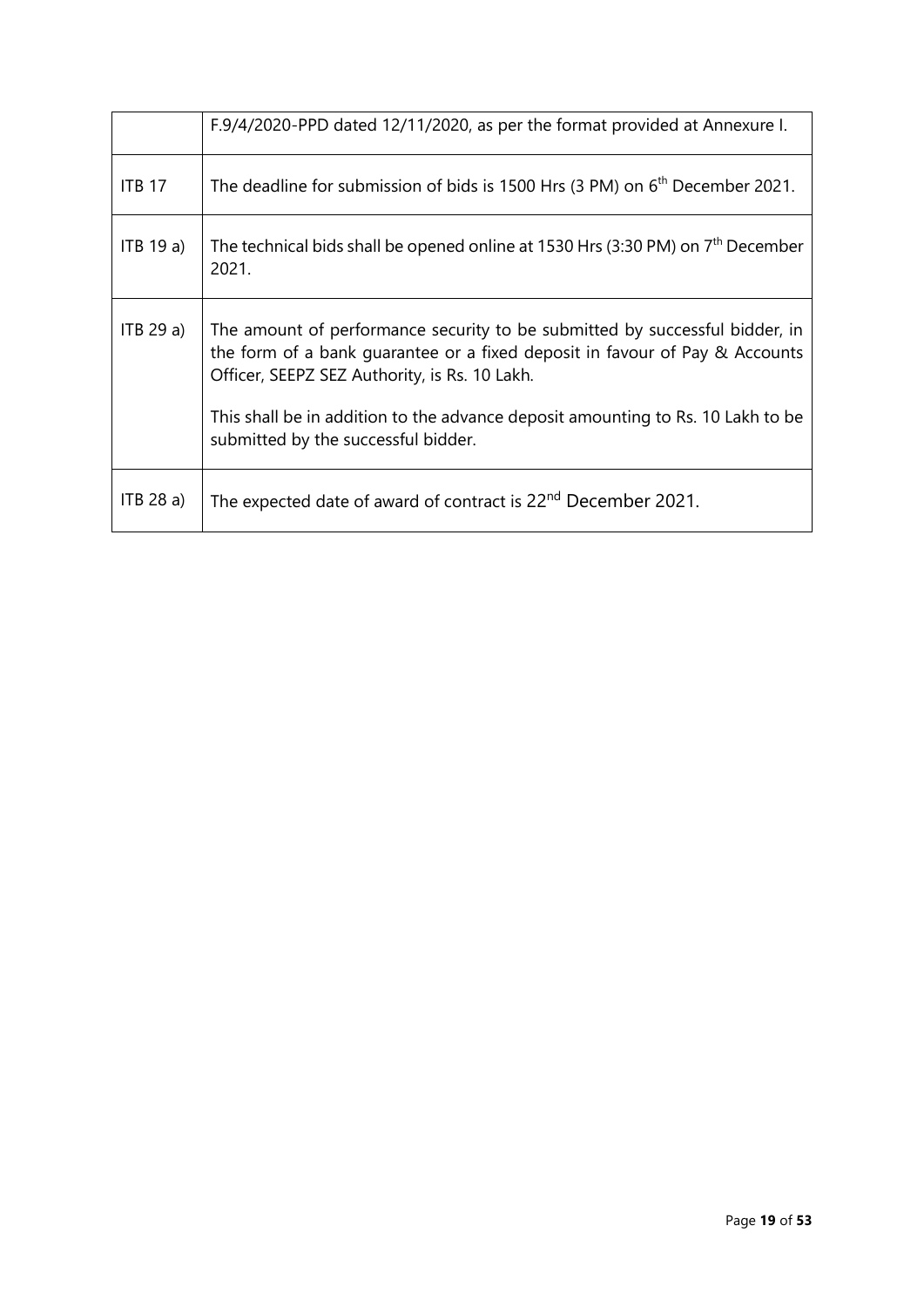### Annexure I – Form of Bid Security Declaration

{*Use Company Letterhead*}

#### **BID SECURITY DECLARATION**

I/We, M/s (Name of bidder) am/are aware that I/We have been exempted from submission of Bid Security/Earnest Money Deposit in lieu of this Bid Security Declaration. I/We understand and accept that if I/We withdraw my/our bid within bid validity period or if awarded the tender and on being called upon to submit the performance Guarantee/Performance Security fail to submit the same within the stipulated time period mentioned in tender documents or on being called upon to sign the contract agreement fail to sign the same within stipulated period mentioned in tender documents, I/We i.e., the bidder shall be banned from submission of bids in any Works/Service Tender issued by SEEPZ-SEZ for a period of 24 months from the date of such banning order.

> Authorized Signatory Sign and Stamp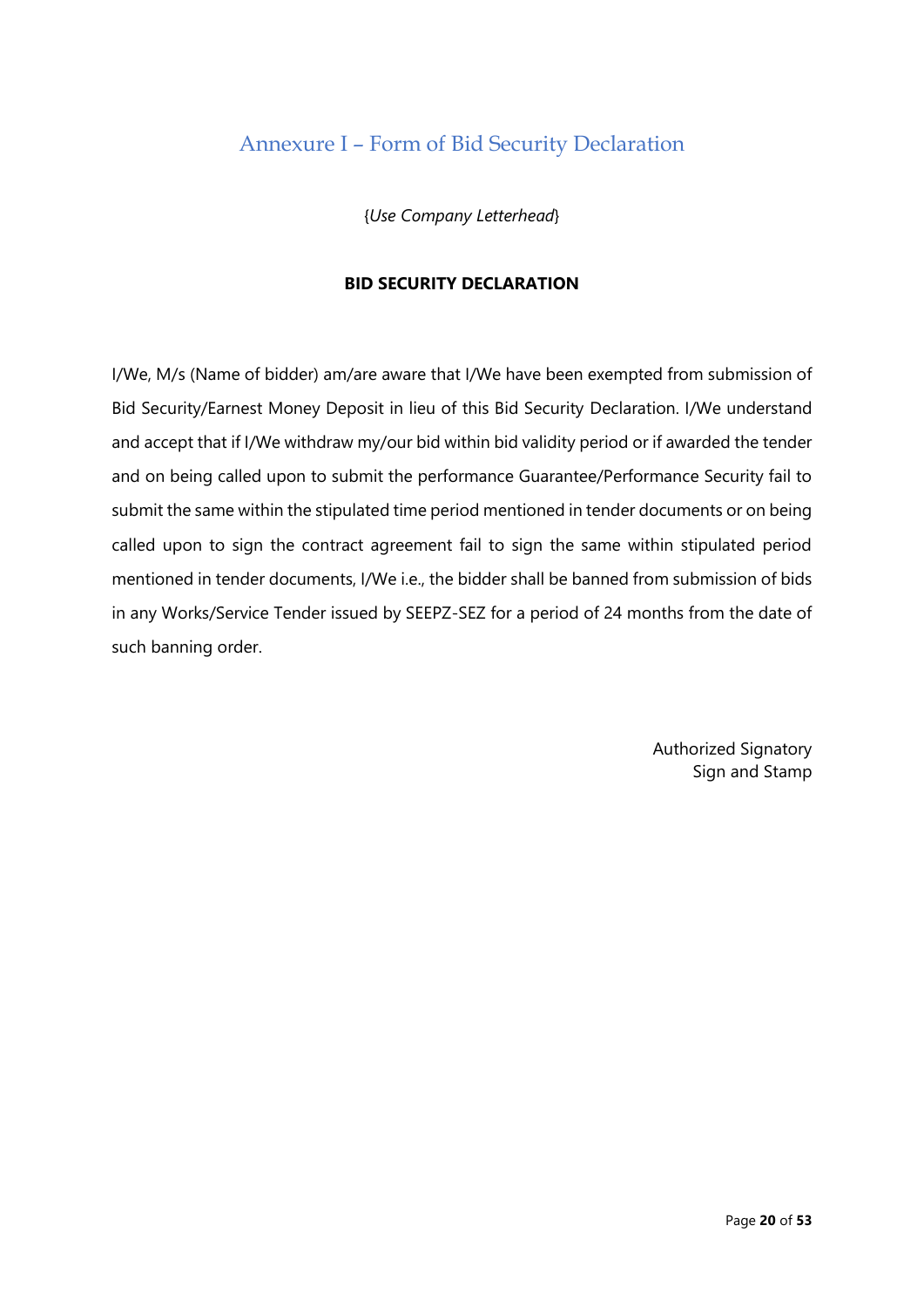### Annexure II - Instructions for Online Bid Submission

Bidders are required to submit soft copies of their bids electronically on the CPP Portal, using valid Digital Signature Certificates. The instructions given below are meant to assist the bidders in registering on the CPP Portal, prepare their bids in accordance with the requirements and submitting their bids online on the CPP Portal.

#### **REGISTRATION**

- 1. Bidders are required to enroll on the e-Procurement module of the Central Public Procurement Portal (URL: [https://eprocure.gov.in/eprocure/app\)](https://eprocure.gov.in/eprocure/app) by clicking on the link "Online bidder Enrollment" on the CPP Portal which is free of charge.
- 2. As part of the enrolment process, the bidders will be required to choose a unique username and assign a password for their accounts.
- 3. Bidders are advised to register their valid email address and mobile numbers as part of the registration process. These would be used for any communication from the CPP Portal.
- 4. Upon enrolment, the bidders will be required to register their valid Digital Signature Certificate (Class III Certificates with signing key usage) issued by any Certifying Authority recognized by CCA India (e.g. Sify / nCode / eMudhra etc.), with their profile.
- 5. Only one valid DSC should be registered by a bidder. Please note that the bidders are responsible to ensure that they do not lend their DSC's to others which may lead to misuse.
- 6. Bidder then logs in to the site through the secured log-in by entering their user ID / password and the password of the DSC / e-Token.

### **SEARCHING FOR TENDER DOCUMENTS**

- 1. There are various search options built in the CPP Portal, to facilitate bidders to search active tenders by several parameters. These parameters could include Tender ID, Organization Name, Location, Date, Value, etc. There is also an option of advanced search for tenders, wherein the bidders may combine a number of search parameters such as Organization Name, Form of Contract, Location, Date, Other keywords etc. to search for a tender published on the CPP Portal.
- 2. Once the bidders have selected the tenders they are interested in, they may download the required documents / tender schedules. These tenders can be moved to the respective 'My Tenders' folder. This would enable the CPP Portal to intimate the bidders through SMS / e-mail in case there is any corrigendum issued to the tender document.
- 3. The bidder should make a note of the unique Tender ID assigned to each tender, in case they want to obtain any clarification / help from the Helpdesk.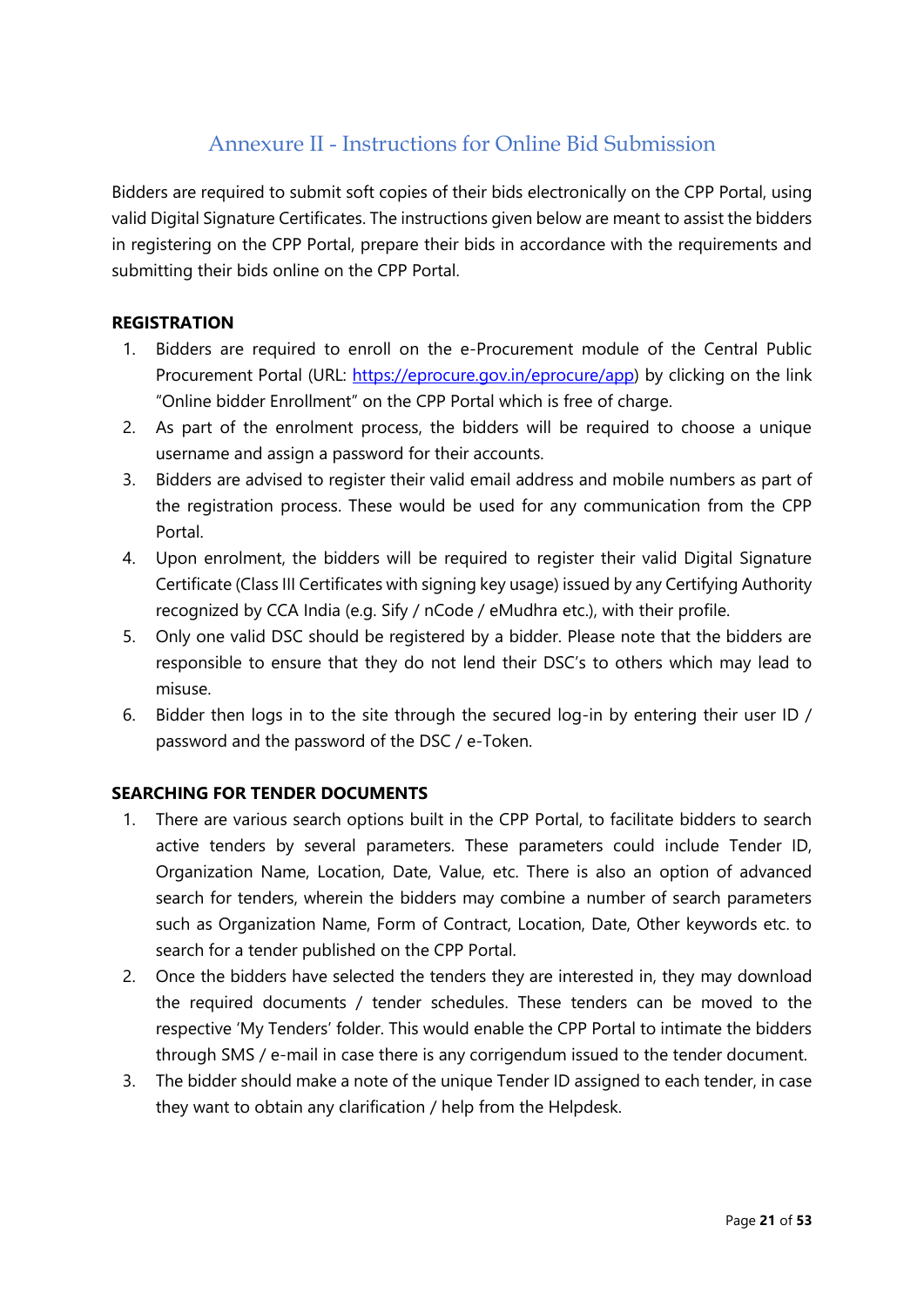#### **PREPARATION OF BIDS**

- 1. Bidder should take into account any corrigendum published on the tender document before submitting their bids.
- 2. Please go through the tender advertisement and the tender document carefully to understand the documents required to be submitted as part of the bid. Please note the number of covers in which the bid documents have to be submitted, the number of documents - including the names and content of each of the document that need to be submitted. Any deviations from these may lead to rejection of the bid.
- 3. Bidder, in advance, should get ready the bid documents to be submitted as indicated in the tender document / schedule and generally, they can be in PDF / XLS / RAR / DWF/JPG formats. Bid documents may be scanned with 100 dpi with black and white option which helps in reducing size of the scanned document.
- 4. To avoid the time and effort required in uploading the same set of standard documents which are required to be submitted as a part of every bid, a provision of uploading such standard documents (e.g. PAN card copy, annual reports, auditor certificates etc.) has been provided to the bidders. Bidders can use "My Space" or ''Other Important Documents'' area available to them to upload such documents. These documents may be directly submitted from the "My Space" area while submitting a bid, and need not be uploaded again and again. This will lead to a reduction in the time required for bid submission process.

Note: My Documents space is only a repository given to the Bidders to ease the uploading process. If Bidder has uploaded his Documents in My Documents space, this does not automatically ensure these Documents being part of Technical Bid.

#### **SUBMISSION OF BIDS**

- 1. Bidder should log into the site well in advance for bid submission so that they can upload the bid in time i.e. on or before the bid submission time. Bidder will be responsible for any delay due to other issues.
- 2. The bidder has to digitally sign and upload the required bid documents one by one as indicated in the tender document.
- 3. Bidder has to select the payment option as "offline" to pay the tender fee / EMD as applicable and enter details of the instrument.
- 4. Bidder should prepare the EMD as per the instructions specified in the tender document. The original should be posted/couriered/given in person to the concerned official, latest by the last date of bid submission or as specified in the tender documents. The details of the DD/any other accepted instrument, physically sent, should tally with the details available in the scanned copy and the data entered during bid submission time. Otherwise the uploaded bid will be rejected.
- 5. Bidders are requested to note that they should necessarily submit their financial bids in the format provided and no other format is acceptable. If the price bid has been given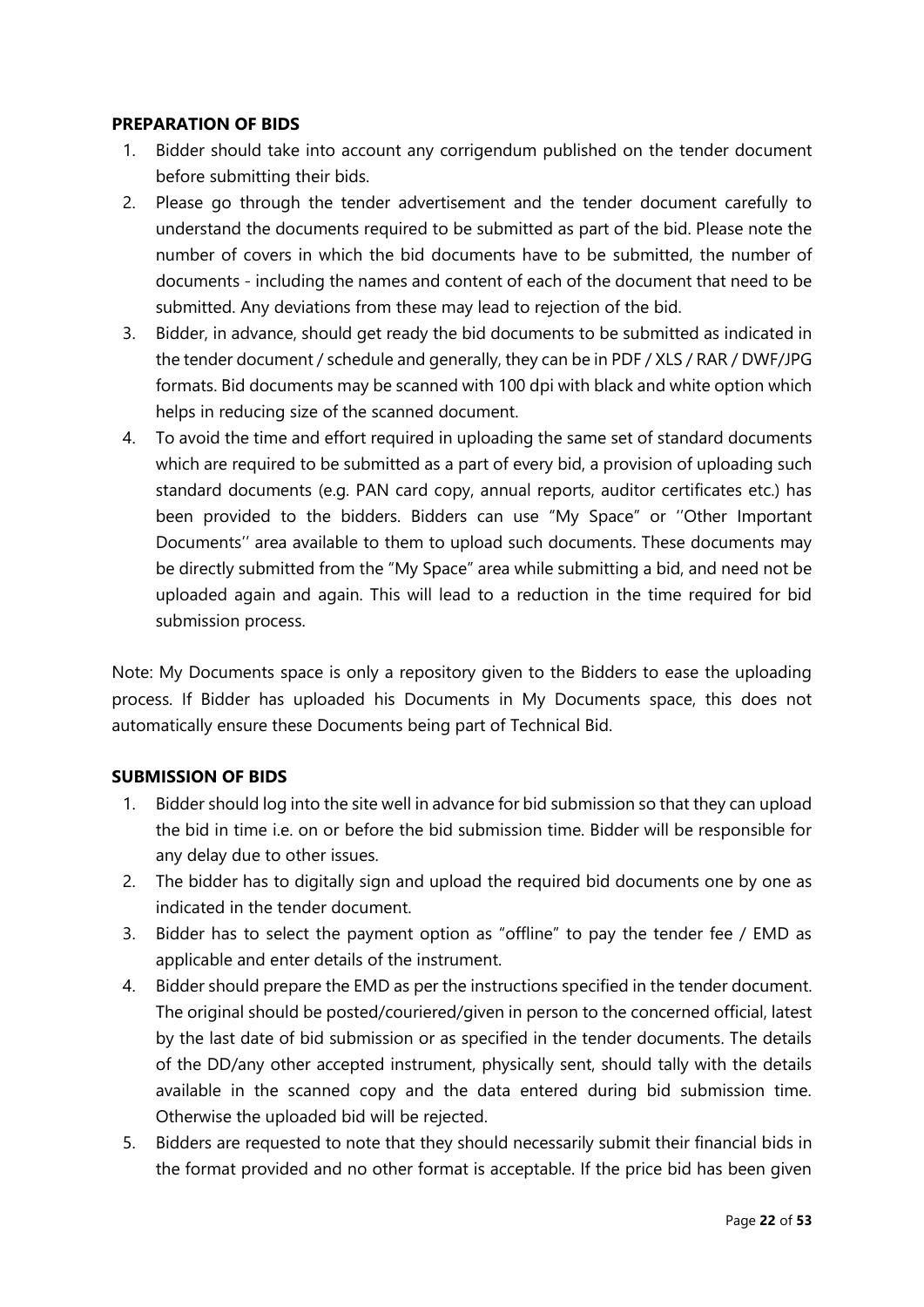as a standard BoQ format with the tender document, then the same is to be downloaded and to be filled by all the bidders. Bidders are required to download the BoQ file, open it and complete the white coloured (unprotected) cells with their respective financial quotes and other details (such as name of the bidder). No other cells should be changed. Once the details have been completed, the bidder should save it and submit it online, without changing the filename. If the BoQ file is found to be modified by the bidder, the bid will be rejected.

- 6. The server time (which is displayed on the bidders' dashboard) will be considered as the standard time for referencing the deadlines for submission of the bids by the bidders, opening of bids etc. The bidders should follow this time during bid submission.
- 7. All the documents being submitted by the bidders would be encrypted using PKI encryption techniques to ensure the secrecy of the data. The data entered cannot be viewed by unauthorized persons until the time of bid opening. The confidentiality of the bids is maintained using the secured Socket Layer 128 bit encryption technology. Data storage encryption of sensitive fields is done. Any bid document that is uploaded to the server is subjected to symmetric encryption using a system generated symmetric key. Further this key is subjected to asymmetric encryption using buyers/bid opener's public keys. Overall, the uploaded tender documents become readable only after the tender opening by the authorized bid openers.
- 8. The uploaded tender documents become readable only after the tender opening by the authorized bid openers.
- 9. Upon the successful and timely submission of bids (i.e. after Clicking "Freeze Bid Submission" in the portal), the portal will give a successful bid submission message & a bid summary will be displayed with the bid no. and the date & time of submission of the bid with all other relevant details.
- 10. The bid summary has to be printed and kept as an acknowledgement of the submission of the bid. This acknowledgement may be used as an entry pass for any bid opening meetings.

### **ASSISTANCE TO BIDDERS**

- 1. Any queries relating to the tender document and the terms and conditions contained therein should be addressed to the Tender Inviting Authority for a tender or the relevant contact person indicated in the tender.
- 2. Any queries relating to the process of online bid submission or queries relating to CPP Portal in general may be directed to the 24x7 CPP Portal Helpdesk.

Bidders may avail the free training on the use of e-procurement system as per the schedule published at the following link: [https://eprocure.gov.in/cppp/trainingdisp.](https://eprocure.gov.in/cppp/trainingdisp) In case of any further queries, please contact Shri Vikram Satre at +91-82865-87409 during office hours i.e. between 10 AM till 6 PM on weekdays.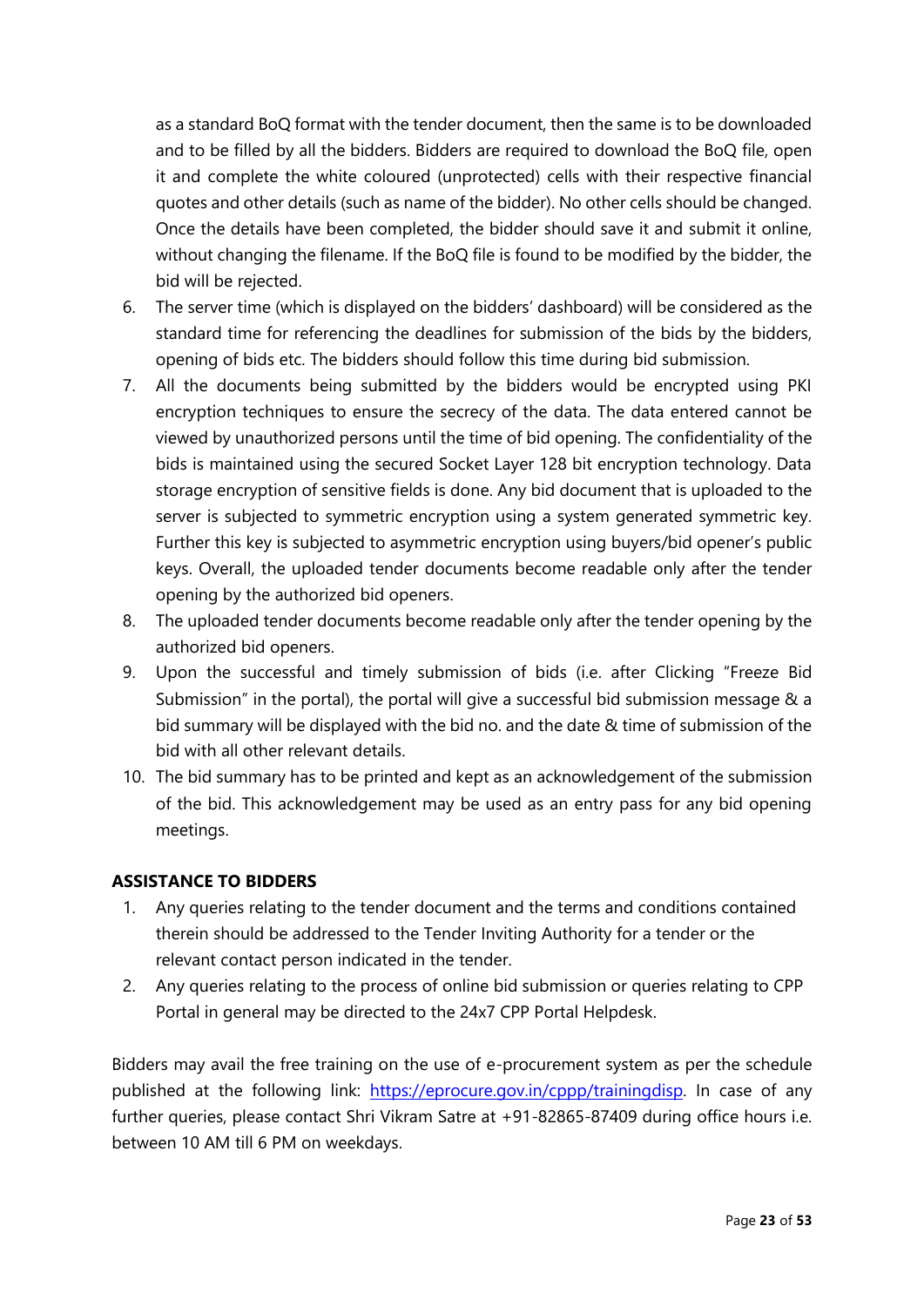# **Section 4 – Evaluation and Qualification Criteria**

This Section contains all the criteria that the SEEPZ SEZ Authority shall use to evaluate bids and qualify the Bidders in accordance with ITB 25. No other factors, methods or criteria shall be used for the purpose of evaluation.

### Technical Evaluation Process

### **1. Preliminary Examination of Bids and Determination of Responsiveness**

The evaluation committee shall carry out the preliminary examination of bids and shall determine the responsiveness of bids based as per the procedure stipulated under ITB 22, 23, 24 and 25.

#### **2. Qualification Requirements**

The SEEPZ SEZ Authority shall assess qualifications of participating bidders according to the following criteria, based on the corresponding documentary evidence to be submitted by the bidders:

| <b>SN</b>      | Criterion                                                                                                                                                                                                                                                                                                                                                                                                                                                                                                                    | Documents to be submitted                                                                                                                                                                                                                                                        |
|----------------|------------------------------------------------------------------------------------------------------------------------------------------------------------------------------------------------------------------------------------------------------------------------------------------------------------------------------------------------------------------------------------------------------------------------------------------------------------------------------------------------------------------------------|----------------------------------------------------------------------------------------------------------------------------------------------------------------------------------------------------------------------------------------------------------------------------------|
| 1              | Bidder must be a valid legal entity<br>registered with appropriate government<br>authority in the form of a firm / company /<br>LLP and must be in existence for at least 5<br>years (i.e. since FY2016-17)                                                                                                                                                                                                                                                                                                                  | Registration / Incorporation<br>1.<br>certificate<br>Details of ownership, address,<br>2.<br>contact details including e-mail<br>and telephone numbers.                                                                                                                          |
| $\overline{c}$ | Bidder must be registered with GSTN and<br>must possess a valid PAN.                                                                                                                                                                                                                                                                                                                                                                                                                                                         | Copies of GSTIN and PAN.                                                                                                                                                                                                                                                         |
| 3              | Bidder must have an average annual<br>turnover of at least Rs.50 Lakh during past 3<br>financial years (FY 2018-19, 19-20 & 20-21)<br>of which turnover from services of similar<br>nature should amount to at least Rs. 50 lakh<br>during any one of the last 5 (five) financial<br>years.<br>Services of similar nature include removal of<br>Investment Powder Waste, Drain Cleaning,<br>Garbage Disposal, Hazardous Waste<br>disposal wherein the aspect of metal<br>recovery (precious metals) is also<br>incorporated. | 1. Audited financial statements for<br>the past 3 financial years.<br>Provisional financial statement<br>certified by the CA shall be<br>acceptable only for FY2020-21.<br>CA certificate clearly specifying<br>2.<br>the volume of turnover from<br>services of similar nature. |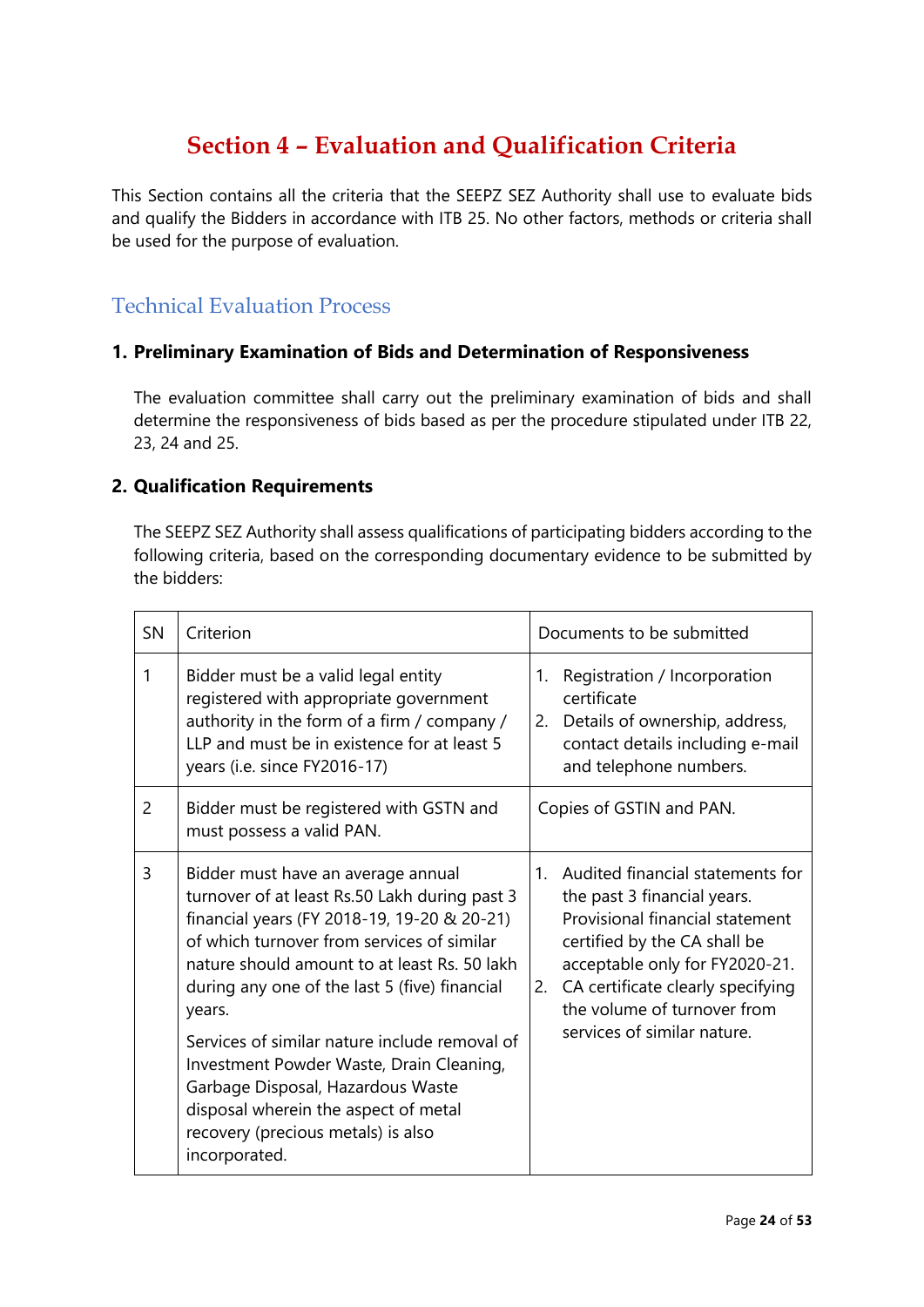| $\overline{4}$ | Bidder must have experience of at least 2<br>completed contracts, each amounting to not<br>less than Rs.25 Lakh, with similar scope of<br>work for a government client.<br>Ongoing contracts where at least 70% of the<br>contract has been completed (in terms of<br>either scope of work or payments) shall also<br>be considered in lieu of completed<br>assignments. | 1. Completion certificate clearly<br>mentioning the scope of work,<br>contract value and client name.<br>2. For ongoing projects, a<br>certification from the client that<br>70% of work has been<br>completed or a certificate from<br>CA that 70% of payments have<br>been received, having clear<br>mention of the scope of work,<br>contract value and client name. |
|----------------|--------------------------------------------------------------------------------------------------------------------------------------------------------------------------------------------------------------------------------------------------------------------------------------------------------------------------------------------------------------------------|-------------------------------------------------------------------------------------------------------------------------------------------------------------------------------------------------------------------------------------------------------------------------------------------------------------------------------------------------------------------------|
| 5              | Bidder should have a positive net worth<br>during each of the past 3 financial years.                                                                                                                                                                                                                                                                                    | CA certificate clearly stating that<br>the bidder has positive net worth<br>during each of the past 3 FYs.                                                                                                                                                                                                                                                              |
| 6              | Bidder should have liquid assets and/or<br>credit facilities, net of other contractual<br>commitments and exclusive of any advance<br>payments which may be made under the<br>Contract, amounting to at least Rs. 10 Lakh.                                                                                                                                               | CA certificate specifying the<br>availability of liquid assets / access<br>to credit.                                                                                                                                                                                                                                                                                   |
|                | This means that bidder must have dedicated<br>cash/credit availability of Rs. 10 lakh to be<br>able to make payments under this contract.<br>Any advances paid by other clients and<br>amounts committed towards other<br>contracts need to be subtracted while<br>calculating net cash/credit availability.                                                             |                                                                                                                                                                                                                                                                                                                                                                         |
| 7              | Bidder should deploy a Contract Manager<br>with at least five years' experience in<br>services of an equivalent nature and volume,<br>including no less than three years as<br>Manager.                                                                                                                                                                                  | Work profile of the proposed<br>contract manager clearly<br>stipulating the nature, capacity and<br>years of experience.                                                                                                                                                                                                                                                |
| 8              | Bidder must have at least 10 persons on roll<br>and must be registered with ESIC and EPFO.                                                                                                                                                                                                                                                                               | Self-certification regarding<br>availability of manpower along<br>with ESIC and EPFO registration<br>details.                                                                                                                                                                                                                                                           |
| 9              | Bidder must possess valid license granted<br>by Maharashtra Pollution Control Board<br>(MPCB) for refining or extraction of metal<br>from Investment Powder Waste / Dust /<br>Sand Dust arising out of jewelry<br>manufacturing process.                                                                                                                                 | MPCB license for carrying out the<br>stated operations along with proof<br>of carrying out such operations<br>during any of past 3 years.                                                                                                                                                                                                                               |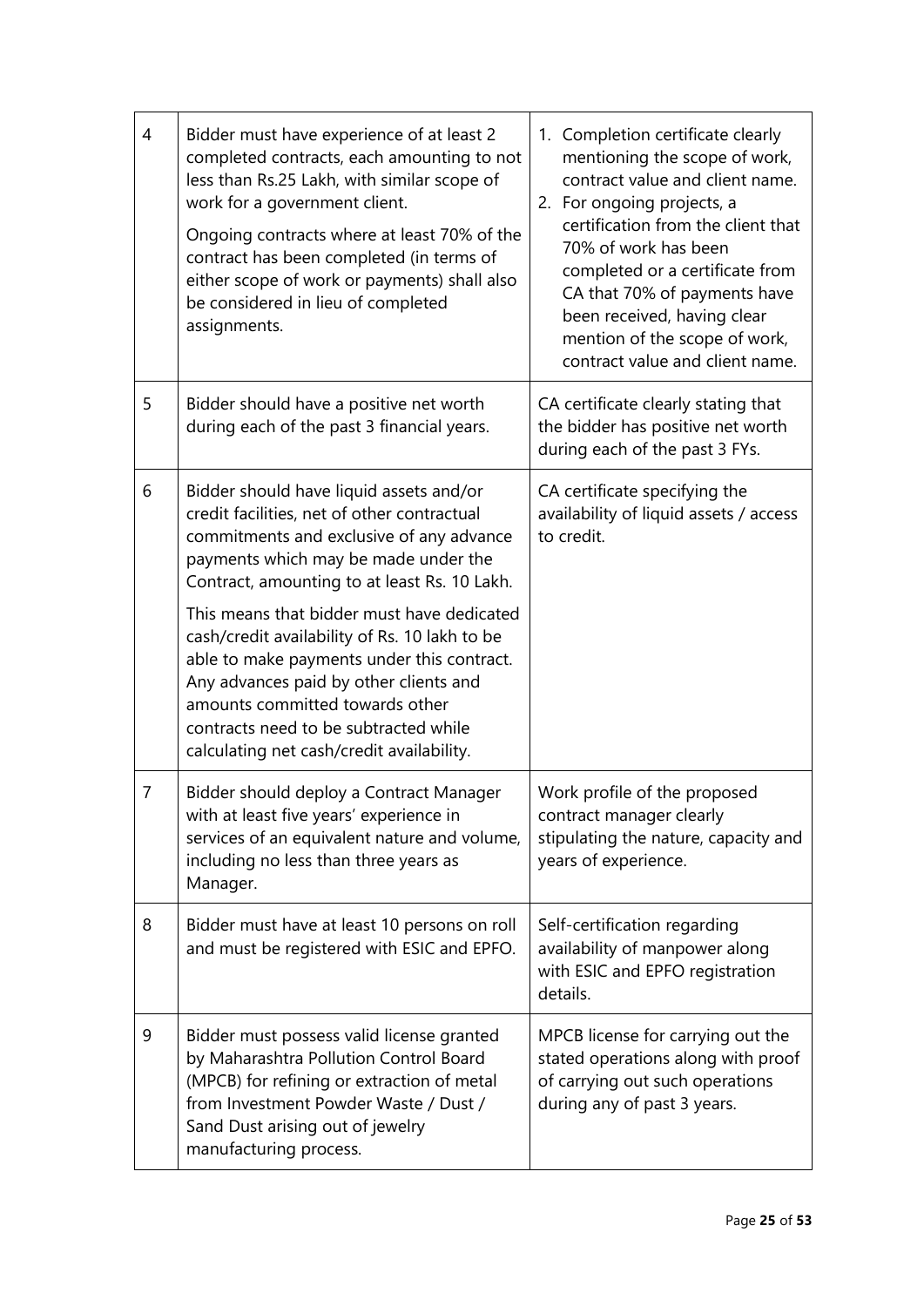Bidders must ensure that the documentary evidence submitted by them as proof of their qualification must provide the necessary information in adequate details to establish the facts without a scope for doubt. Any scanned documents being submitted must possess adequate resolution to ensure their legibility without confusion. In case any information necessary for establishing bidder's qualifications is not clear from the documents submitted, the evaluation committee's interpretation in that regard shall be final. Incomplete or unclear documents may lead to disqualification of the bidder.

### Financial Evaluation Process

For the purpose of financial evaluation, the evaluation committee shall use the comparison sheet generated on the e-procurement portal subsequent to financial bid opening. However, in case of any technical issues in identifying the highest bidder using the system-generated comparison sheet, the evaluation committee may prepare a comparison sheet manually. The committee shall consider per kg rate offered by the bidder in accordance with the evaluation logic stipulated under ITB 25 b).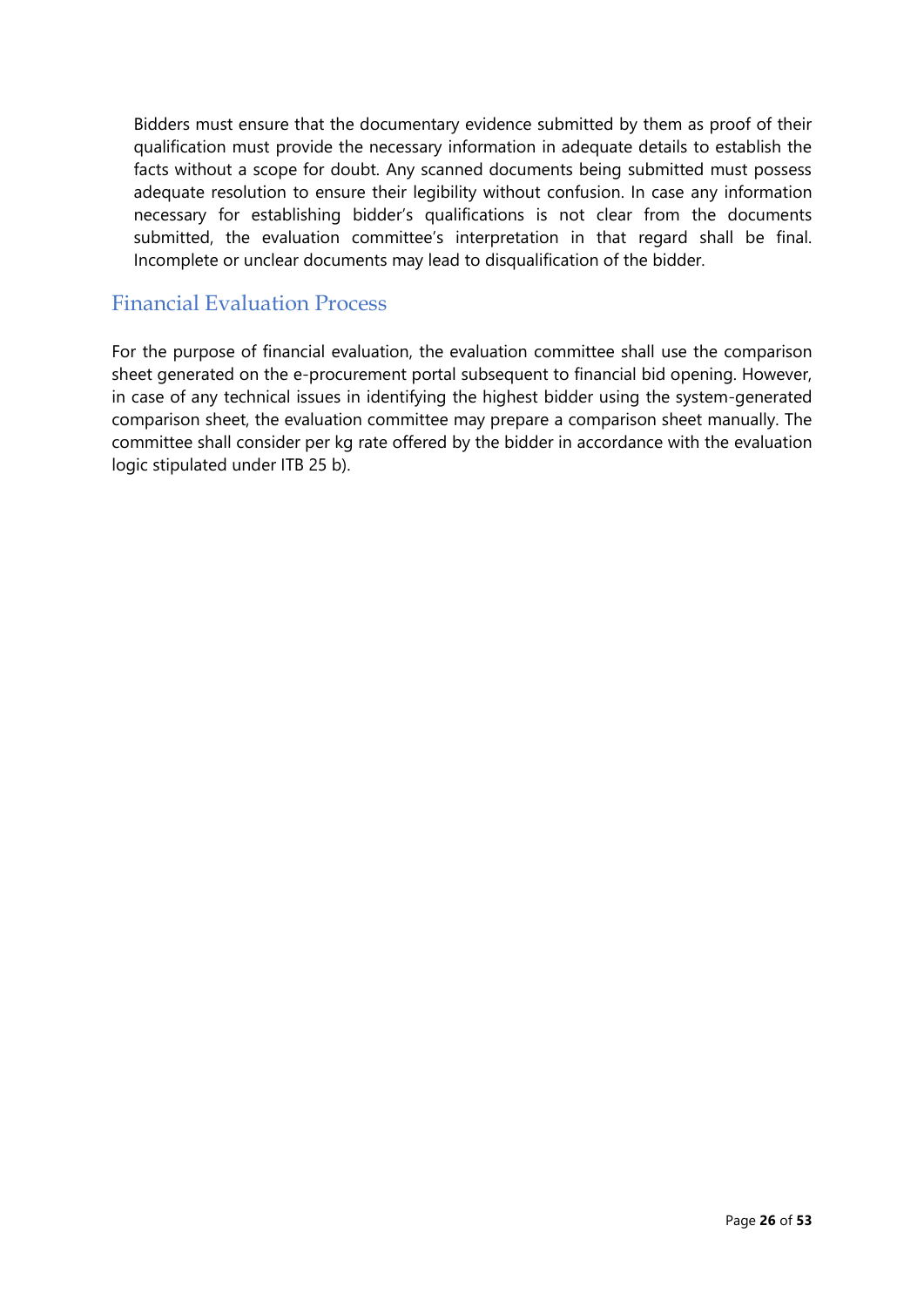# **Section 5 – Activity Schedule**

#### **Background**

The Investment Powder is specially formulated for stone-in-place casting with exceptionally smooth surface quality and easier finishing. Creates strong, gas-permeable molds to help ensure complete fills at the lower temperatures needed for stone-in-place casting. It is valued for its ability to produce components with accuracy, repeatability, versatility and integrity in a variety of metals and high-performance alloys. Hence, after Investment Casting, the power is left with few granules of precious metals. Same has been tested by India Government Mint; Mumbai that 1098.50 gram of Investment powder contains 0.12124gm of gold and 0.26900gm of silver. Detailed reports in this regard as well as the SOP for removal of hazardous waste are uploaded along with these bidding documents for ready reference.

### **Objective of the Assignment and Scope of Work**

The objective of this contract is to remove investment powder waste from the SEZ premises.

The successful Bidder shall ensure the following to undertake removal of Investment Powder:

- A. Proper registered vehicle for removal of investment powder from SEEPZ SEZ.
- B. Compliance to all environmental norms while removal of investment powder from SEEPZ SEZ and subsequently responsibility of processing the investment powder as per environmental safety norms.
- C. Proper adherence to labour statutes and provision of safety and other necessary equipment to the labour/workforce engaged to remove the Investment Powder.

#### **Flow of Work**

Step 1: The SEEPZ SEZ Authority shall issue a letter of acceptance to the successful bidder along with the contract formats and seeks submission of performance security in the form of advance deposit within the stipulated timeframe.

Step 2: Successful bidder submits the signed Contract Agreement along with the performance security and an advance deposit of Rupees Ten Lakh (Rs. 10,00,000/-) within the stipulated timeframe.

Step 3: Successful bidder carries out field visit and submits the proposed date-wise schedule for removal of estimated quantity of investment powder waste.

Step 4: The estate manager issues authorization along with approval on the date wise schedule for removal of Investment Powder from the SEZ premises on as-is, where-is basis.

Step 5: Successful bidder removes the investment powder by Vehicle, adhering to the SOP for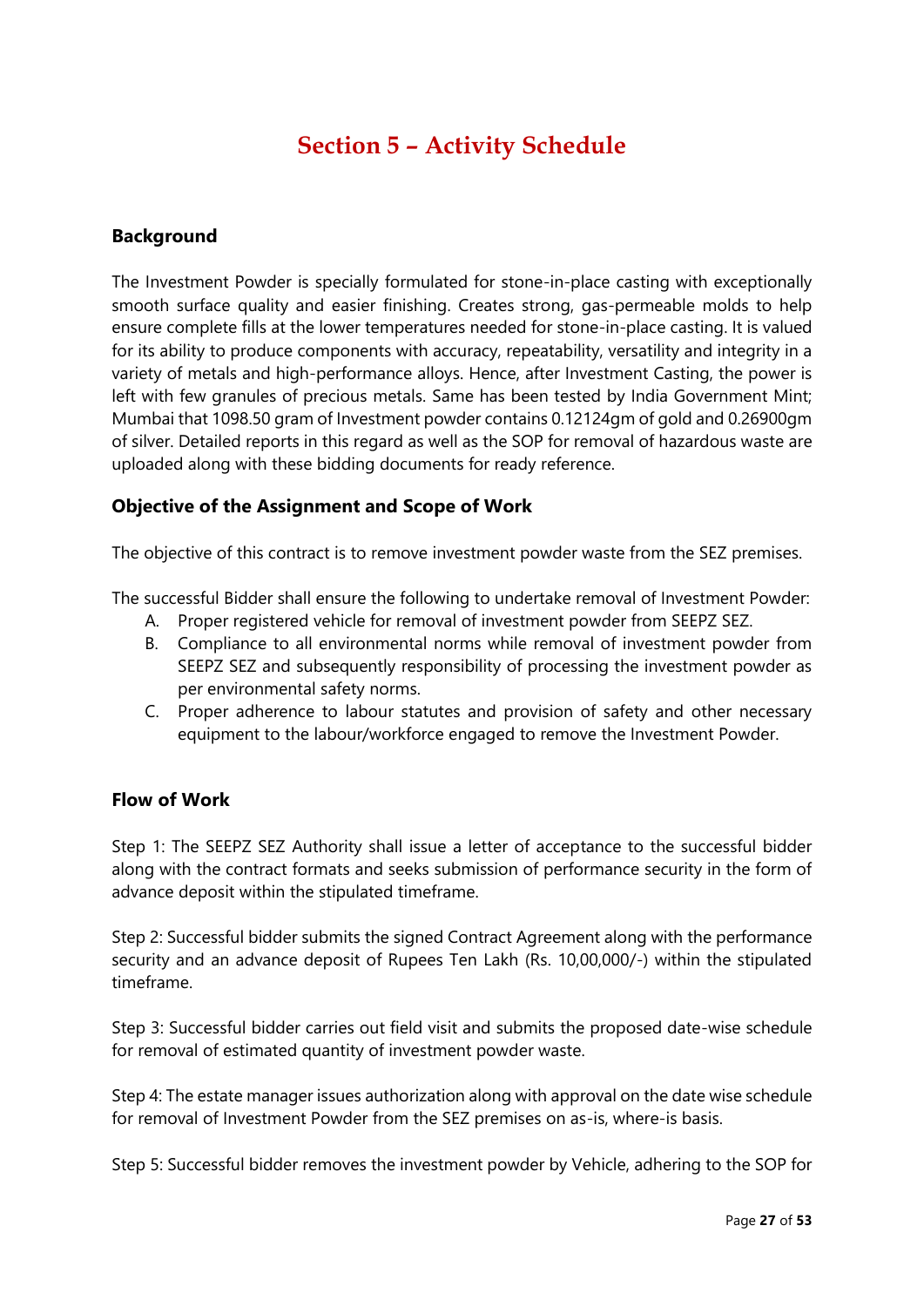removal of goods from SEZ as notified and due weighment of Investment Powder at weighbridge and record thereof. The empty vehicle will be weighed on the weighing bridge. Thereafter weighing will be done again after loading of Investment Powder Waste in vehicle. The difference in weighing will be considered as weight of Investment Powder Waste. Weighing slip will be directly handed over by Weighing Bridge Manager to SEEPZ SEZ Authority Office/representative.

Step 6: On removal of Approximately Rupees Eight Lakh (Rs. 8,00,000/-) worth of Investment Powder as per the rate quoted, another advance deposit amounting to Rupees Ten Lakh (Rs. 10,00,000/-) shall be submitted by the successful bidder within 14 days of formal intimation by the SEEPZ SEZ authority. Simultaneously, successful bidder shall also submit a date-wise schedule for removal of remaining investment powder waste in accordance with Step 3 above.

Step 7: The estate manager shall settle the 1st round of billing as per the rate quoted and based on the dates submitted for the next round by the successful bidder issue the permission/authorization as per Step 4.

### **Format of Financial Bid**

The form for submission of financial bid in MS Excel format shall be uploaded by the Procuring Entity on the e-procurement portal simultaneously with these bidding documents in accordance with ITB Clause 7 a).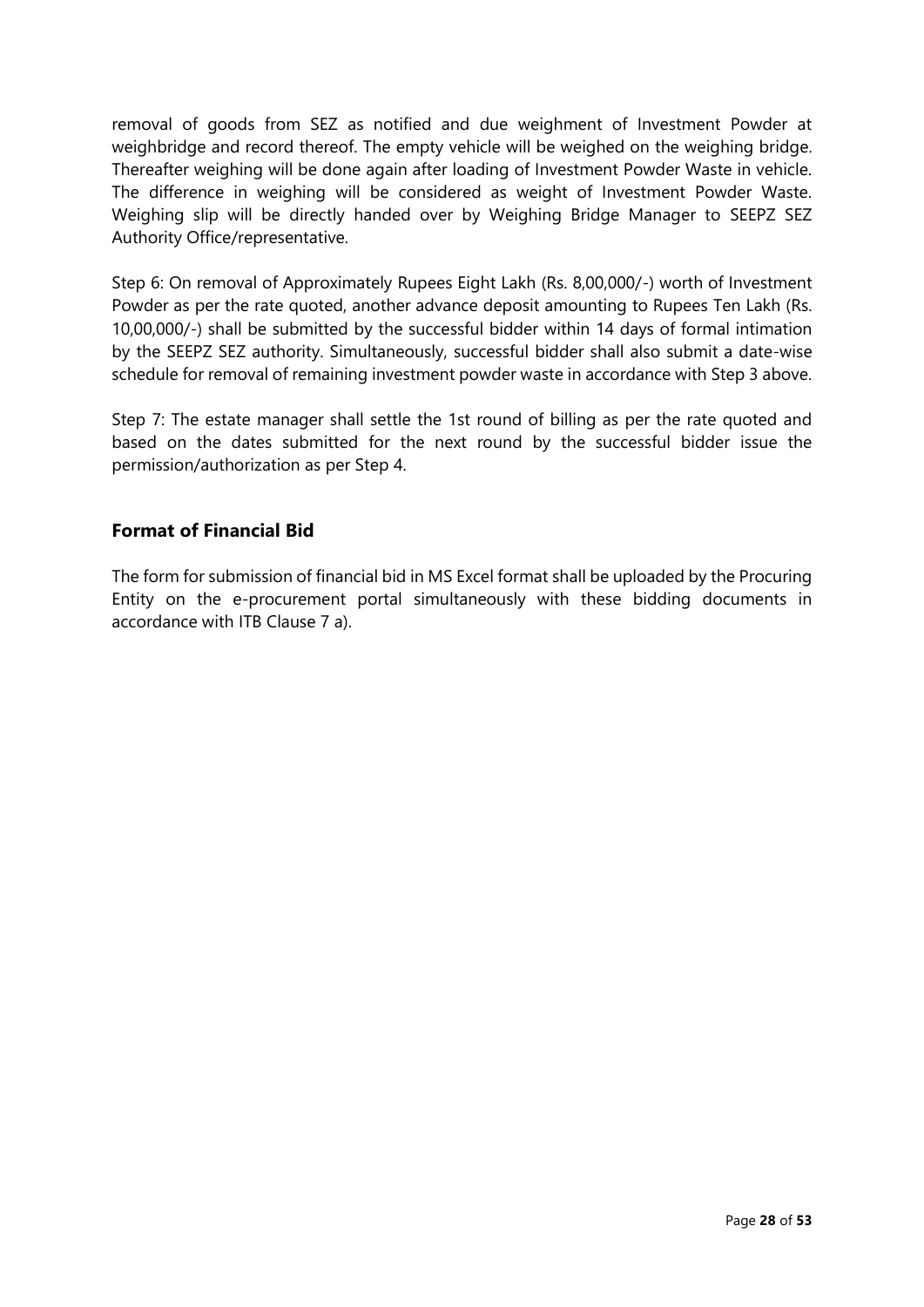# **Section 6 – Bidding Forms**

| <b>SN</b>      | <b>Name of the Form</b>                   | Page No.                            |
|----------------|-------------------------------------------|-------------------------------------|
|                | Letter of Bid                             | 30                                  |
| $\overline{2}$ | Checklist of documents comprising bid     | 32                                  |
| 3              | <b>Bidder Information Form</b>            | 33                                  |
| 4              | <b>Bidder's Qualification Information</b> | 34                                  |
| 5              | <b>Financial Bid Format</b>               | Uploaded Separately as a .xlsx file |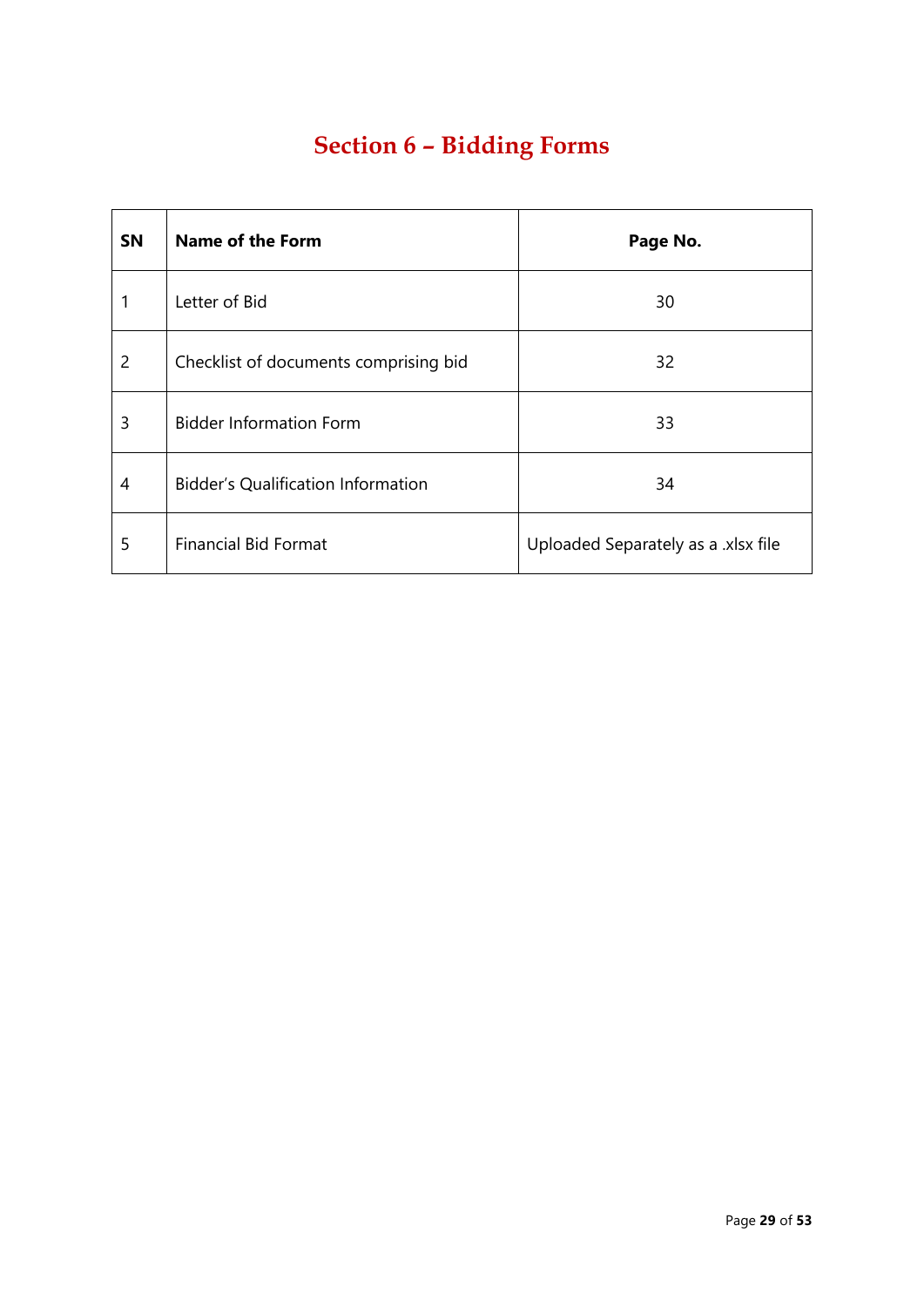## 1. Letter of Bid

*The Bidder must prepare the Letter of Bid on its letterhead clearly showing the Bidder's complete name and address.*

*Note: All italicized text is for use in preparing these forms and shall be deleted from the final products.*

Date:

Bid Ref. No.: SEEPZ-SEZ/ESTATE/IP/27/2021-22

To,

The Assistant Development Commissioner & Estate Manager SEEPZ, SEZ Authority SEEPZ Service Centre Building, SEEPZ SEZ, Andheri (East), Mumbai-400 096

- 1. We have examined and have no reservations to the Bidding Documents, including Addenda issued in accordance with Instructions to Bidders;
- 2. We meet the eligibility requirements in accordance with ITB 4 and have no Conflict of Interest in accordance with GFR 175;
- 3. We offer to perform, in conformity with the Bidding Documents, the following Non-Consultancy Services: 'Clearance / Disposal / Removal of Investment Powder Waste from SEEPZ- SEZ premises' including one-time removal of investment powder waste on as-is, where-is basis and monthly removal of investment powder waste subsequently.
- 4. Our final financial offer is as submitted in our financial bid.
- 5. Our bid shall remain valid for 180 days from the last date of submission of the bid and it shall remain binding upon us and may be accepted at any time before the expiration of that period;
- 6. If our bid is accepted, we commit to submit a performance security in accordance with the Bidding Documents;
- 7. We are not participating, as a Bidder or as a subcontractor, in more than one bid in this bidding process;
- 8. We, along with any of our subcontractors, suppliers, consultants, manufacturers, or service providers for any part of the contract, are not debarred by any procuring entity under the State Government, the Central Government or any State Government or any Public Undertaking, Autonomous body, Authority by whatever name called under them;
- 9. We hereby certify that we have taken steps to ensure that no person acting for us or on our behalf will engage in any activities which is in contravention of the Code of Integrity proscribed in GFR 175;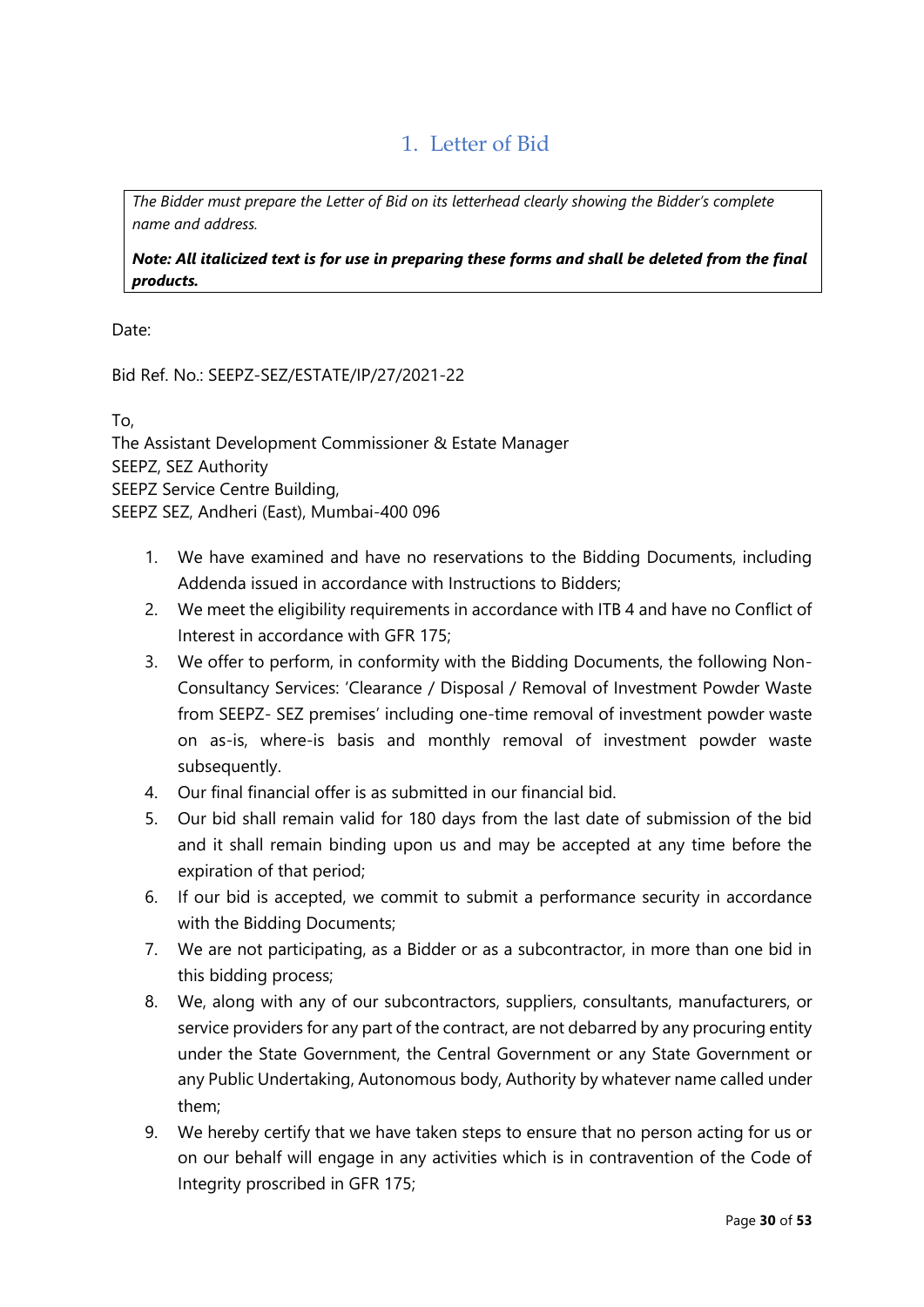- 10. We hereby certify that we are neither associated nor have been associated directly or indirectly with the consultant or any other individual or entity that has prepared the design, specifications and other documents for the subject matter of procurement or is being proposed as Project Manager for the contract from the SEEPZ SEZ Authority;
- 11. We hereby certify that we have fulfilled our obligations to pay all such taxes as payable to the Central Government or the State Government or any local authority;
- 12. We hereby certify that we are not insolvent, in receivership, bankrupt or being wound up, not have its affairs administered by a court or a judicial officer, not have its business activities suspended and must not be the subject of legal proceedings for any of the foregoing reasons;
- 13. We hereby certify that our directors and officers have not been convicted of any criminal offence related to their professional conduct or the making of false statements or misrepresentations as to their qualifications to enter into a procurement contract within a period of three years preceding the commencement of the procurement process, or not have been otherwise disqualified pursuant to debarment proceedings;
- 14. We understand that this bid, together with your written acceptance thereof included in your notification of award, shall constitute a binding contract between us, until a formal contract is prepared and executed; and
- 15. We understand that SEEPZ SEZ Authority is not bound to accept the highest evaluated bid or any other bid that SEEPZ SEZ Authority may receive and that the decision of the SEEPZ, SEZ authority shall be final & binding.

Name of the Bidder: Name of Bidder's Authorized Signatory: Designation of the person signing the Bid:

> Signature of the person named above Date signed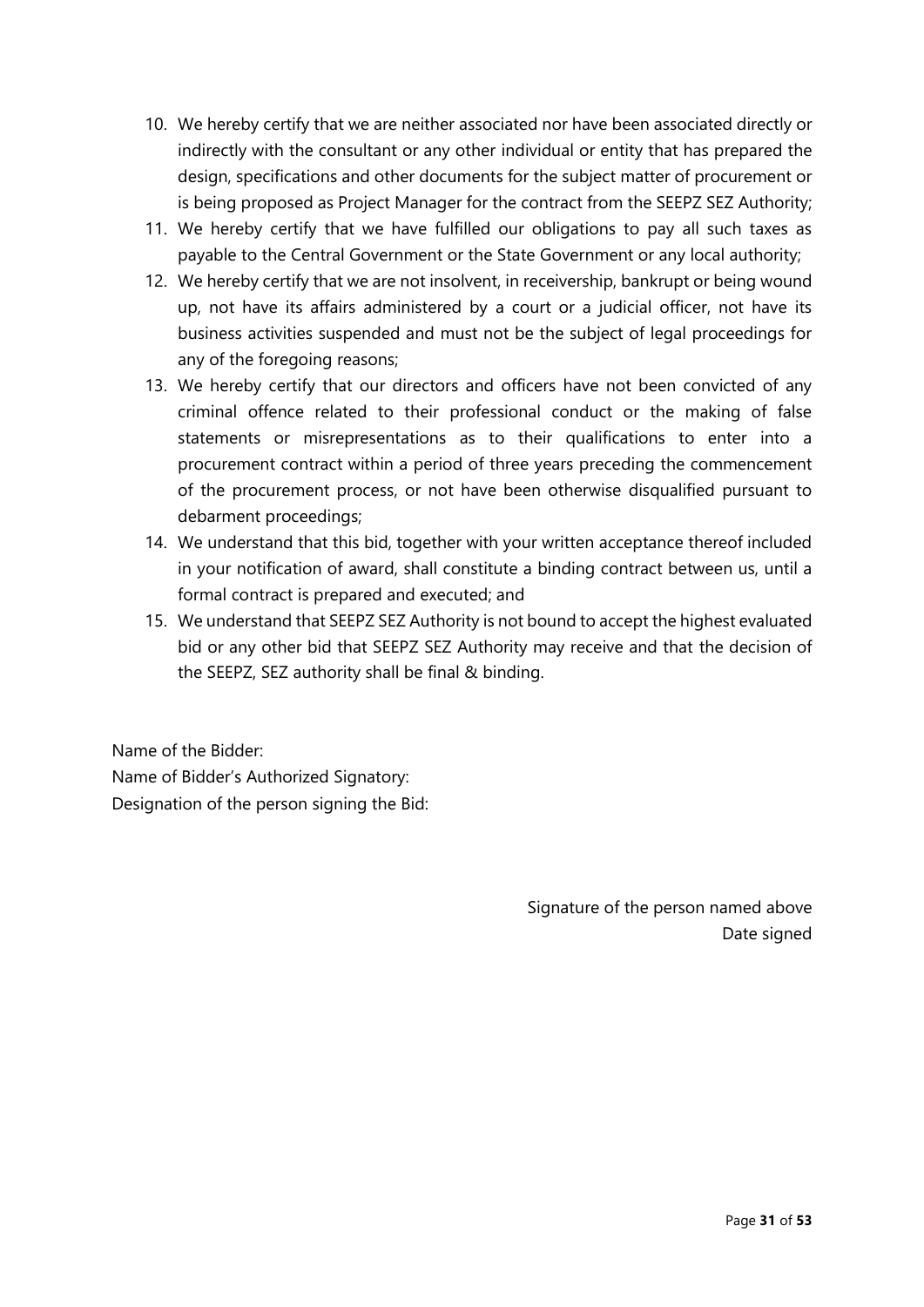# 2. Checklist of documents comprising bid

| SN             | Document                                                                                                                                                                                                                              | Included (Y/N) | Page No.  |
|----------------|---------------------------------------------------------------------------------------------------------------------------------------------------------------------------------------------------------------------------------------|----------------|-----------|
| 1              | Letter of Bid as per the form provided in Section $6 -$<br><b>Bidding Forms</b>                                                                                                                                                       |                |           |
| $\overline{2}$ | Bid Security declaration furnished in accordance with<br>Annexure I                                                                                                                                                                   |                |           |
| 3              | Bidder Information Form as per Form provided in<br>Section 6: Bidding Forms                                                                                                                                                           |                |           |
| 4              | Documents establishing Bidders' eligibility in<br>accordance with BDS (ITB 4 a)                                                                                                                                                       |                |           |
| 5              | Documents establishing Bidders' qualification in<br>accordance with Forms given in Section 6: Bidding<br>Forms                                                                                                                        |                |           |
| 6              | An Undertaking duly signed on the letter head from<br>the Bidders to the effect that they agree and abide by<br>the clauses / conditions of Bidding Documents issued<br>by the Procuring Entity and any amendment made<br>thereafter. |                |           |
| $\overline{7}$ | Financial Bid (to be uploaded in a separate folder)                                                                                                                                                                                   |                | <b>NA</b> |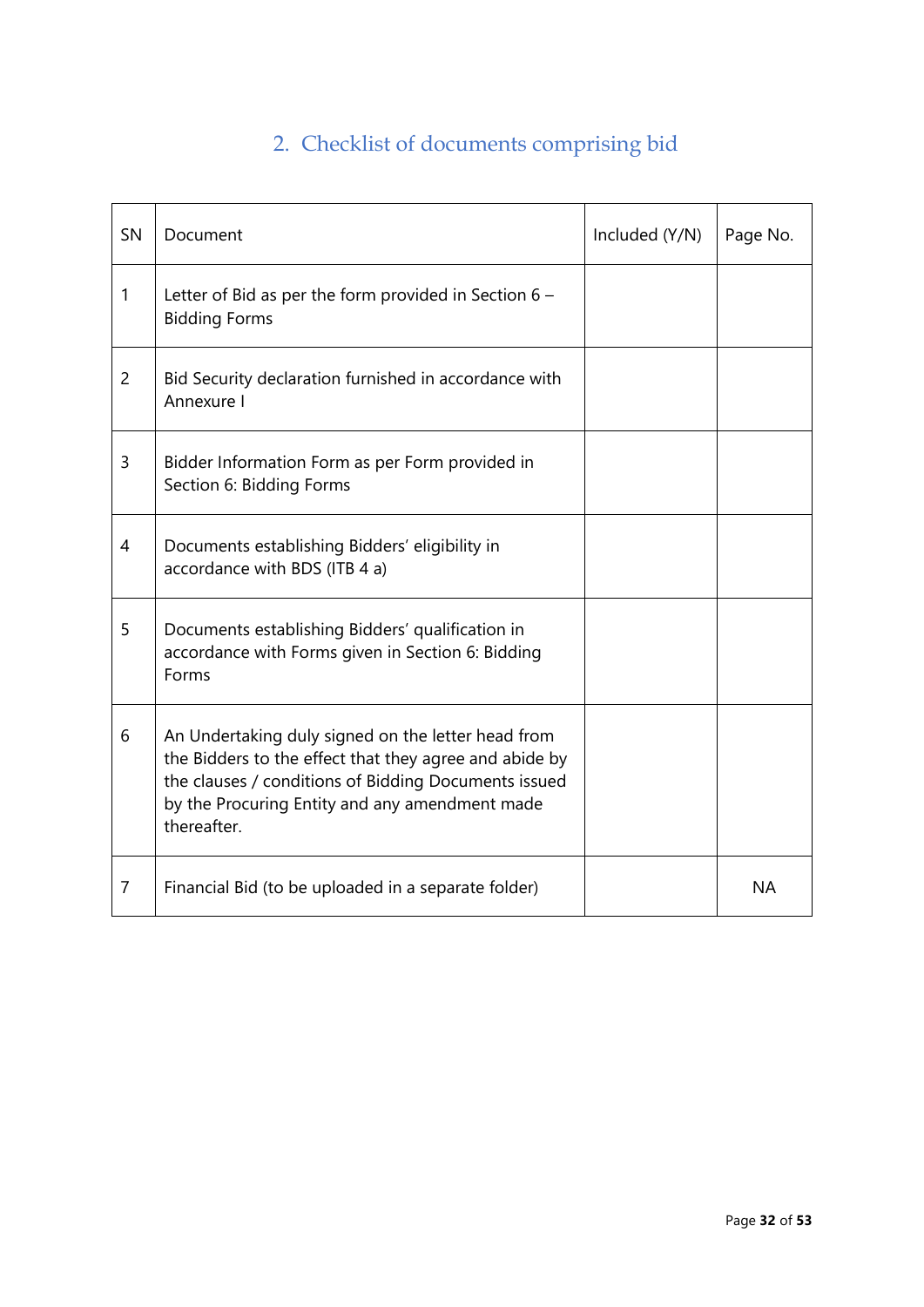### 3. Bidder Information Form

Date:

### Bid Ref. No.: SEEPZ-SEZ/ESTATE/IP/27/2021-22

| <b>Bidder's Name:</b>                                            |                                                                                       |
|------------------------------------------------------------------|---------------------------------------------------------------------------------------|
| Bidder's legal entity status:                                    | Firm / LLP / Pvt. Ltd. Company / Ltd.<br>Company                                      |
| Bidder's year of incorporation / registration:                   |                                                                                       |
| Bidder's complete registered address:                            |                                                                                       |
| <b>Bidder's PAN:</b>                                             |                                                                                       |
| Bidder's GSTIN:                                                  |                                                                                       |
| Information regarding bidder's authorized<br>representative:     | Name:<br>Designation:<br>Address:<br>Email:                                           |
| Name(s) of promoter(s) and members of<br>the board of directors. |                                                                                       |
| Bidder's bank account details:                                   | <b>Account Name:</b><br><b>Bank Name:</b><br><b>Branch Name:</b><br><b>IFSC Code:</b> |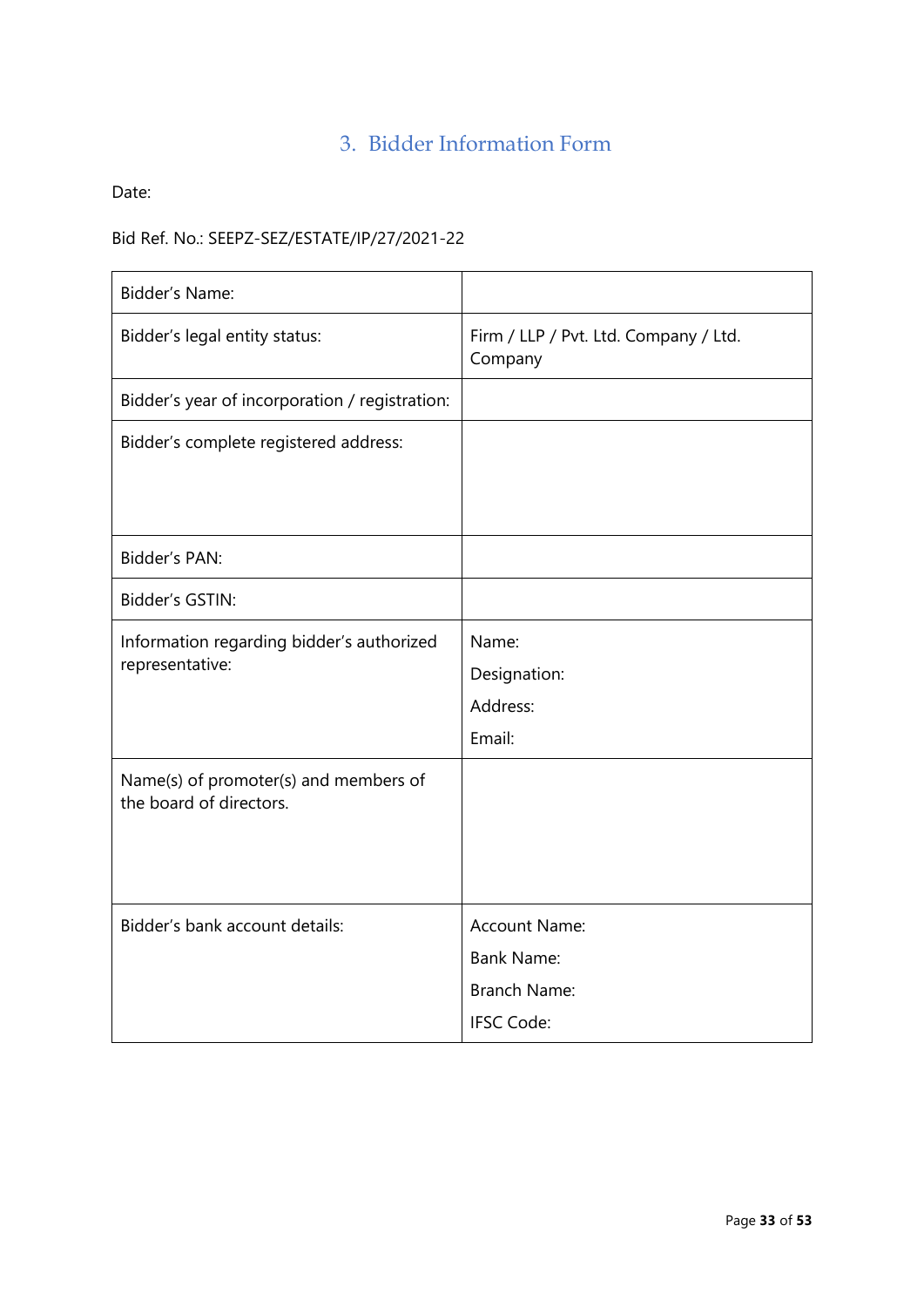# 4. Bidder's Qualification Information

| SN             | Criterion                                                                                                                                                                                                                                                                                      | <b>Bidder's Qualification</b> | Documents to be submitted                                                                                                                                                                                                                                                     | Documents submitted | Page No. |
|----------------|------------------------------------------------------------------------------------------------------------------------------------------------------------------------------------------------------------------------------------------------------------------------------------------------|-------------------------------|-------------------------------------------------------------------------------------------------------------------------------------------------------------------------------------------------------------------------------------------------------------------------------|---------------------|----------|
| 1              | Bidder must be a valid legal entity<br>registered with appropriate<br>government authority in the form<br>of a firm / company / LLP and<br>must be in existence for at least 5<br>years (i.e. since FY2016-17)                                                                                 |                               | Registration / Incorporation<br>certificate<br>Details of ownership, address,<br>2.<br>contact details including e-mail<br>and telephone numbers.                                                                                                                             |                     |          |
| $\overline{c}$ | Bidder must be registered with<br>GSTN and must possess a valid<br>PAN.                                                                                                                                                                                                                        |                               | Copies of GSTIN and PAN.                                                                                                                                                                                                                                                      |                     |          |
| 3              | Bidder must have an average<br>annual turnover of at least Rs.50<br>Lakh during past 3 financial years<br>(FY 2018-19, 19-20 & 20-21) of<br>which turnover from services of<br>similar nature should amount to<br>at least Rs. 50 lakh during any one<br>of the last 5 (five) financial years. |                               | Audited financial statements for<br>the past 3 financial years.<br>Provisional financial statement<br>certified by the CA shall be<br>acceptable only for FY2020-21.<br>CA certificate clearly specifying the<br>2.<br>volume of turnover from services<br>of similar nature. |                     |          |
|                | Services of similar nature include<br>removal of Investment Powder<br>Waste, Drain Cleaning, Garbage<br>Disposal, Hazardous Waste<br>disposal wherein the aspect of                                                                                                                            |                               |                                                                                                                                                                                                                                                                               |                     |          |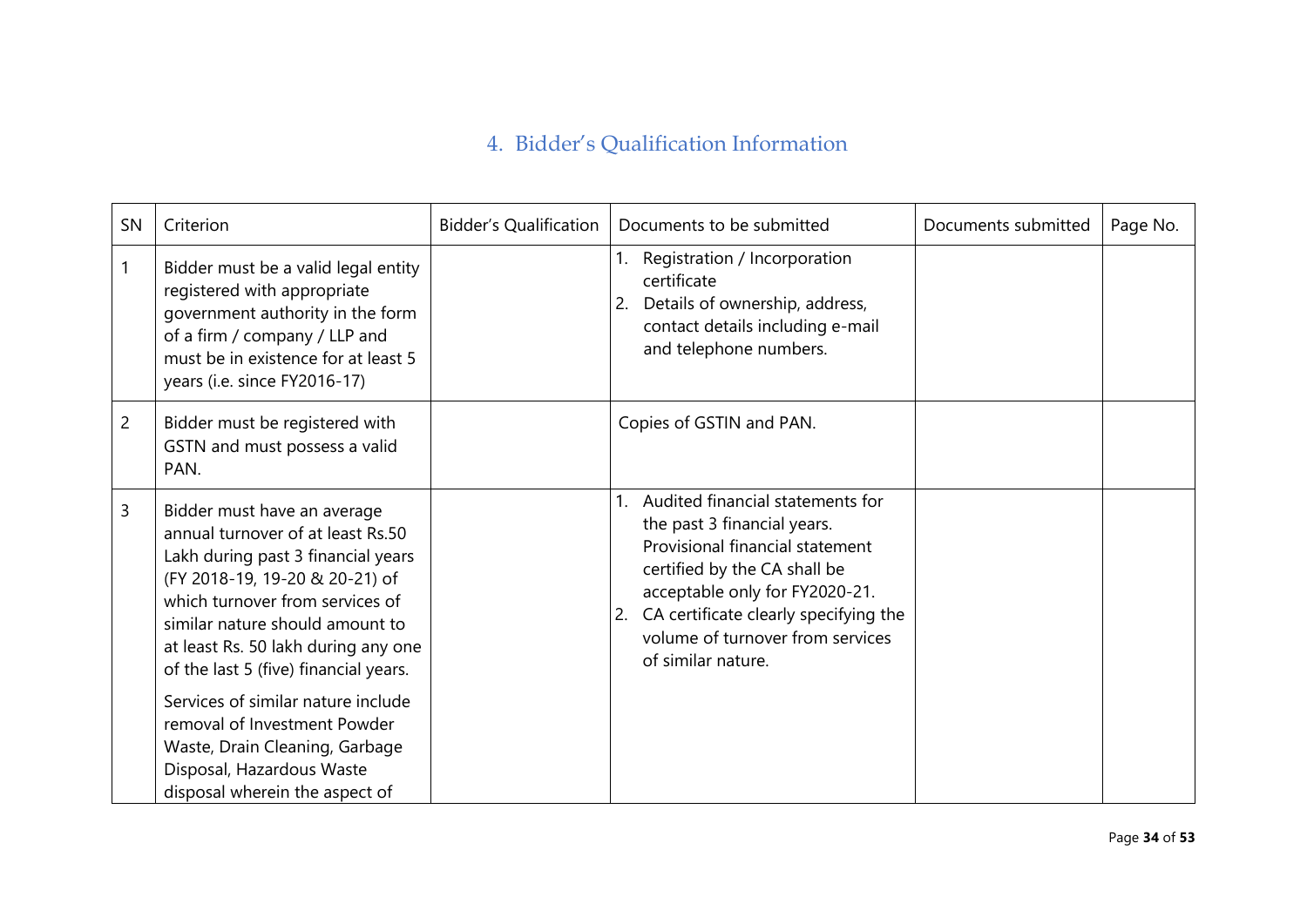|   | metal recovery (precious metals)<br>is also incorporated.                                                                                                                                                                                                                                                                                                                            |                                                                                                                                                                                                                                                                                                                                                                            |  |
|---|--------------------------------------------------------------------------------------------------------------------------------------------------------------------------------------------------------------------------------------------------------------------------------------------------------------------------------------------------------------------------------------|----------------------------------------------------------------------------------------------------------------------------------------------------------------------------------------------------------------------------------------------------------------------------------------------------------------------------------------------------------------------------|--|
| 4 | Bidder must have experience of at<br>least 2 completed contracts, each<br>amounting to not less than Rs.25<br>Lakh, with similar scope of work<br>for a government client.<br>Ongoing contracts where at least<br>70% of the contract has been<br>completed (in terms of either<br>scope of work or payments) shall<br>also be considered in lieu of<br>completed assignments.       | Completion certificate clearly<br>1.<br>mentioning the scope of work,<br>contract value and client name.<br>2. For ongoing projects, a<br>certification from the client that<br>70% of work has been completed<br>or a certificate from CA that 70%<br>of payments have been received,<br>having clear mention of the scope<br>of work, contract value and client<br>name. |  |
| 5 | Bidder should have a positive net<br>worth during each of the past 3<br>financial years.                                                                                                                                                                                                                                                                                             | CA certificate clearly stating that the<br>bidder has positive net worth during<br>each of the past 3 FYs.                                                                                                                                                                                                                                                                 |  |
| 6 | Bidder should have liquid assets<br>and/or credit facilities, net of<br>other contractual commitments<br>and exclusive of any advance<br>payments which may be made<br>under the Contract, amounting to<br>at least Rs. 10 Lakh.<br>This means that bidder must have<br>dedicated cash/credit availability<br>of Rs. 10 lakh to be able to make<br>payments under this contract. Any | CA certificate specifying the<br>availability of liquid assets / access to<br>credit.                                                                                                                                                                                                                                                                                      |  |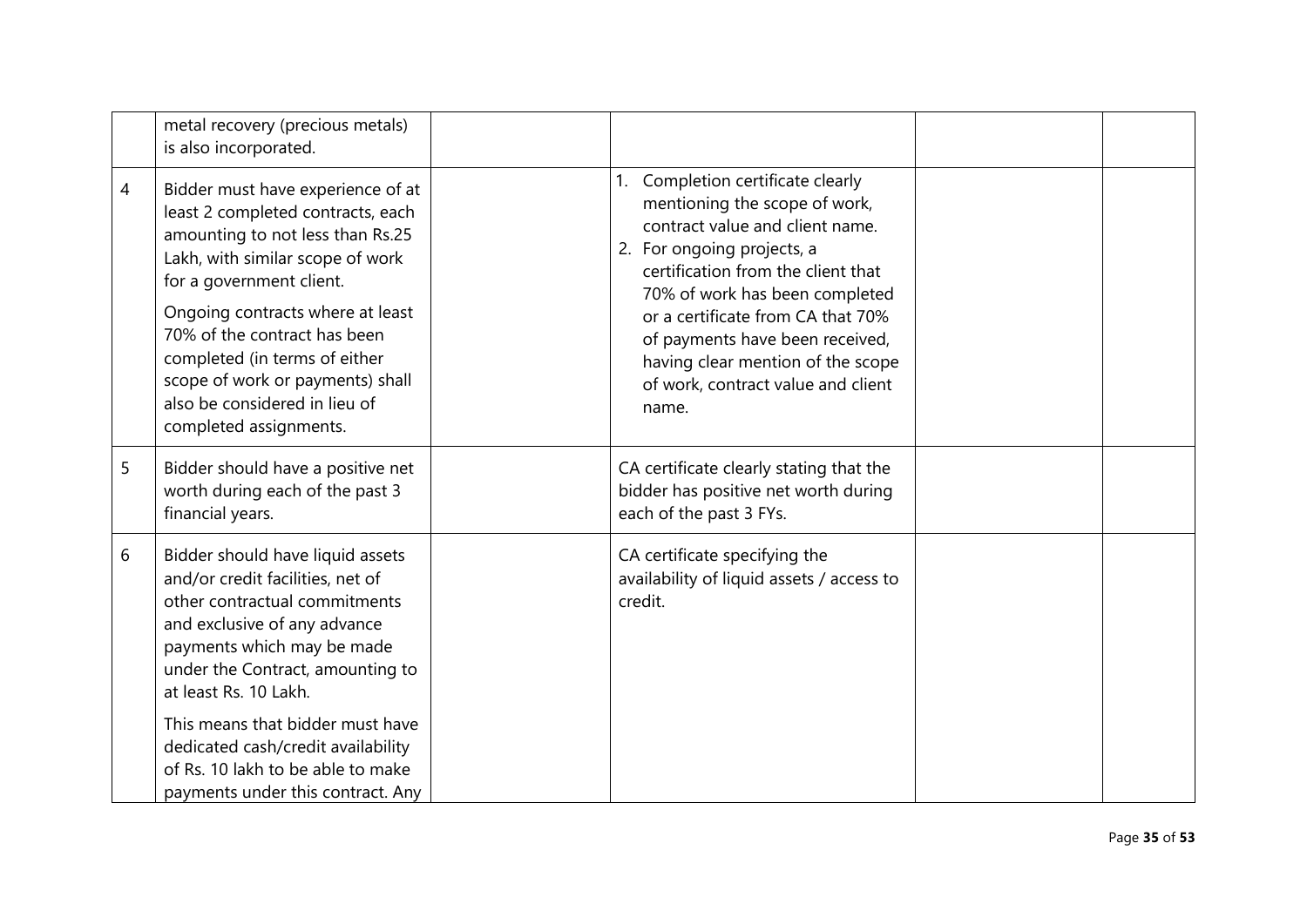|   | advances paid by other clients<br>and amounts committed towards<br>other contracts need to be<br>subtracted while calculating net<br>cash/credit availability.                                                                              |                                                                                                                                           |  |
|---|---------------------------------------------------------------------------------------------------------------------------------------------------------------------------------------------------------------------------------------------|-------------------------------------------------------------------------------------------------------------------------------------------|--|
|   | Bidder should deploy a Contract<br>Manager with at least five years'<br>experience in services of an<br>equivalent nature and volume,<br>including no less than three years<br>as Manager.                                                  | Work profile of the proposed contract<br>manager clearly stipulating the<br>nature, capacity and years of<br>experience.                  |  |
| 8 | Bidder must have at least 10<br>persons on roll and must be<br>registered with ESIC and EPFO.                                                                                                                                               | Self-certification regarding availability<br>of manpower along with ESIC and<br>EPFO registration details.                                |  |
| 9 | Bidder must possess valid license<br>granted by Maharashtra Pollution<br>Control Board (MPCB) for refining<br>or extraction of metal from<br>Investment Powder Waste / Dust /<br>Sand Dust arising out of jewelry<br>manufacturing process. | MPCB license for carrying out the<br>stated operations along with proof of<br>carrying out such operations during<br>any of past 3 years. |  |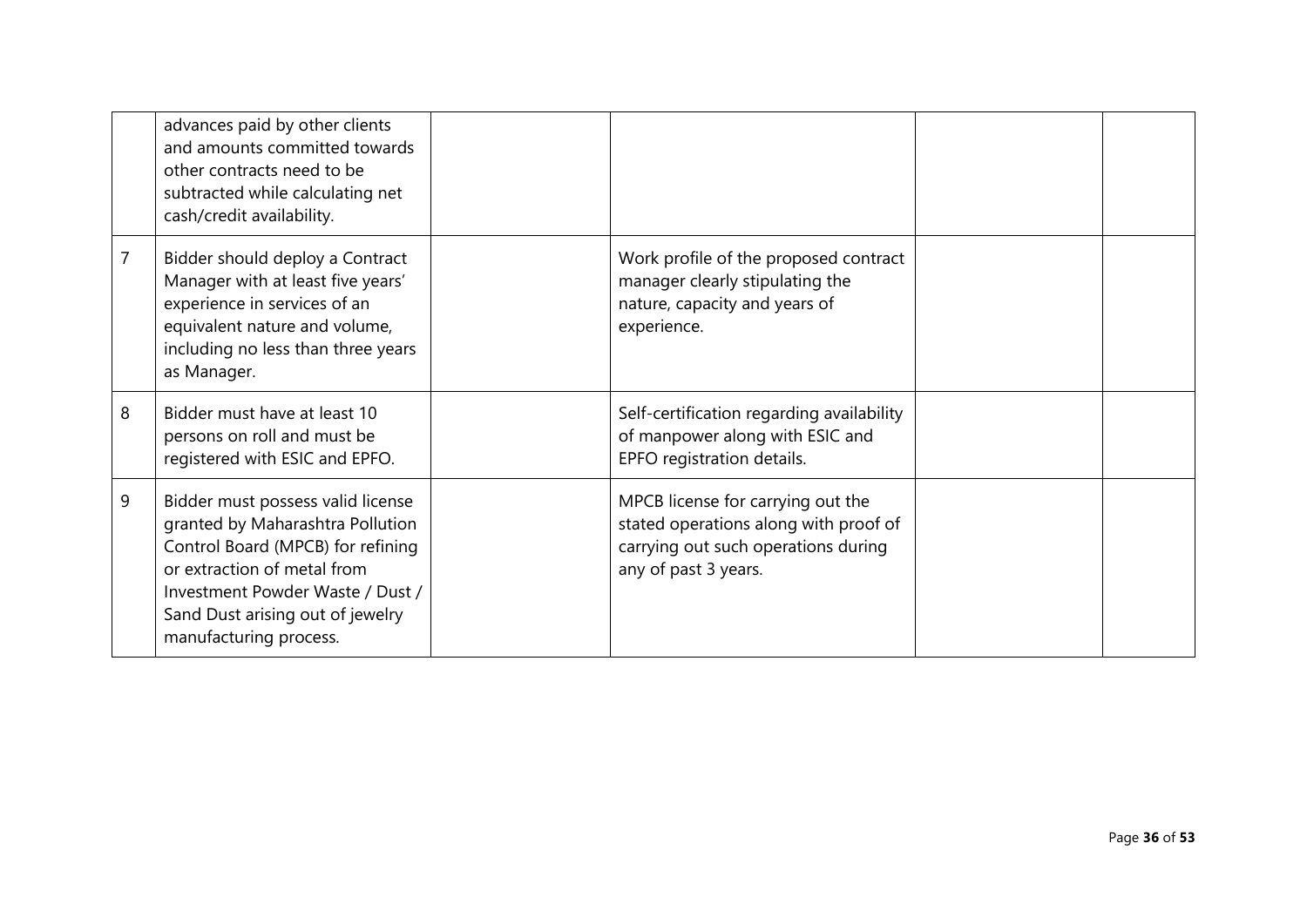# **Section 7 – General Conditions of Contract (GCC)**

| 1. General Provisions  |                                                                                                                                                                                                                                                                                                                                                                                                                                                                                                                                                                                                                                                                                                                                                                                                                                                                                                                                                                                                                                                                                                                                                                                                                                                                                                                                                                                                                                                                                                                                                                                                              |  |
|------------------------|--------------------------------------------------------------------------------------------------------------------------------------------------------------------------------------------------------------------------------------------------------------------------------------------------------------------------------------------------------------------------------------------------------------------------------------------------------------------------------------------------------------------------------------------------------------------------------------------------------------------------------------------------------------------------------------------------------------------------------------------------------------------------------------------------------------------------------------------------------------------------------------------------------------------------------------------------------------------------------------------------------------------------------------------------------------------------------------------------------------------------------------------------------------------------------------------------------------------------------------------------------------------------------------------------------------------------------------------------------------------------------------------------------------------------------------------------------------------------------------------------------------------------------------------------------------------------------------------------------------|--|
| <b>1.1 Definitions</b> | Unless the context otherwise requires, the following terms<br>whenever used in this Contract have the following meanings:<br>a) "Completion Date" means the date of completion of the<br>Services by the Service Provider as certified by the<br>Employer;<br>b) "Contract" means the Contract signed by the Parties, to<br>which these General Conditions of Contract (GCC) are<br>attached, together with all the documents listed in<br>Clause 1 of such signed Contract, as named in SCC;<br>c) "Accepted Rate" means the rate per kg offered by the<br>successful contractor duly accepted by the client;<br>d) "Employer" means the party who employs the Service<br>Provider as specified in SCC;<br>e) "GCC" means these General Conditions of Contract;<br>"Party" means the Employer or the Service Provider, as<br>f)<br>the case may be, and "Parties" means both of them;<br>g) "Personnel" means persons hired by the Service Provider<br>as employees and assigned to the performance of the<br>Services or any part thereof;<br>h) "Service Provider" is a person or corporate body whose<br>Bid to provide the Services has been accepted by the<br>Employer as specified in SCC;<br>"Service Provider's Bid" means the completed Bidding<br>i)<br>Document submitted by the Service Provider to the<br>Employer;<br>"SCC" means the Special Conditions of Contract by<br>j)<br>which the GCC may be amended or supplemented;<br>k) "Services" means the work to be performed by the<br>Service Provider pursuant to this Contract, as described<br>in Appendix A - Schedule of Activities; |  |
| 1.2 Applicable Law     | The Contract shall be interpreted in accordance with the laws<br>of the Union of India.                                                                                                                                                                                                                                                                                                                                                                                                                                                                                                                                                                                                                                                                                                                                                                                                                                                                                                                                                                                                                                                                                                                                                                                                                                                                                                                                                                                                                                                                                                                      |  |
| 1.3 Language           | This Contract has been executed in the English language,<br>which shall be the binding and controlling language for all<br>matters relating to the meaning or interpretation of this<br>Contract.                                                                                                                                                                                                                                                                                                                                                                                                                                                                                                                                                                                                                                                                                                                                                                                                                                                                                                                                                                                                                                                                                                                                                                                                                                                                                                                                                                                                            |  |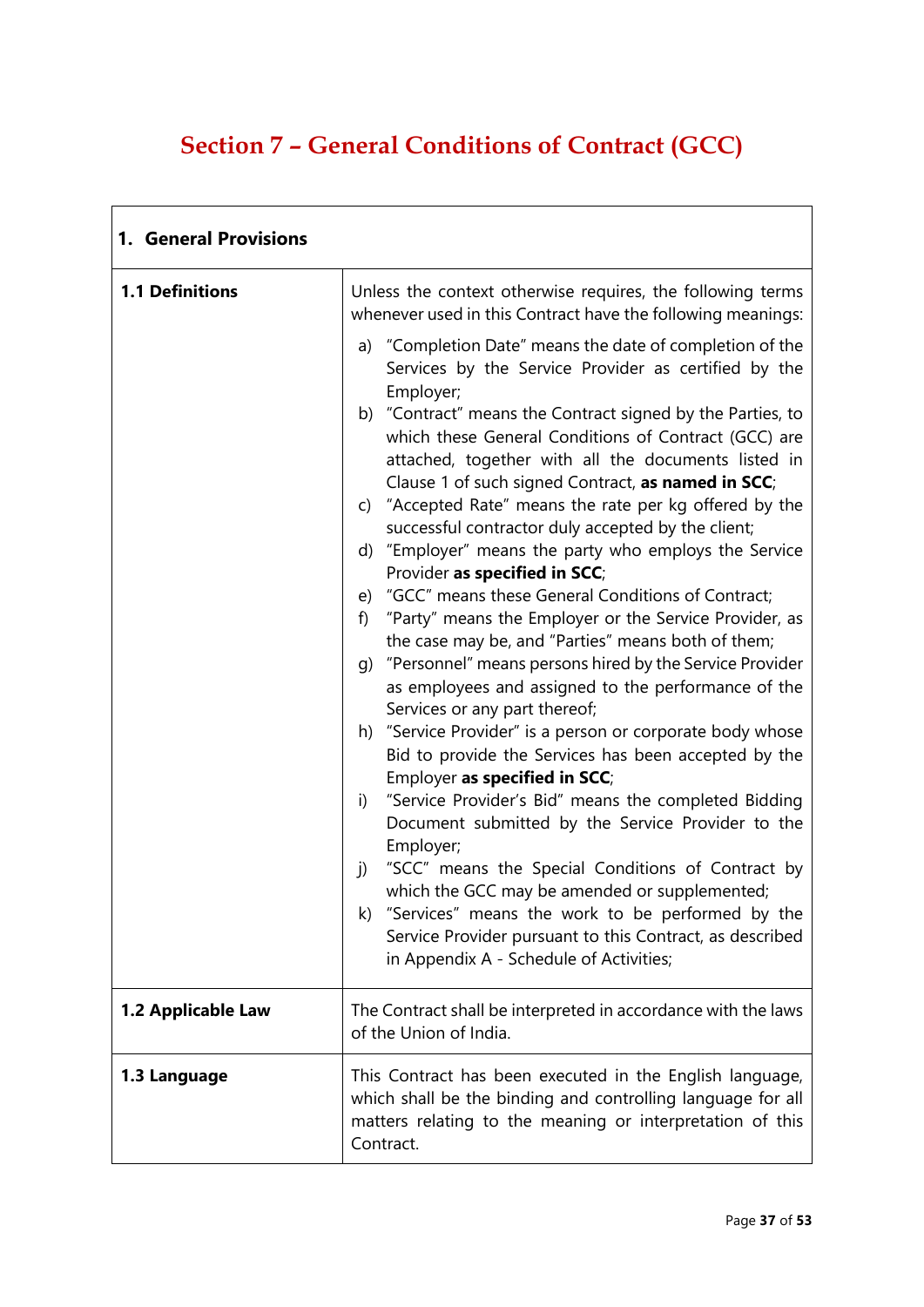| <b>1.4 Notices</b>                              | Any notice given by one party to the other pursuant to the<br>Contract shall be in writing to the address specified in the<br><b>SCC.</b> The term "in writing" means communicated in written<br>form with proof of receipt. A notice shall be effective from<br>the date of delivery or on the notice's effective date,<br>whichever is later. In case of electronic mode of<br>communication, a notice shall be effective from the time of<br>sending of the electronic communication. |  |
|-------------------------------------------------|------------------------------------------------------------------------------------------------------------------------------------------------------------------------------------------------------------------------------------------------------------------------------------------------------------------------------------------------------------------------------------------------------------------------------------------------------------------------------------------|--|
| <b>1.5 Location</b>                             | The Services shall be performed at the client's location as<br>specified in the SCC.                                                                                                                                                                                                                                                                                                                                                                                                     |  |
| <b>1.6 Authorized</b><br><b>Representatives</b> | Any action required or permitted to be taken, and any<br>document required or permitted to be executed, under this<br>Contract by the Employer or the Service Provider may be<br>taken or executed by the officials specified in the SCC.                                                                                                                                                                                                                                                |  |
| <b>1.7 Taxes and Duties</b>                     | The Service Provider and their Personnel shall pay such taxes,<br>duties, fees, and other impositions as may be levied under<br>the Applicable Law, the amount of which is deemed to have<br>been included in the Accepted Rate.                                                                                                                                                                                                                                                         |  |
| 1.8 Code of Integrity                           | The Employer, the Service Provider and their representatives<br>shall strictly adhere to the code of integrity as stipulated<br>under GFR 175.                                                                                                                                                                                                                                                                                                                                           |  |

# **2. Commencement, Completion, Modification, and Termination of Contract**

| 2.1 Effectiveness of<br>Contract       | This Contract shall come into effect on the date the Contract<br>is signed by both parties or such other later date as may be<br>stated in the SCC.                                                                                                                                             |
|----------------------------------------|-------------------------------------------------------------------------------------------------------------------------------------------------------------------------------------------------------------------------------------------------------------------------------------------------|
| <b>2.2 Commencement of Services</b>    |                                                                                                                                                                                                                                                                                                 |
| 2.2.1 Program                          | Before commencement of the Services, the Service Provider<br>shall submit to the Employer for approval a Program showing<br>the general methods, arrangements, order and timing for all<br>activities. The Services shall be carried out in accordance with<br>the approved Program as updated. |
| <b>Starting Date</b><br>2.2.2          | The Service Provider shall start carrying out the Services<br>thirty (30) days after the date the Contract becomes effective,<br>or at such other date as may be specified in the SCC.                                                                                                          |
| 2.3 Intended Completion<br><b>Date</b> | Unless terminated earlier pursuant to Sub-Clause 2.6, the<br>Service Provider shall complete the activities by the Intended<br>Completion Date, as is specified in the SCC. If the Service<br>Provider does not complete the activities by the Intended                                         |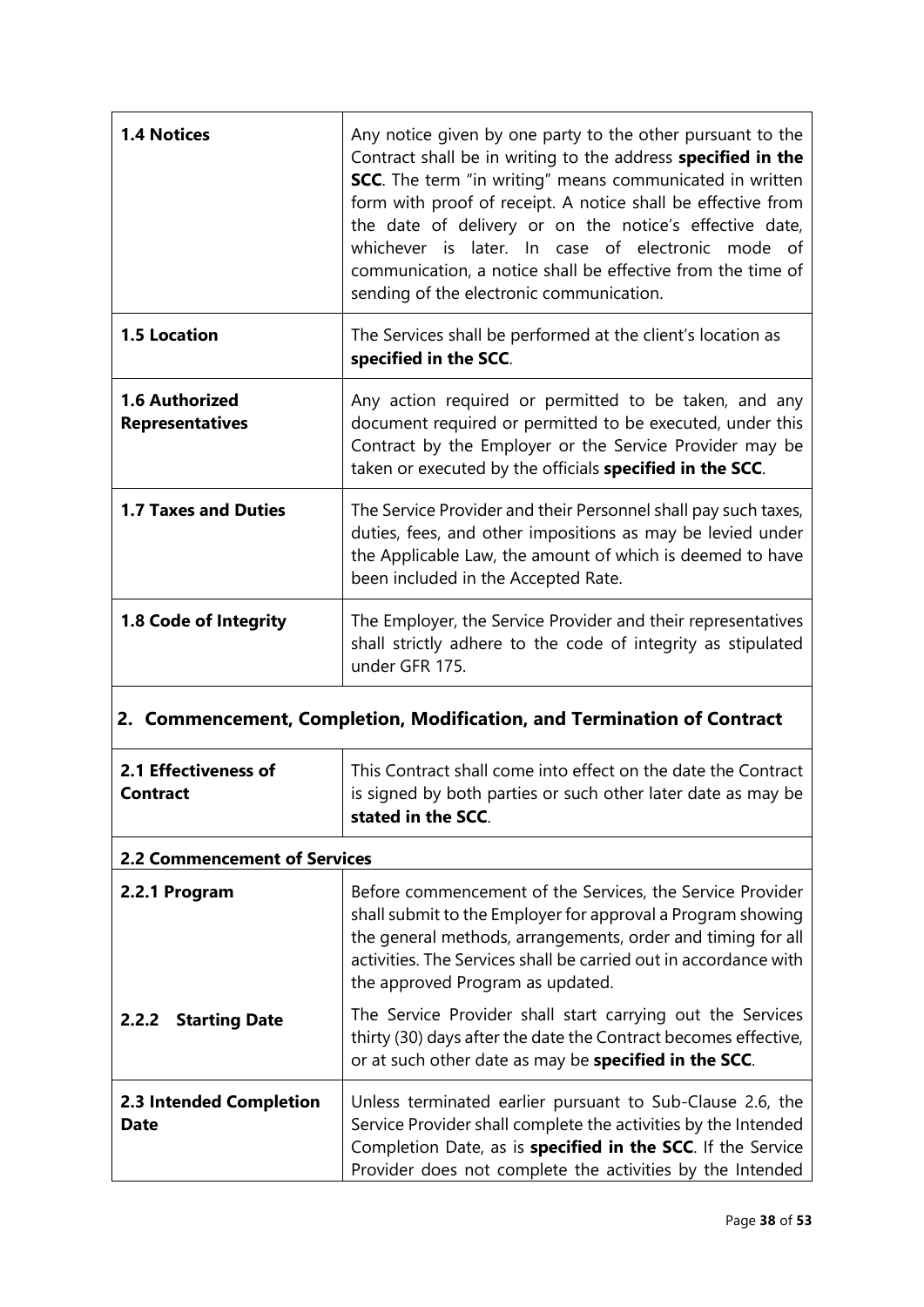|                                       | Completion Date, it shall be liable to pay liquidated damage<br>as per Sub-Clause 3.8. In this case, the Completion Date will<br>be the date of completion of all activities.                                                                                                                                                                                                                                                                                                                                                                             |  |
|---------------------------------------|-----------------------------------------------------------------------------------------------------------------------------------------------------------------------------------------------------------------------------------------------------------------------------------------------------------------------------------------------------------------------------------------------------------------------------------------------------------------------------------------------------------------------------------------------------------|--|
| <b>2.4 Modification</b>               | Modification of the terms and conditions of this Contract,<br>including any modification of the scope of the Services or of<br>the Accepted Rate, may only be made by written agreement<br>between the Parties. However, each Party shall give due<br>consideration to any proposals for modification or variation<br>made by the other Party.                                                                                                                                                                                                            |  |
| 2.5 Force Majeure                     |                                                                                                                                                                                                                                                                                                                                                                                                                                                                                                                                                           |  |
| 2.5.1 Definition                      | For the purposes of this Contract, "Force Majeure" means an<br>event which is beyond the reasonable control of a Party and<br>which makes a Party's performance of its obligations under<br>the Contract impossible or so impractical as to be considered<br>impossible under the circumstances.                                                                                                                                                                                                                                                          |  |
| 2.5.2 No Breach of<br><b>Contract</b> | The failure of a Party to fulfill any of its obligations under the<br>contract shall not be considered to be a breach of, or default<br>under, this Contract insofar as such inability arises from an<br>event of Force Majeure, provided that the Party affected by<br>such an event (a) has taken all reasonable precautions, due<br>care and reasonable alternative measures in order to carry<br>out the terms and conditions of this Contract, and (b) has<br>informed the other Party as soon as possible about the<br>occurrence of such an event. |  |
| 2.5.3 Extension of Time               | Any period within which a Party shall, pursuant to this<br>Contract, complete any action or task, shall be extended for<br>a period equal to the time during which such Party was<br>unable to perform such action as a result of Force Majeure.                                                                                                                                                                                                                                                                                                          |  |
| <b>2.6 Termination</b>                |                                                                                                                                                                                                                                                                                                                                                                                                                                                                                                                                                           |  |
| 2.6.1 By the Employer                 | The Employer may terminate this Contract, by not less than<br>thirty (30) days' written notice of termination to the Service<br>Provider, to be given after the occurrence of any of the<br>events specified in paragraphs (a) through (d) of this Sub-<br>Clause 2.6.1:                                                                                                                                                                                                                                                                                  |  |
|                                       | if the Service Provider does not remedy a failure in the<br>a.<br>performance of its obligations under the Contract, within<br>thirty (30) days after being notified or within any further<br>period as the Employer may have subsequently approved in<br>writing;<br>b. if the Service Provider become insolvent or bankrupt;<br>if, as the result of Force Majeure, the Service Provider is unable<br>C.<br>to perform a material portion of the Services for a period of<br>not less than sixty (60) days; or                                          |  |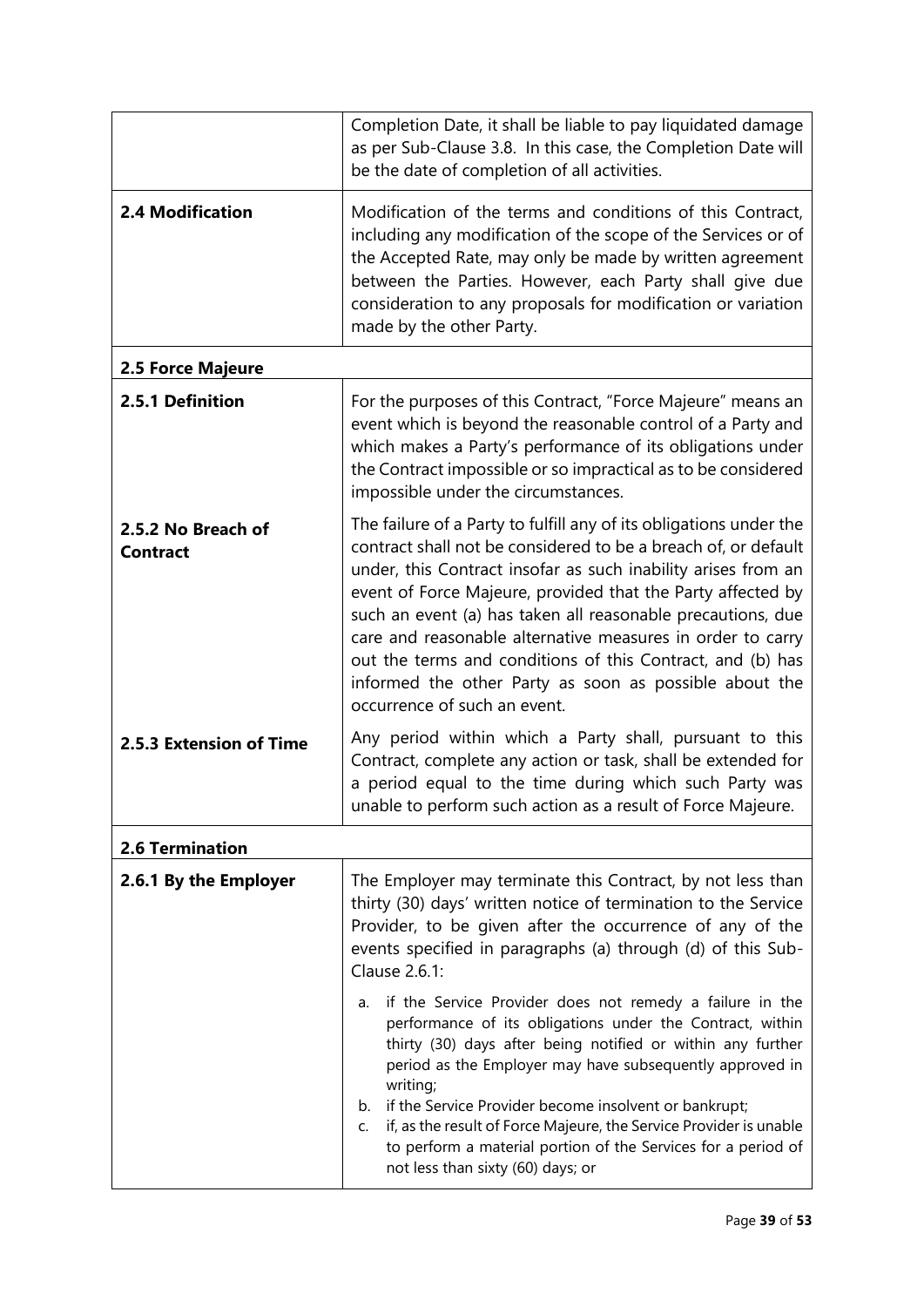| 2.6.2 By the Service<br><b>Provider</b> | d. if the Service Provider, in the judgment of the Employer has<br>engaged in corrupt, fraudulent, collusive, coercive or<br>obstructive practices, in competing for or in executing the<br>Contract.<br>The Service Provider may terminate this Contract, by not<br>less than thirty (30) days' written notice to the Employer,<br>such notice to be given after the occurrence of any of the<br>events specified in paragraphs (a) and (b) of this Sub-Clause<br>2.6.2:<br>a. if the Employer fails to pay any monies due to the Service<br>Provider pursuant to this Contract and not subject to dispute<br>pursuant to Clause 7 within forty-five (45) days after receiving<br>written notice from the Service Provider that such payment is<br>overdue; or<br>b. (b) if, as the result of Force Majeure, the Service Provider is<br>unable to perform a material portion of the Services for a<br>period of not less than sixty (60) days. |  |  |
|-----------------------------------------|-------------------------------------------------------------------------------------------------------------------------------------------------------------------------------------------------------------------------------------------------------------------------------------------------------------------------------------------------------------------------------------------------------------------------------------------------------------------------------------------------------------------------------------------------------------------------------------------------------------------------------------------------------------------------------------------------------------------------------------------------------------------------------------------------------------------------------------------------------------------------------------------------------------------------------------------------|--|--|
| 3. Obligations of the Service Provider  |                                                                                                                                                                                                                                                                                                                                                                                                                                                                                                                                                                                                                                                                                                                                                                                                                                                                                                                                                 |  |  |
| 3.1 General                             | The Service Provider shall perform the Services in accordance<br>with the Specifications and the Activity Schedule, and carry<br>out its obligations with all due diligence, efficiency, and<br>accordance<br>with<br>generally<br>economy,<br>in<br>accepted<br>professional techniques and practices, and shall observe<br>sound management practices, and employ appropriate<br>advanced technology and safe methods. The Service<br>Provider shall always act, in respect of any matter relating to<br>this Contract or to the Services, as faithful adviser to the<br>Employer, and shall at all times support and safeguard the<br>Employer's legitimate interests in any dealings with<br>Subcontractors or third parties.                                                                                                                                                                                                               |  |  |
| <b>3.2 Conflict of Interests</b>        | The Service Provider shall hold the Employer's<br>3.2.1<br>interest paramount, without any consideration for future<br>work, and strictly avoid conflict with other assignments or<br>their own corporate interests.                                                                                                                                                                                                                                                                                                                                                                                                                                                                                                                                                                                                                                                                                                                            |  |  |
|                                         | 3.2.2 The Service Provider agrees that, during the term of<br>this Contract and after its termination, the Service Provider<br>and any entity affiliated with the Service Provider shall be<br>disqualified from providing goods, works or non-consulting<br>services resulting from or directly related to the Services for<br>the preparation or implementation of the project, unless<br>otherwise indicated in the SCC.                                                                                                                                                                                                                                                                                                                                                                                                                                                                                                                     |  |  |
| <b>3.3 Confidentiality</b>              | The Service Provider, its Subcontractors, and the Personnel<br>of either of them shall not, either during the term or within                                                                                                                                                                                                                                                                                                                                                                                                                                                                                                                                                                                                                                                                                                                                                                                                                    |  |  |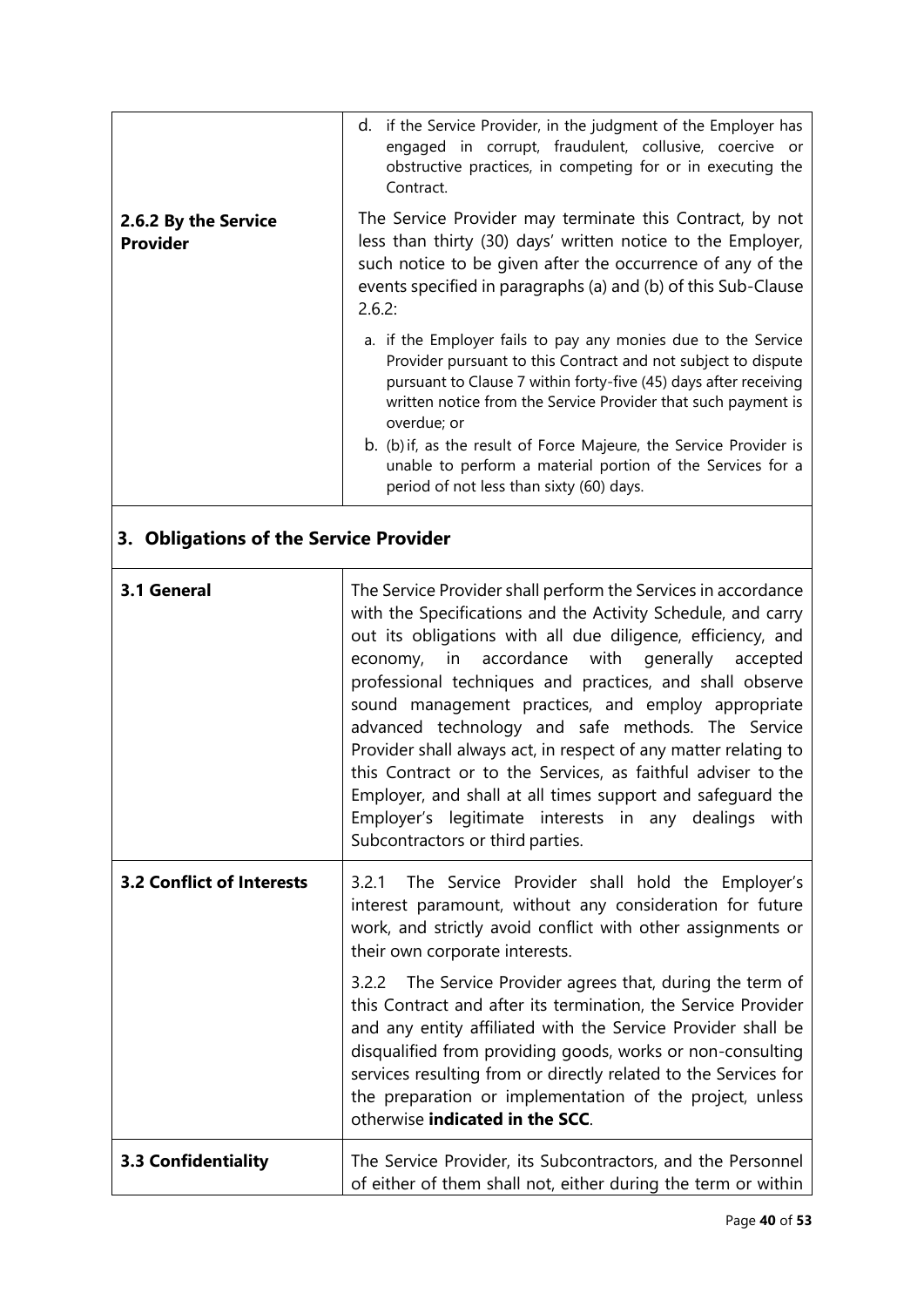|                                                                                                          | two (2) years after the expiration of this Contract, disclose<br>any proprietary or confidential information relating to the<br>Project, the Services, this Contract, or the Employer's<br>business or operations without the prior written consent of<br>the Employer.                                                                                                                                                                                                                                                                                                                                                |  |
|----------------------------------------------------------------------------------------------------------|------------------------------------------------------------------------------------------------------------------------------------------------------------------------------------------------------------------------------------------------------------------------------------------------------------------------------------------------------------------------------------------------------------------------------------------------------------------------------------------------------------------------------------------------------------------------------------------------------------------------|--|
| 3.4 Insurance to be Taken<br><b>Out by the Service</b><br><b>Provider</b>                                | The Service Provider (a) shall take out and maintain, and shall<br>cause any Subcontractors to take out and maintain, at its (or<br>the Subcontractors', as the case may be) own cost but on<br>terms and conditions approved by the Employer, insurance<br>against the risks, and for the coverage, as shall be specified<br>in the SCC; and (b) at the Employer's request, shall provide<br>evidence to the Employer showing that such insurance has<br>been taken out and maintained and that the current<br>premiums have been paid.                                                                               |  |
| <b>3.5 Service Provider's</b><br><b>Actions Requiring</b><br><b>Employer's Prior Approval</b>            | The Service Provider shall obtain the Employer's prior<br>approval in writing before taking any of the following<br>actions:<br>entering into a subcontract for the performance of any<br>а.<br>part of the Services,<br>changing the Program of activities; and<br>b.<br>any other action that may be specified in the SCC.<br>C.                                                                                                                                                                                                                                                                                     |  |
| <b>3.6 Reporting Obligations</b>                                                                         | The Service Provider shall submit to the Employer the reports<br>and documents as specified in the SCC.                                                                                                                                                                                                                                                                                                                                                                                                                                                                                                                |  |
| <b>3.7 Documents Prepared</b><br>by the Service Provider to<br>Be the Property of the<br><b>Employer</b> | All plans, drawings, specifications, designs, reports, and other<br>documents and software submitted by the Service Provider<br>in accordance with Sub- Clause 3.6 shall become and remain<br>the property of the Employer, and the Service Provider shall,<br>not later than upon termination or expiration of this<br>Contract, deliver all such documents and software to the<br>Employer, together with a detailed inventory thereof. The<br>Service Provider may retain a copy of such documents and<br>software. Restrictions about the future use of these<br>documents, if any, shall be specified in the SCC. |  |
| <b>3.8 Liquidated Damages</b>                                                                            |                                                                                                                                                                                                                                                                                                                                                                                                                                                                                                                                                                                                                        |  |
| 3.8.1 Payments of<br><b>Liquidated Damages</b>                                                           | The Service Provider shall pay liquidated damages to the<br>Employer at the rate per week stated in the SCC for each<br>week or part thereof that is later than the Intended<br>Completion Date. The total amount of liquidated damages<br>shall not exceed the amount defined in the SCC. The<br>Employer may deduct liquidated damages from the advance<br>deposited with the Employer. Payment of liquidated<br>damages shall not affect the Service Provider's liabilities.                                                                                                                                        |  |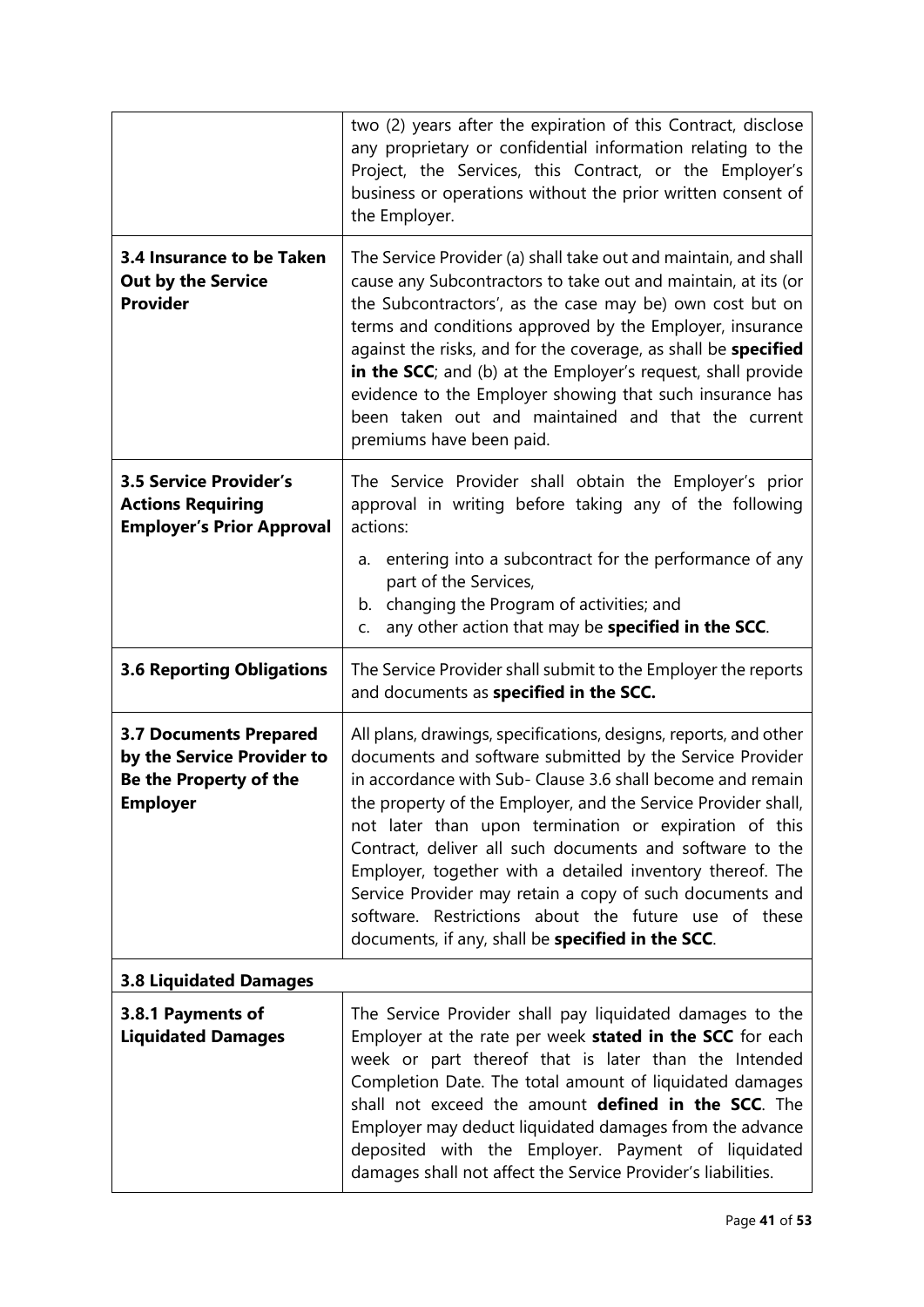| 3.8.2 Lack of performance<br>penalty                                 | If the Service Provider has not corrected a Defect within the<br>time specified in the Employer's notice, a penalty for Lack of<br>performance will be paid by the Service Provider. The<br>amount to be paid will be calculated as specified in the SCC.                                                                                                                                                         |  |
|----------------------------------------------------------------------|-------------------------------------------------------------------------------------------------------------------------------------------------------------------------------------------------------------------------------------------------------------------------------------------------------------------------------------------------------------------------------------------------------------------|--|
| <b>3.9 Performance Security</b>                                      | The Service Provider shall provide the Performance Security<br>to the Employer no later than the date specified in the Letter<br>of Acceptance. The Performance Security shall be issued in<br>an amount and form and by a bank or surety acceptable to<br>the Employer. The performance Security shall be valid until a<br>date 28 days from the Completion Date of the Contract in<br>case of a bank quarantee. |  |
| 3.10 Adherence to laws,<br>regulations and statutory<br>requirements | The Service Provider shall carry out all its services in<br>accordance with all the applicable laws, regulations,<br>environmental guidelines and statutory requirements that<br>are legally in force. Additionally, the Service Provider shall<br>comply with the statutes enlisted in the SCC.                                                                                                                  |  |
| 4. Service Provider's Personnel                                      |                                                                                                                                                                                                                                                                                                                                                                                                                   |  |
| 4.1 Description of<br><b>Personnel</b>                               | The titles, agreed job descriptions, minimum qualifications,<br>and estimated periods of engagement in the carrying out of<br>the Services of the Service Provider's Key Personnel are<br>described in Appendix B. The Key Personnel listed by title as<br>well as by name in Appendix B are hereby approved by the<br>Employer.                                                                                  |  |
| 4.2 Removal and/or                                                   | 4.2.1 Except as the Employer may otherwise agree, no                                                                                                                                                                                                                                                                                                                                                              |  |

|                                                       | acserbed in ripperially B. The Rey Fersonnel iisted by title as<br>well as by name in Appendix B are hereby approved by the<br>Employer.                                                                                                                                                                                                                                                                                                                                          |
|-------------------------------------------------------|-----------------------------------------------------------------------------------------------------------------------------------------------------------------------------------------------------------------------------------------------------------------------------------------------------------------------------------------------------------------------------------------------------------------------------------------------------------------------------------|
| 4.2 Removal and/or<br><b>Replacement of Personnel</b> | 4.2.1 Except as the Employer may otherwise agree, no<br>changes shall be made in the Key Personnel. If, for any reason<br>beyond the reasonable control of the Service Provider, it<br>becomes necessary to replace any of the Key Personnel, the<br>Service Provider shall provide as a replacement a person of<br>equivalent or better qualifications.                                                                                                                          |
|                                                       | 4.2.2 If the Employer finds that any of the Personnel have (i)<br>committed serious misconduct or have been charged with<br>having committed a criminal action, or (ii) have reasonable<br>cause to be dissatisfied with the performance of any of the<br>Personnel, then the Service Provider shall, at the Employer's<br>written request specifying the grounds thereof, provide as a<br>replacement a person with qualifications and experience<br>acceptable to the Employer. |
|                                                       | 4.2.3 The Service Provider shall have no claim for additional<br>costs arising out of or incidental to any removal and/or<br>replacement of Personnel.                                                                                                                                                                                                                                                                                                                            |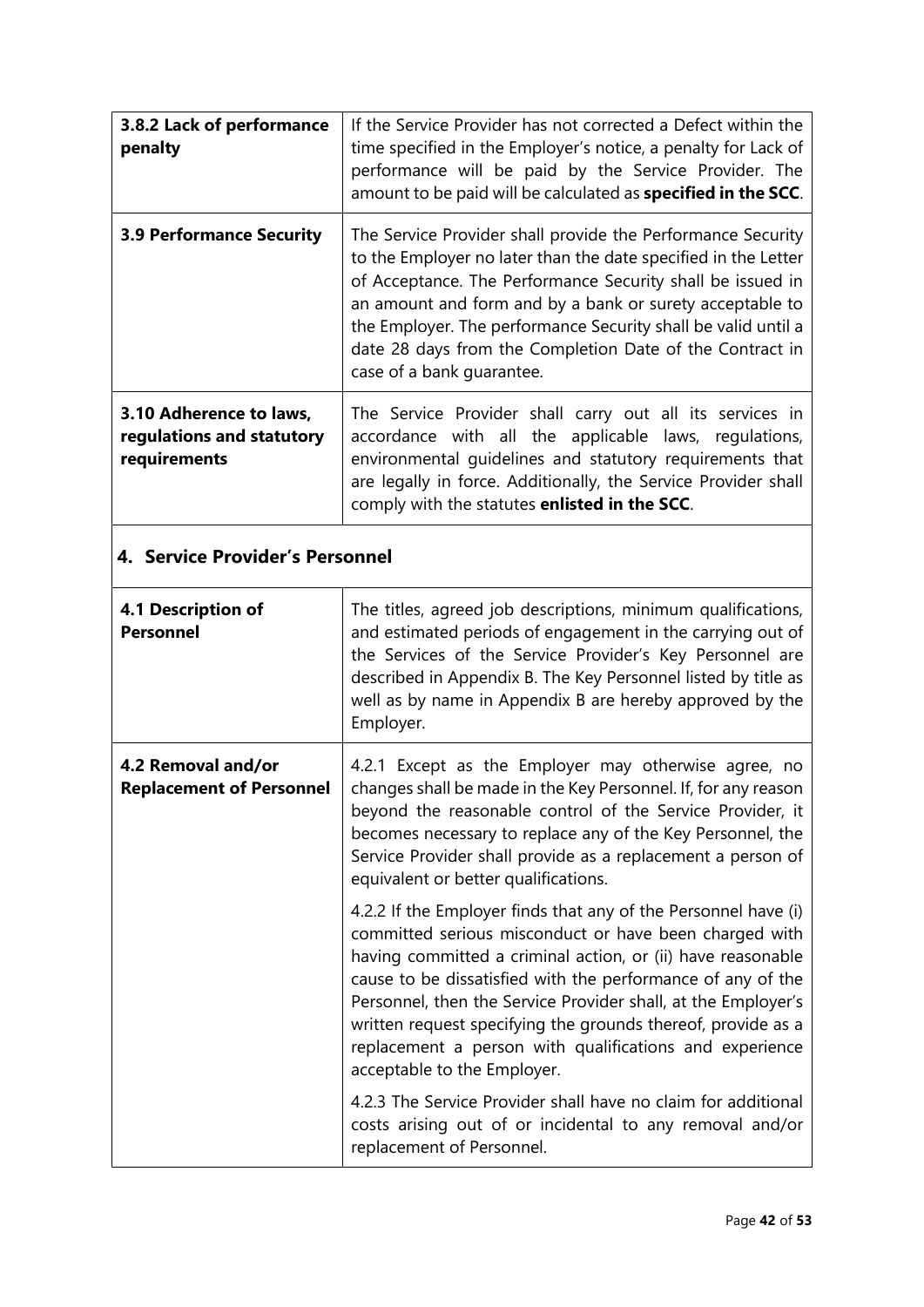# **5. Obligations of the Employer**

| 5.1 Assistance and<br><b>Exemptions</b>    | The Employer shall use its best efforts to provide the Service<br>Provider such assistance and exemptions as specified in the<br>SCC.                                                                                                                                                                                                                                                                                                                                                                                 |
|--------------------------------------------|-----------------------------------------------------------------------------------------------------------------------------------------------------------------------------------------------------------------------------------------------------------------------------------------------------------------------------------------------------------------------------------------------------------------------------------------------------------------------------------------------------------------------|
| 5.2 Change in the<br><b>Applicable Law</b> | If, after the date of this Contract, there is any change in the<br>Applicable Law with respect to taxes and duties which<br>increases or decreases the cost of the Services rendered by<br>the Service Provider, then the remuneration and<br>reimbursable expenses otherwise payable to the Service<br>Provider under this Contract shall be increased or decreased<br>accordingly by agreement between the Parties, and<br>corresponding adjustments shall be made to the amounts<br>referred to in Sub-Clause 6.2. |

## **6. Payments**

| <b>6.1 Accepted Rate</b>                      | The Service Provider's accepted rate shall be a fixed lump-<br>sum net of all costs incurred by the Service Provider in<br>carrying out the Services described in Appendix A. The<br>accepted rate is set forth in the SCC.                                                                                                                                                                                                                                                       |
|-----------------------------------------------|-----------------------------------------------------------------------------------------------------------------------------------------------------------------------------------------------------------------------------------------------------------------------------------------------------------------------------------------------------------------------------------------------------------------------------------------------------------------------------------|
| <b>6.2 Terms and Conditions</b><br>of Payment | Payments shall be made by the Service Provider according to<br>the payment schedule stated in the SCC.                                                                                                                                                                                                                                                                                                                                                                            |
| <b>6.3 Accounting for defects</b>             | The principle and modalities of Inspection of the Services by<br>the Employer shall be as indicated in the activity schedule.<br>The Employer shall check the Service Provider's performance<br>and notify him of any Defects that are found. Such checking<br>shall not affect the Service Provider's responsibilities. In case<br>the Service Provider fails to rectify the defects, lack of<br>performance penalty as specified under sub-clause 3.8.2 shall<br>be applicable. |

# **7. Settlement of Disputes**

| <b>7.1 Amicable Settlement</b> | The Parties shall use their best efforts to settle amicably all<br>disputes arising out of or in connection with this Contract or                                                                                                                                      |
|--------------------------------|------------------------------------------------------------------------------------------------------------------------------------------------------------------------------------------------------------------------------------------------------------------------|
| <b>7.2 Dispute Settlement</b>  | its interpretation.<br>Any dispute between the Parties arising under or related to<br>this Contract that cannot be settled amicably may be referred<br>to by either Party to the adjudication / arbitration in<br>accordance with the provisions specified in the SCC. |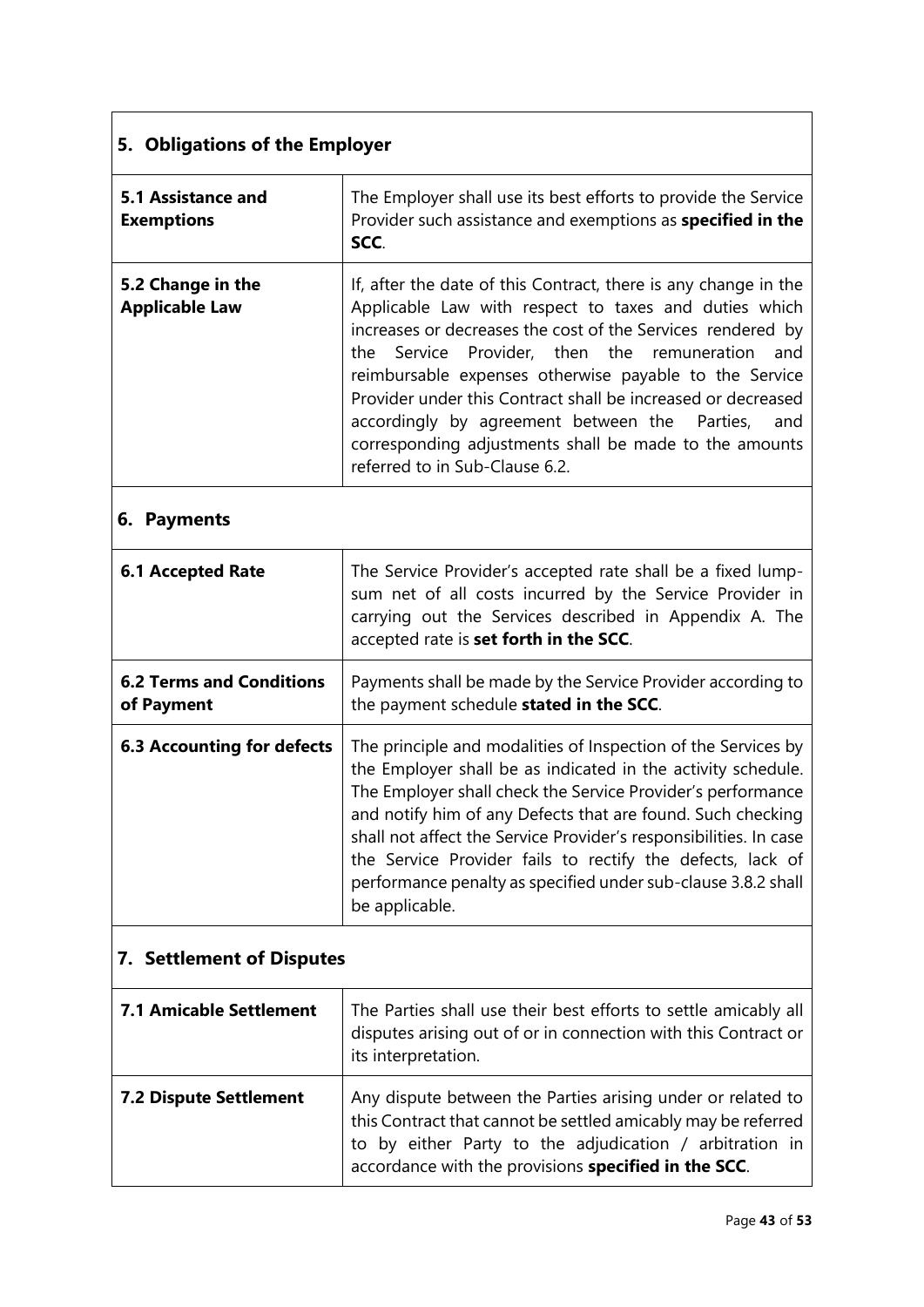| <b>Extension of the duration of contract</b> |                                                                                                                                                                                                                          |  |
|----------------------------------------------|--------------------------------------------------------------------------------------------------------------------------------------------------------------------------------------------------------------------------|--|
|                                              | This contract may be extended, prior to its expiry, for a<br>mutually agreeable period not exceeding 6 months, provided<br>that a fresh procurement activity is initiated before the expiry<br>of the original contract. |  |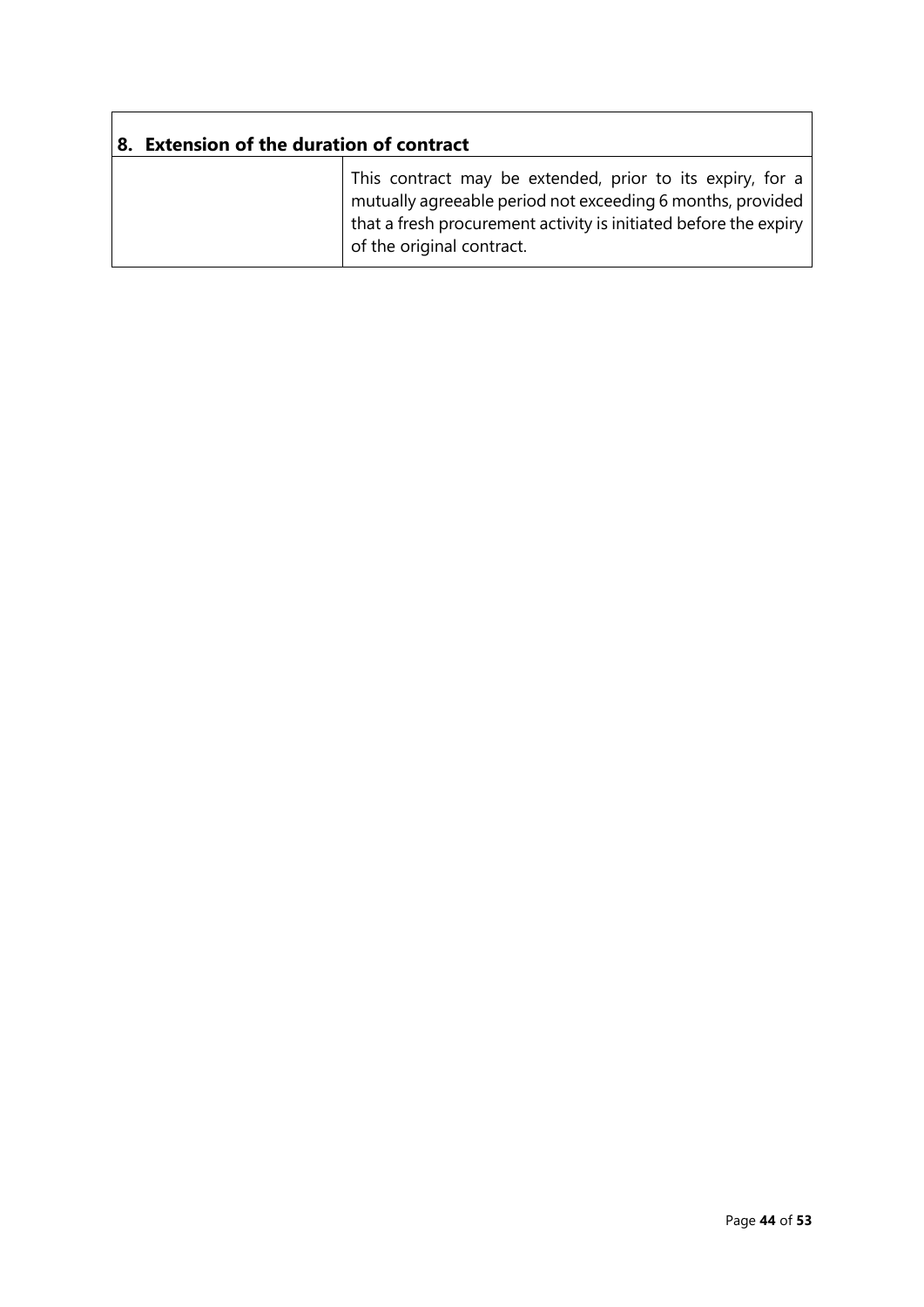# **Section 8 – Special Conditions of Contract (SCC)**

| <b>Number of</b><br><b>GCC Clause</b> | Amendments of, and Supplements to, Clauses in the General<br><b>Conditions of Contract</b>                                                                                                                        |
|---------------------------------------|-------------------------------------------------------------------------------------------------------------------------------------------------------------------------------------------------------------------|
| 1.1(b)                                | The contract name is "Clearance / Disposal / Removal of Investment Powder<br>Waste from SEEPZ SEZ premises - including one time removal of<br>accumulated investment powder waste and subsequent monthly removal" |
| 1.1(d)                                | The Employer is SEEPZ SEZ Authority, Andheri, Mumbai                                                                                                                                                              |
| 1.1(h)                                | The Service Provider is ___________                                                                                                                                                                               |
| 1.4                                   | The addresses are:                                                                                                                                                                                                |
|                                       | Employer: SEEPZ SEZ Authority,<br>SEEPZ SEZ, MIDC Central Road,<br>Andheri East, Mumbai 400096                                                                                                                    |
|                                       | Attention:<br>Development Commissioner, SEEPZ SEZ Authority                                                                                                                                                       |
|                                       | E-mail:<br>dcseepz-mah@.nic.in                                                                                                                                                                                    |
|                                       | Service Provider:                                                                                                                                                                                                 |
|                                       | Attention:                                                                                                                                                                                                        |
|                                       | Facsimile:                                                                                                                                                                                                        |
|                                       | E-mail:                                                                                                                                                                                                           |
| l1.6                                  | The Authorized Representatives are:                                                                                                                                                                               |
|                                       | For the Employer: Shri. Anurag Agarwal, Deputy Development Commissioner                                                                                                                                           |
|                                       |                                                                                                                                                                                                                   |
| 2.1                                   | No change to the GCC clause                                                                                                                                                                                       |
| 2.2.2                                 | The Starting Date for the commencement of Services is seven (7) days after<br>contract signing.                                                                                                                   |
| 2.3                                   | The Intended Completion Date is_                                                                                                                                                                                  |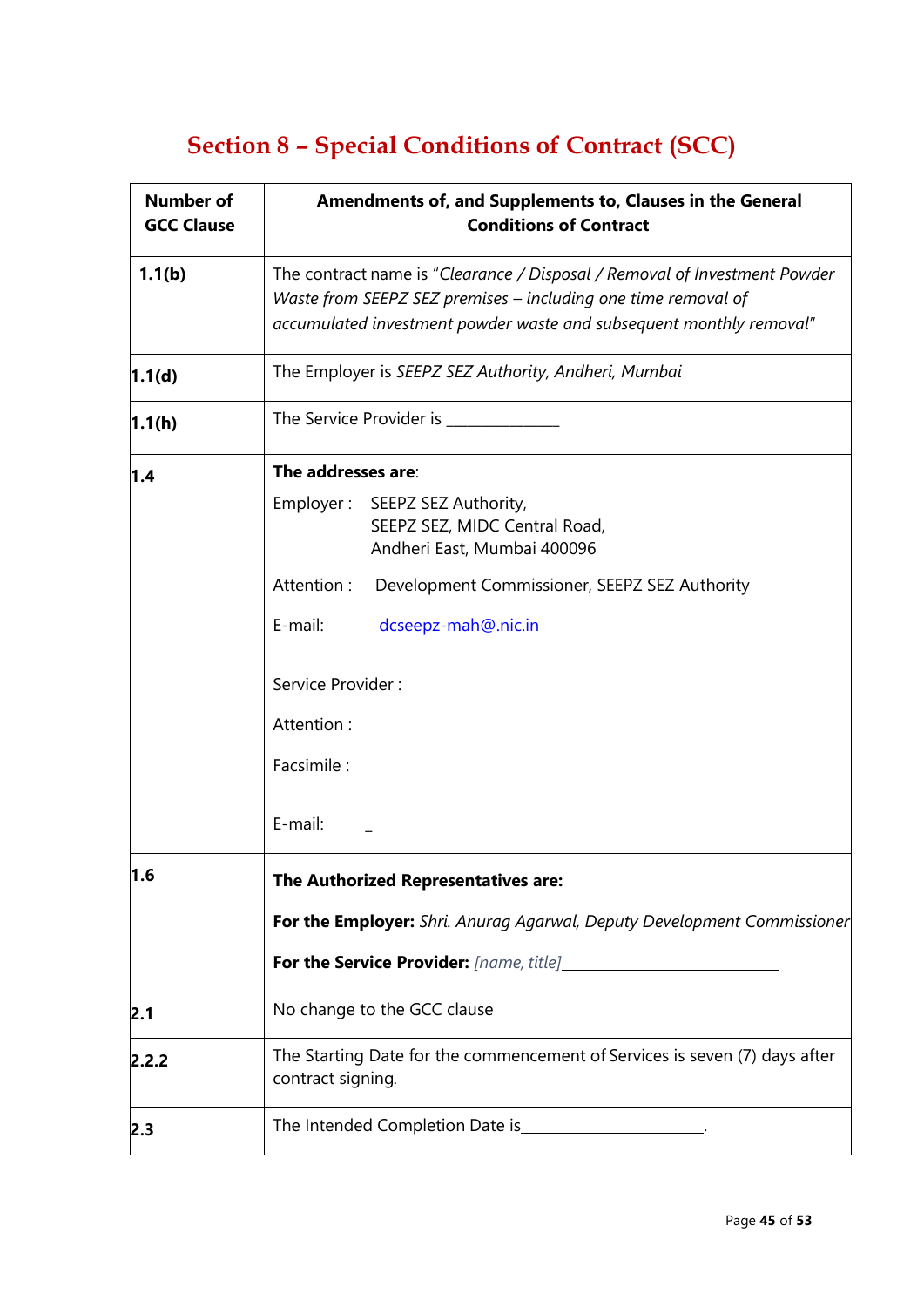| 3.2.2 | The Client reserves the right to determine on a case-by-case basis whether the<br>service should be disqualified from providing goods, works or non-consulting<br>services due to a conflict of a nature described in Clause GCC 3.2                  |  |
|-------|-------------------------------------------------------------------------------------------------------------------------------------------------------------------------------------------------------------------------------------------------------|--|
| 3.4   | The risks and coverage by insurance shall be:                                                                                                                                                                                                         |  |
|       | Third Party motor vehicle – at least 100% of the market value of rented<br>(i)<br>vehicles, if any.                                                                                                                                                   |  |
|       | Third Party liability – as stipulated by relevant government law<br>(ii)                                                                                                                                                                              |  |
|       | (iii)<br>Employer's liability and workers' compensation $-$ as stipulated in the<br>employees' compensation act.                                                                                                                                      |  |
|       | Professional liability - at least 110% of the contract value calculated as<br>(iv)<br>estimated quantity of the investment powder waste multiplied by<br>accepted rate.                                                                               |  |
| 3.5c. | The Service Provider shall follow the protocol stipulated in the activity schedule<br>regarding entering-exiting Employer's premises and for weighting and carrying<br>the investment powder waste.                                                   |  |
| 3.7   | There are no specific restrictions.                                                                                                                                                                                                                   |  |
| 3.8.1 | The rate of liquidated damages leviable is Rs.0.20 per kg per week (calculated<br>as deficit between the proposed and actual quantities to be removed)                                                                                                |  |
|       | The total amount of liquidated damages shall not exceed Rs.1.0 per kg beyond<br>which the Employer may exercise its right to terminate the contract.                                                                                                  |  |
| 3.8.2 | During the execution of the specified services if the Service Provider causes any<br>nuisance or damage to any asset or resource on the Employer's premises, the<br>cost of making good such damages shall be recovered from the Service<br>Provider. |  |
| 3.10  | The Service Provider is also required to adhere to the following regulations:                                                                                                                                                                         |  |
|       | Contractor's Labour Regulations - Attached as Appendix C                                                                                                                                                                                              |  |
|       | SOP for Removal of Hazardous Waste – Attached as Appendix D                                                                                                                                                                                           |  |
| 5.1   | The Employer shall provide necessary assistance in providing gate-passes for<br>smooth entry of the Service Provider's vehicles and employees.                                                                                                        |  |
| 6.1   | The accepted rate is:                                                                                                                                                                                                                                 |  |
| 6.2   | The Service Provider shall submit an advance deposit of Rs.10 lakh before<br>1.<br>signing the contract agreement.<br>The Employer shall deduct amounts corresponding to the weight of<br>2.                                                          |  |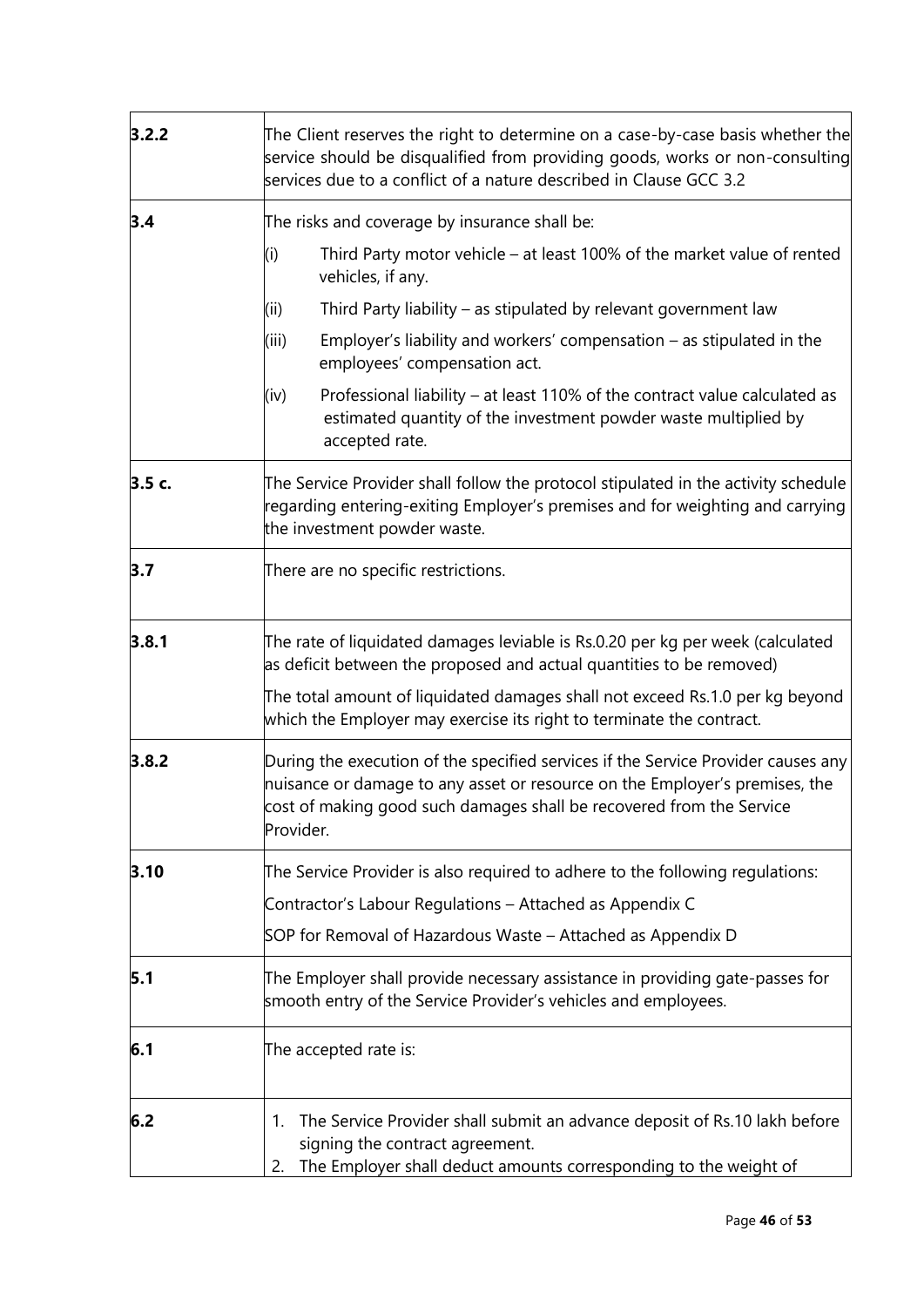|     | investment powder waste removed multiplied by the accepted rate plus<br>liquidated damages and lack of performance penalties, if applicable.<br>3. The Employer shall intimate the Service Provider once 80% of the advance<br>deposit has been depleted, seeking additional advance deposit of Rs. 10<br>Lakh.<br>4. The Service Provider shall submit the additional advance deposit within 14<br>days of such intimation before removing additional investment powder<br>waste equivalent to Rs. 1 Lakh, whichever is earlier.<br>5. Procedure described under above steps shall be repeated till the<br>completion of the contract. |
|-----|-----------------------------------------------------------------------------------------------------------------------------------------------------------------------------------------------------------------------------------------------------------------------------------------------------------------------------------------------------------------------------------------------------------------------------------------------------------------------------------------------------------------------------------------------------------------------------------------------------------------------------------------|
| 7.2 | Disputes shall be resolved by way of arbitration as stipulated under the<br>Arbitration and Conciliation Act, 1996 as amended till date.                                                                                                                                                                                                                                                                                                                                                                                                                                                                                                |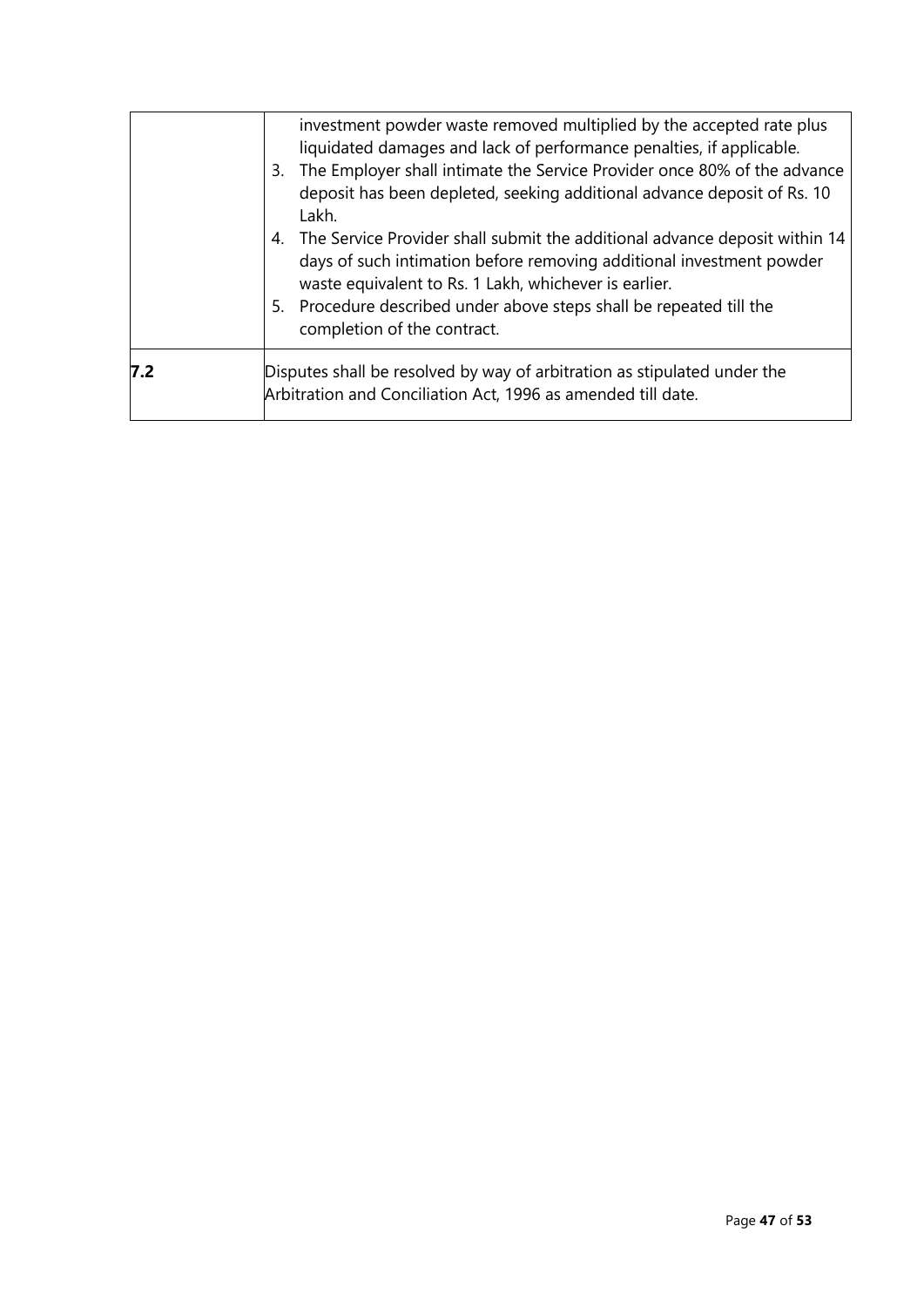## Appendix A – Schedule of Activities

The Service Provider shall ensure the following to undertake removal of Investment Powder:

- Proper registered vehicle for removal of investment powder from SEEPZ SEZ.
- Compliance to all environmental norms while removal of investment powder from SEEPZ SEZ and subsequently responsibility of processing the investment powder as per environmental safety norms.
- Proper adherence to labour statutes and provision of safety and other necessary equipment to the labour/workforce engaged to remove the Investment Powder.

### **Flow of Work**

Step 1: The SEEPZ SEZ Authority shall issue a letter of acceptance to the successful bidder along with the contract formats and seeks submission of performance security in the form of advance deposit within the stipulated timeframe.

Step 2: Successful bidder submits the signed Contract Agreement along with an advance deposit of Rupees Ten Lakh (Rs. 10,00,000/-) within the stipulated timeframe.

Step 3: Successful bidder carries out field visit and submits the proposed date-wise schedule for removal of estimated quantity of investment powder waste.

Step 4: The estate manager issues authorization along with approval on the date wise schedule for removal of Investment Powder from the SEZ premises on as-is, where-is basis.

Step 5: Successful bidder removes the investment powder by Vehicle, adhering to the SOP for removal of goods from SEZ as notified and due weighment of Investment Powder at weighbridge and record thereof. The empty vehicle will be weighed on the weighing bridge. Thereafter weighing will be done again after loading of Investment Powder Waste in vehicle. The difference in weighing will be considered as weight of Investment Powder Waste. Weighing slip will be directly handed over by Weighing Bridge Manager to SEEPZ SEZ Authority Office/representative.

Step 6: The Estate Manager shall carry out the billing as stipulated under SCC 6.2 – Payment Terms.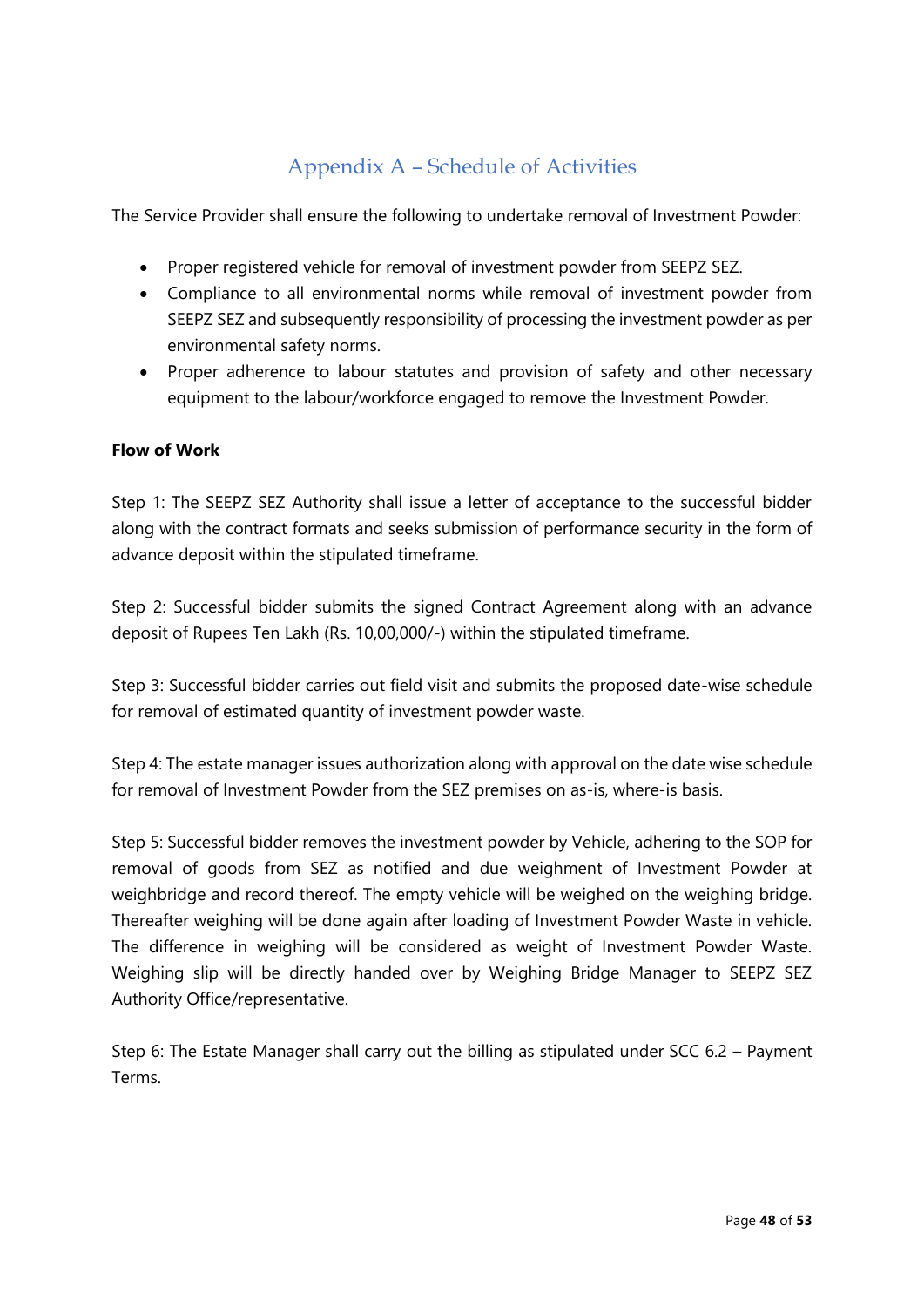### Appendix B – Key Personnel

{*Service Provider shall insert the Work Profile of the Contract Manager here*}

### Appendix C – Contractor's Labour Regulations

{*SEEPZ SEZ Contractor's Labour Regulations have been uploaded on the SEEPZ Website. The same can be found accessed at the following link: [http://seepz.gov.in/writereaddatafolder/26-](http://seepz.gov.in/writereaddatafolder/26-10-2021Contractor) [10-2021Contractor's%20Labour%20Regulations.pdf}](http://seepz.gov.in/writereaddatafolder/26-10-2021Contractor)*

### Appendix D – SOP for Removal of Hazardous Waste

{*SEEPZ SEZ SOP for Removal of Hazardous Waste has been uploaded on the SEEPZ Website. The same can be found accessed at the following link: [http://seepz.gov.in/writereaddatafolder/26-10-2021SOP.pdf}](http://seepz.gov.in/writereaddatafolder/26-10-2021SOP.pdf)*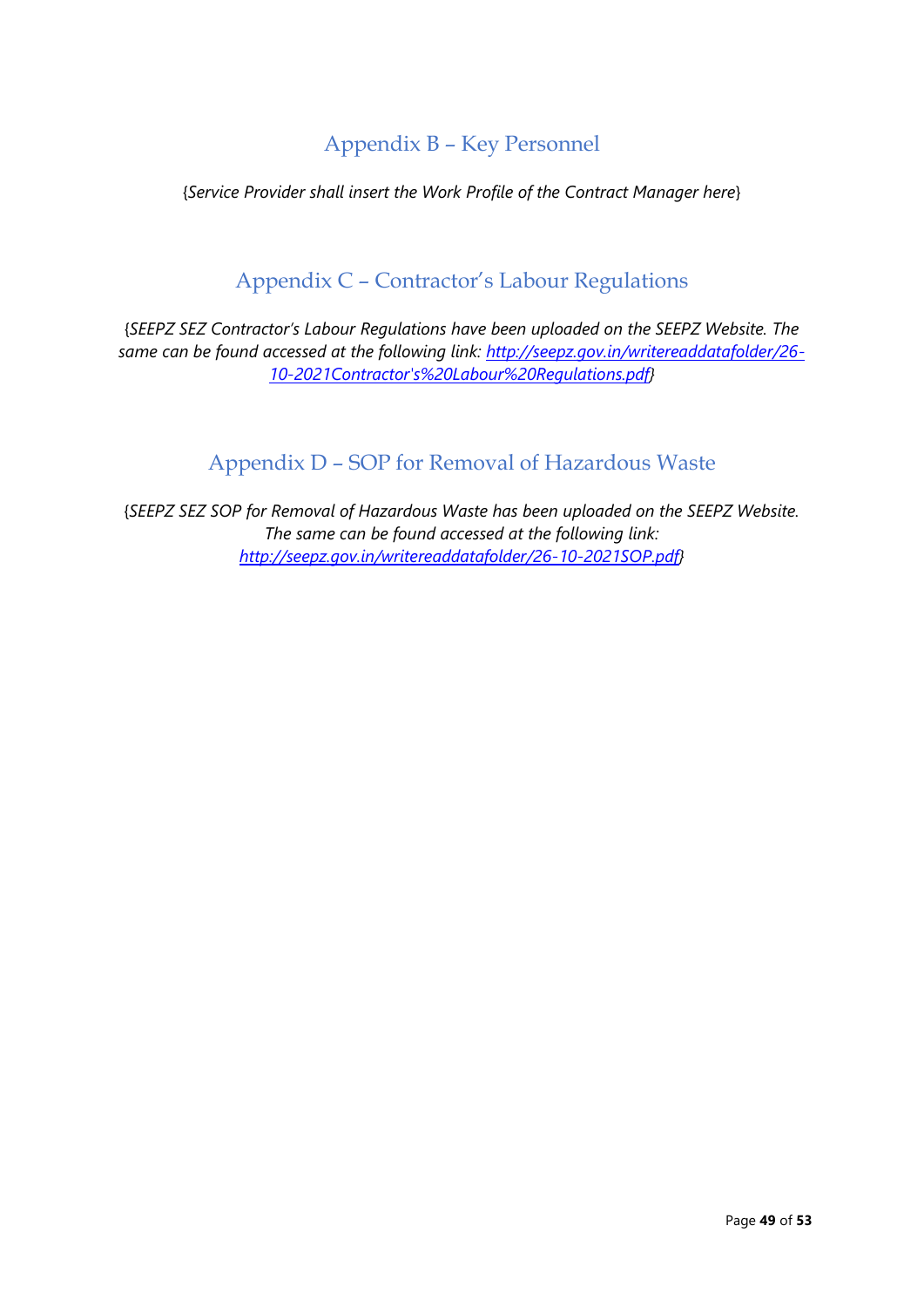## **Section 9 – Contract Forms**

### 1. Letter of Acceptance

{*On Employer's Letterhead*}

Date:

To: {*Insert Name and Address of the Successful Bidder*}

Subject: Letter of acceptance of your bid against tender ref. no.:

This is to notify you that your Bid dated [*insert date of bid submitted by the bidder*] for the execution of services titled "*Clearance / Disposal / Removal of Investment Powder Waste from SEEPZ SEZ premises – including one time removal of accumulated investment powder waste and subsequent monthly removal."* against Bid Invitation Ref. No. [*insert Bid Ref. No.*] is hereby accepted by the Employer for the Accepted Rate of Rs. [*insert amount in numbers and words*], as evaluated in accordance with the Instructions to Bidders.

You are requested to furnish the Performance Security amounting to Rs. 10 Lakh in the form of a bank guarantee or a fixed deposit in favour of Pay & Accounts Officer, SEEPZ SEZ Authority within 28 days. In case the bidder chooses to submit a bank guarantee, the format for Performance Bank Guarantee given below shall be used. You are also required to submit the advance deposit of Rs. 10 Lakh along with the performance security within the same timeframe.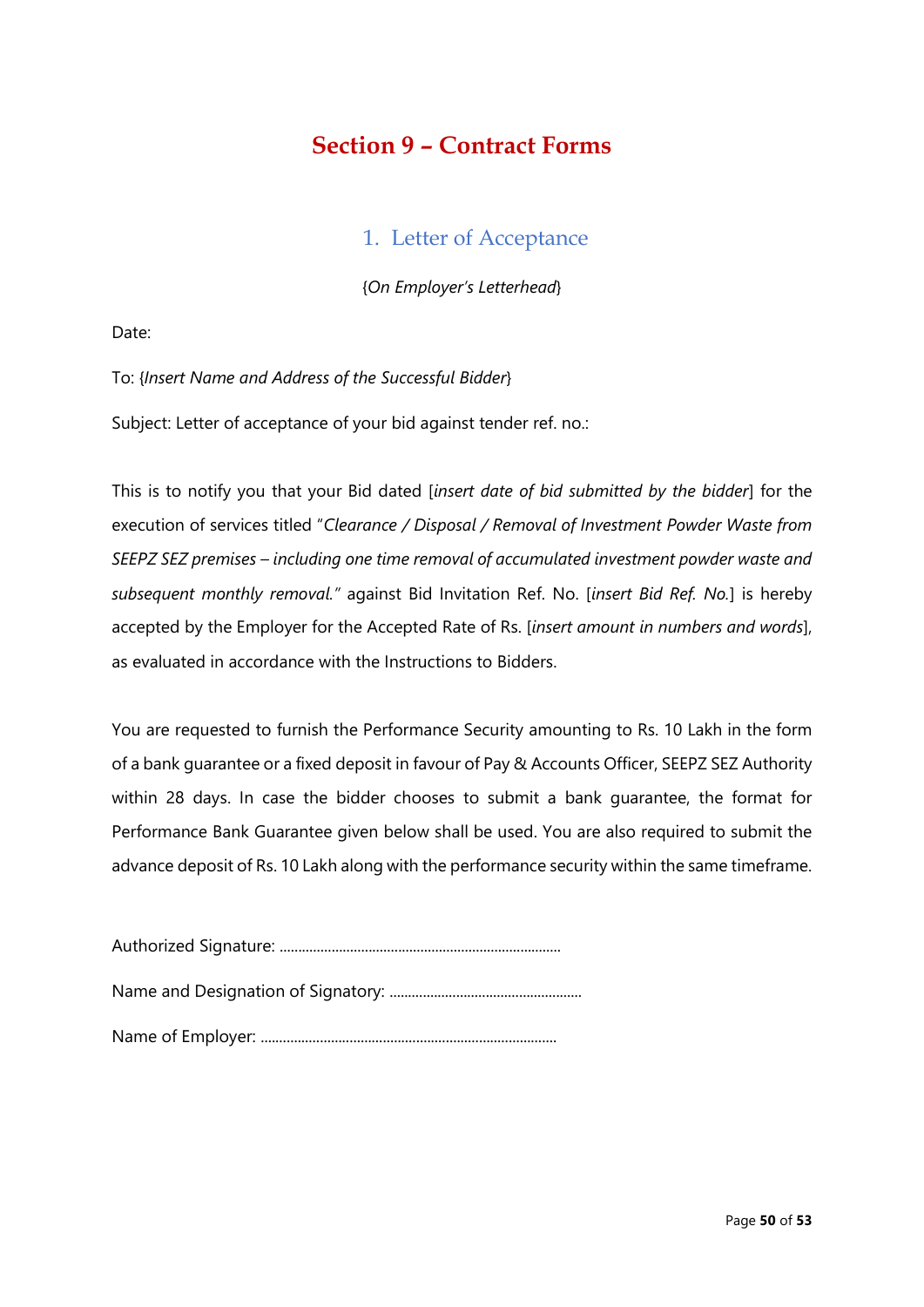### 2. Form of Contract

This CONTRACT (hereinafter called the "Contract") is made the [day] day of the month of [month], [year], between, on the one hand, [name of Employer] (hereinafter called the "Employer") and, on the other hand, [name of Service Provider] (hereinafter called the "Service Provider").

#### WHEREAS

- a. the Employer has requested the Service Provider to provide certain Services as defined in the General Conditions of Contract attached to this Contract (hereinafter called the "Services");
- b. the Service Provider, having represented to the Employer that they have the required professional skills, and personnel and technical resources, have agreed to provide the Services on the terms and conditions set forth in this Contract with an offer to pay for the investment powder waste at the rate of [insert accepted rate] per kg;

NOW THEREFORE the parties hereto hereby agree as follows:

- 1. The following documents shall be deemed to form and be read and construed as part of this Agreement, and the priority of the documents shall be as follows:
	- a. the Letter of Acceptance;
	- b. the Service Provider's Bid
	- c. the Special Conditions of Contract;
	- d. the General Conditions of Contract;
	- e. The following Appendices:

Appendix A: Schedule of Activities Appendix B: Key Personnel Appendix C: Contractor's Labour Regulations Appendix D: SOP for Removal of Hazardous Wastes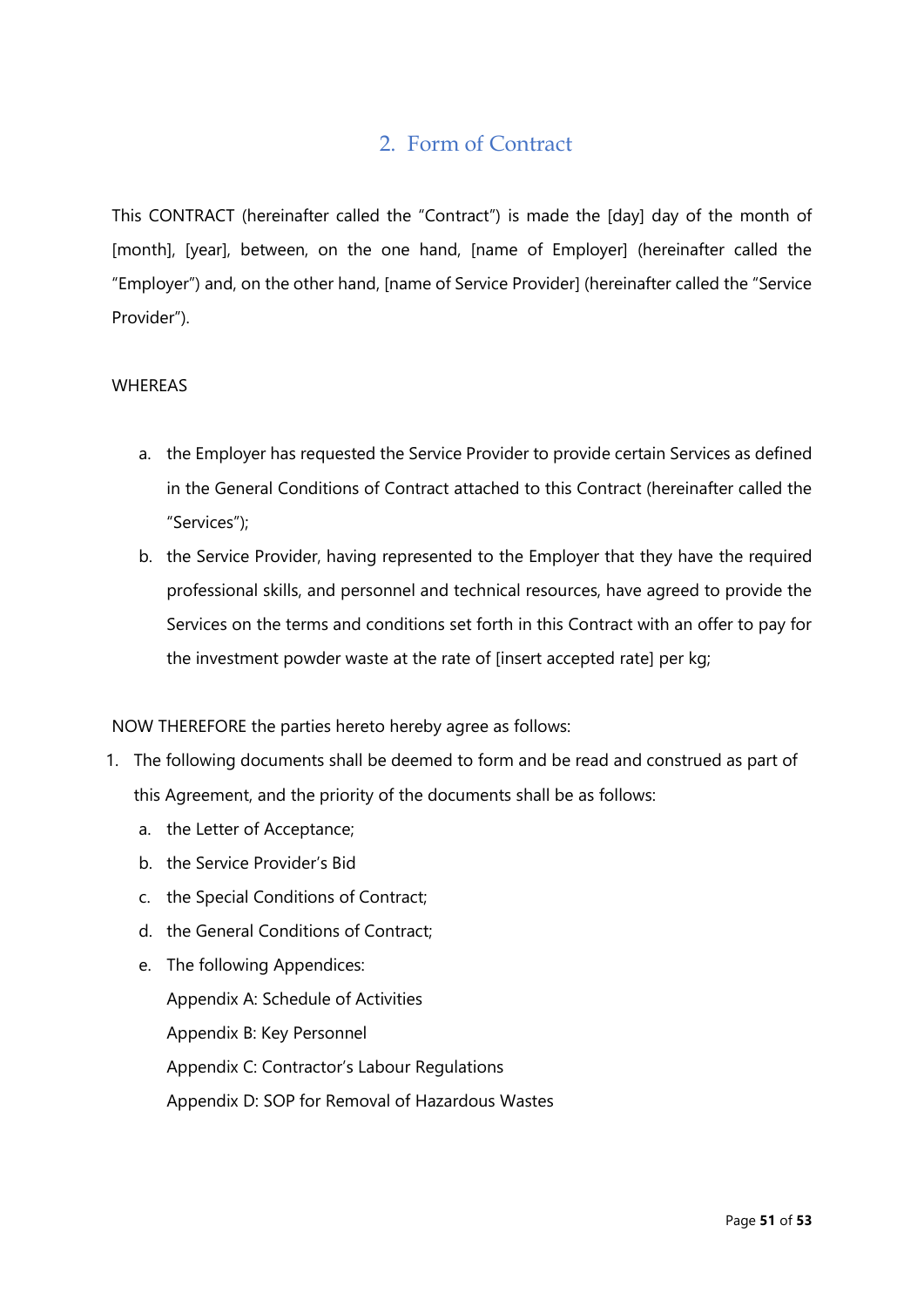- 2. The mutual rights and obligations of the Employer and the Service Provider shall be as set forth in the Contract, in particular:
	- a) the Service Provider shall carry out the Services in accordance with the provisions of the Contract; and
	- b) the Service Provider shall make payments to the Employer in accordance with the provisions of the Contract.

IN WITNESS WHEREOF, the Parties hereto have caused this Contract to be signed in their respective names as of the day and year first above written.

For and on behalf of [name of Employer]

[Authorized Representative]

For and on behalf of [name of Service Provider]

[Authorized Representative]